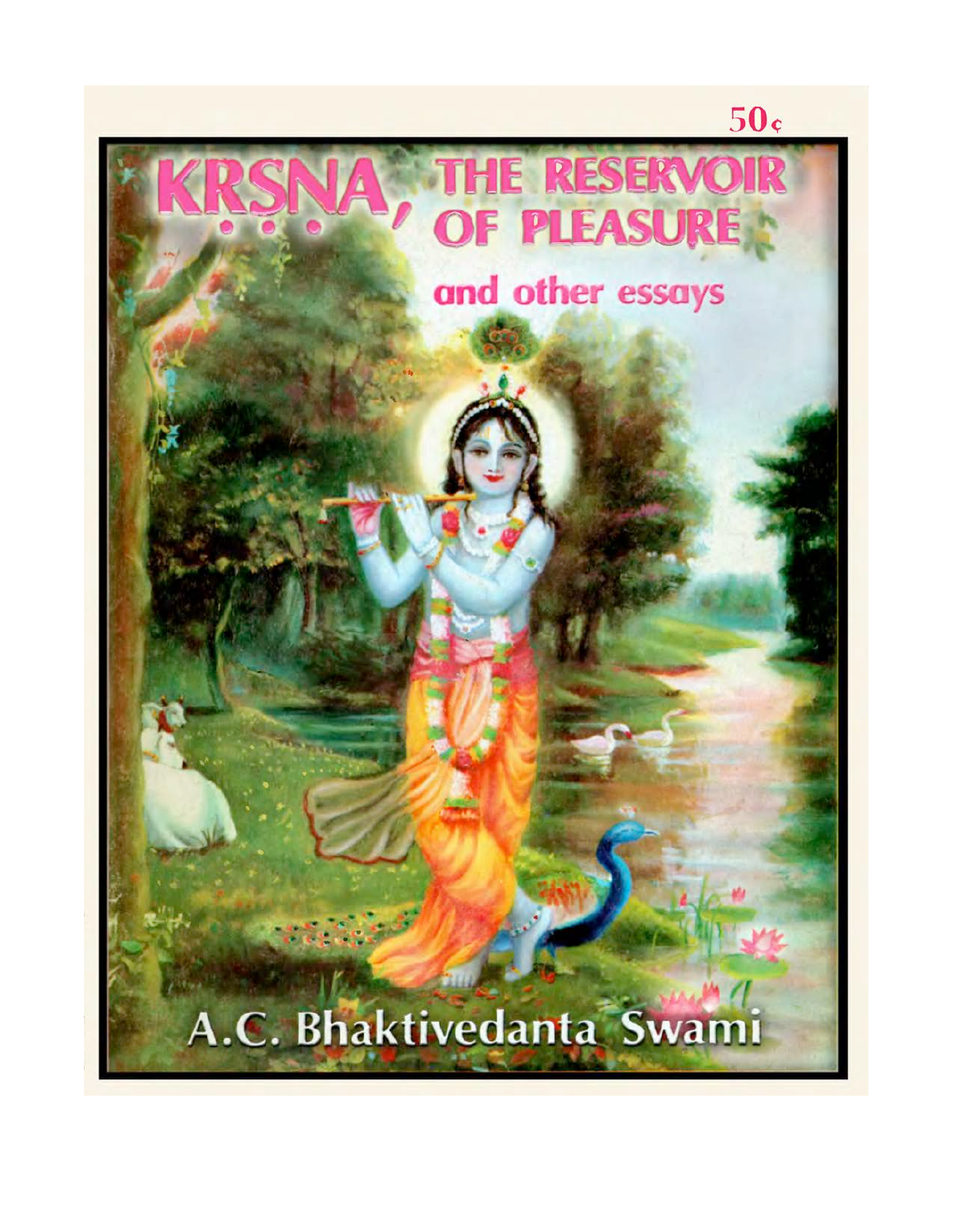### **CONTENTS**

About the Author I) Krsna, the Reservoir of Pleasure II) Who is Crazy? III) Introduction to Bhagavad-gita What is the International Society for Krishna Consciousness?

*Copyright ©1970 by ISKCON PRESS*

#### **Printing History**

| <b>First Printing</b> | $1966 - 1,000$ |
|-----------------------|----------------|
| Second Printing       | 1967 - 5,000   |
| Third Printing        | $1968 - 5,000$ |
| Fourth Printing       | 1969 - 20,000  |
| Fifth Printing        | 1970 - 30,000  |

Published and Printed in the United States of America

#### **ISKCON PRESS**

*Division of the International Society for Krishna Consciousness*

38 North Beacon Street Boston, Massachusetts 02134

# **For more free downloadable original books visit [www.Krishnapath.org](http://www.Krishnapath.org)**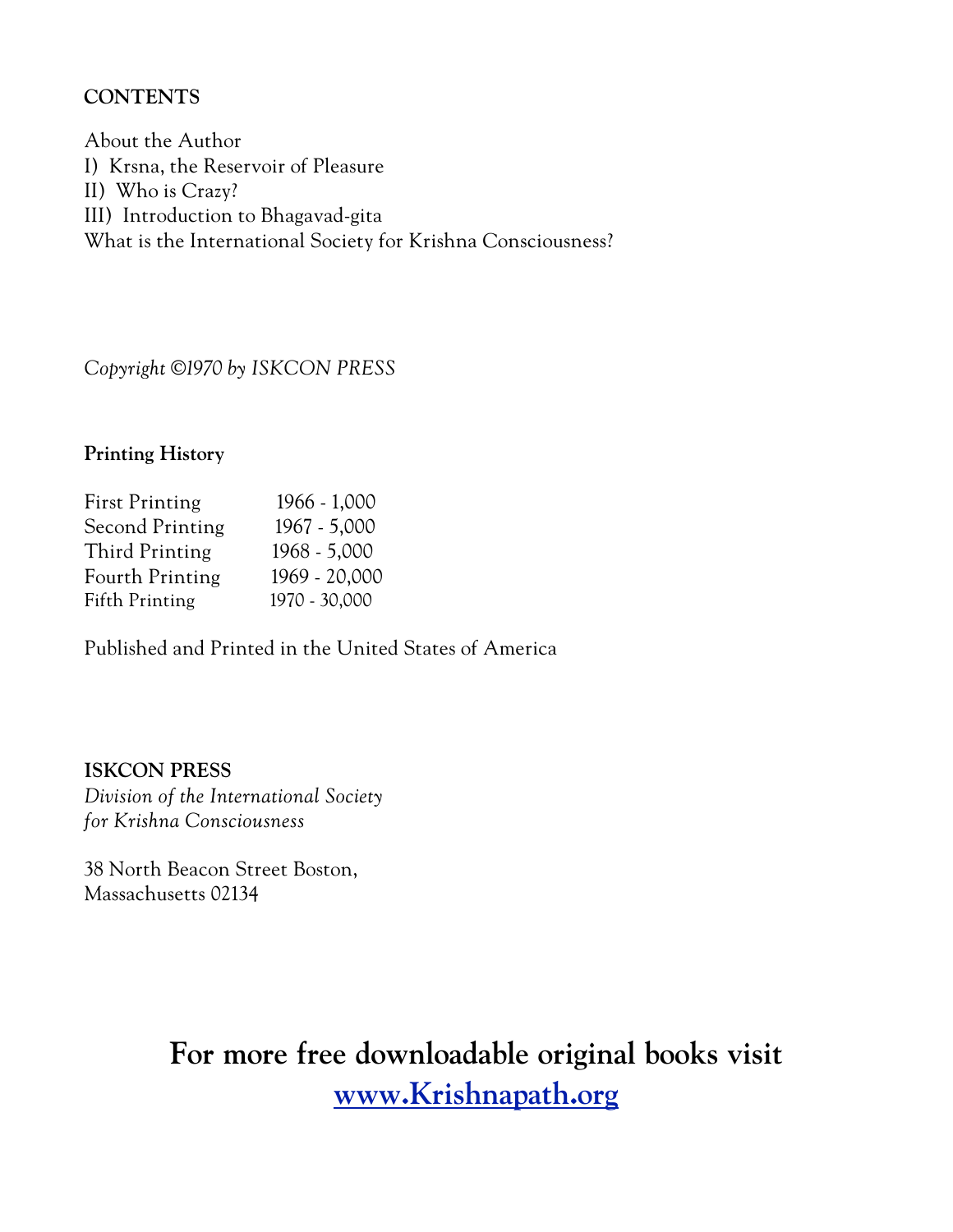# **Table of contents with clickable chapter links:**

| <b>ABOUT THE AUTHOR</b>                                                |    |
|------------------------------------------------------------------------|----|
| <b>KRSNA THE RESERVOIR OF PLEASURE</b>                                 | 9  |
| <b>WHO IS CRAZY?</b>                                                   | 19 |
| <b>INTRODUCTION TO THE BHAGAVAD GITA AS IT IS</b>                      | 27 |
| WHAT IS THE INTERNATIONAL SOCIETY FOR KRISHNA<br><b>CONSCIOUSNESS?</b> |    |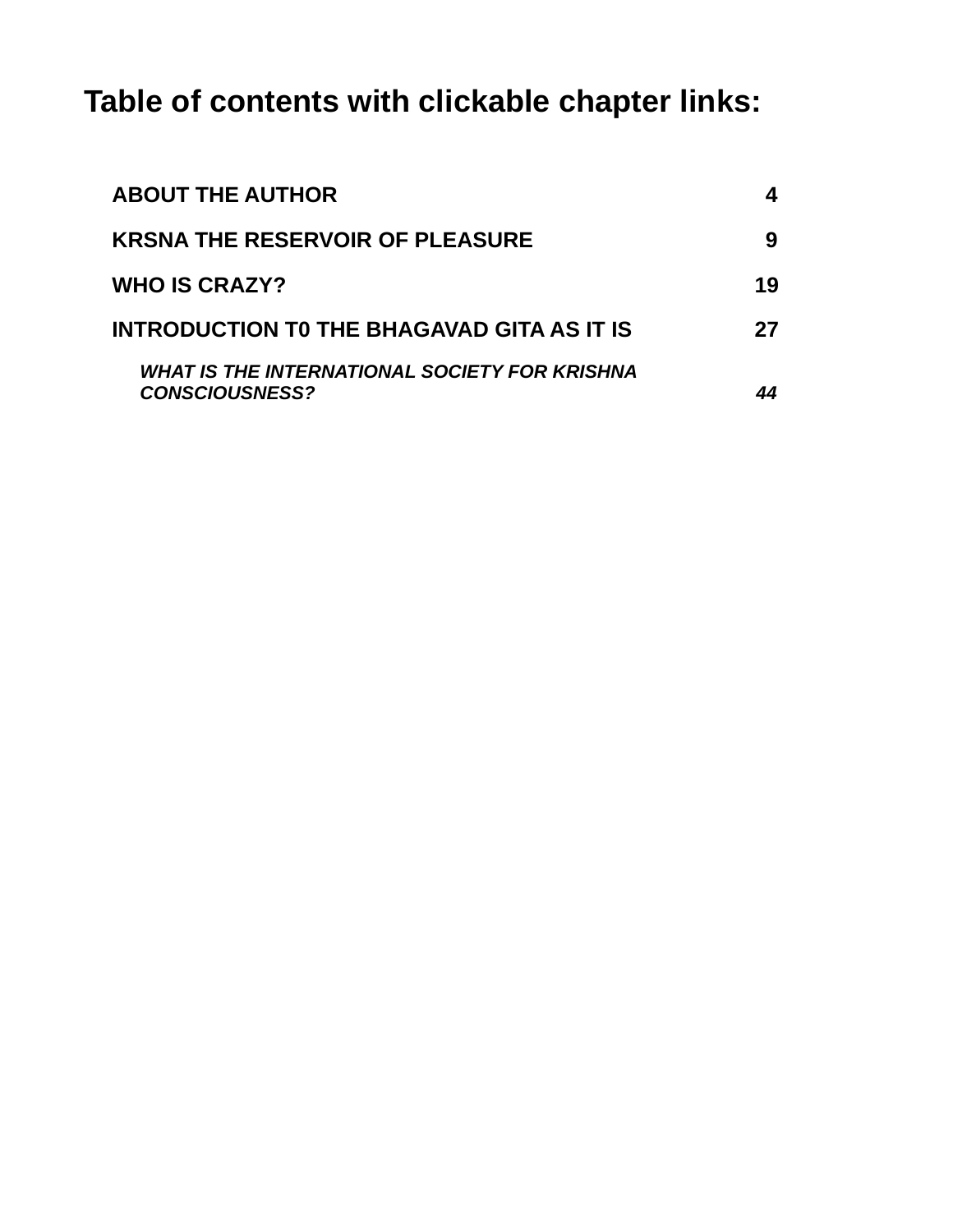# <span id="page-3-0"></span>**ABOUT THE AUTHOR**

 His Divine Grace A.C. Bhaktivedanta Swami Prabhupada was born Abhay Charan De on September 1, 1896 in Calcutta. In 1920 he finished his schooling, majoring in philosophy, English and economics at the University of Calcutta. Soon afterward, Abhay Charan De took up the duties of manager of a large chemical concern. Then in 1922, he met His Divine Grace Sri Srimad Bhaktisiddhanta Sarasvati Cosvami Maharaj, the founder of 64 Caudiya Vaisnava Maths in India, Berlin and London. Bhaktivedanta Swami recently recalled the key to his approaching his spiritual master: "When I first started going to see my Guru Maharaj, he said of me, 'This boy hears very nicely. He does not go away. So I shall make him a disciple.' That was my qualification, or whatever you may call it. I would simply ask when Guru Maharaj would speak, then I'd sit down and go on hearing. I would understand, or not understand; others would disperse, I'd not disperse. So he remarked, 'This boy is interested to hear.' Because I was serious in hearing, therefore I am now serious about *kirtanam*, which means speaking or preaching. If one has heard nicely, then he will speak nicely."

 At Allahabad in 1933, Abhay Charan De was formally initiated, and in 1936, just days before Bhaktisiddhanta Sarasvati's departure from this mortal world, he was specifically ordered to spread Krsna consciousness in the English language to the West.

 A.C. Bhaktivedanta Swami, known as Prabhupada to his disciples, has told us that at first he did not take the mission given to him by his spiritual master with the utmost seriousness. But then he was reading a *Bhagavad-gita* commentary written by Srila Bhaktivinode Thakur, who was the father of Bhaktisiddhanta Sarasvati and the pioneer of the Krsna consciousness movement in the modern age. Srila Bhaktivinode has written that just as one cannot separate the body from the soul while in this conditioned state, so the disciple cannot separate the spiritual master's order from his very life. Bhaktivedanta Swami took these words seriously, and gradually his whole life became dedicated to carrying our the orders of his Guru Maharaj. In 1959 he took *sannyasa*, the renounced order of spiritual life, and in 1965, at the advanced age of 70, A.C. Bhaktivedanta Swami arrived in New York City to fulfill his master's sacred mission.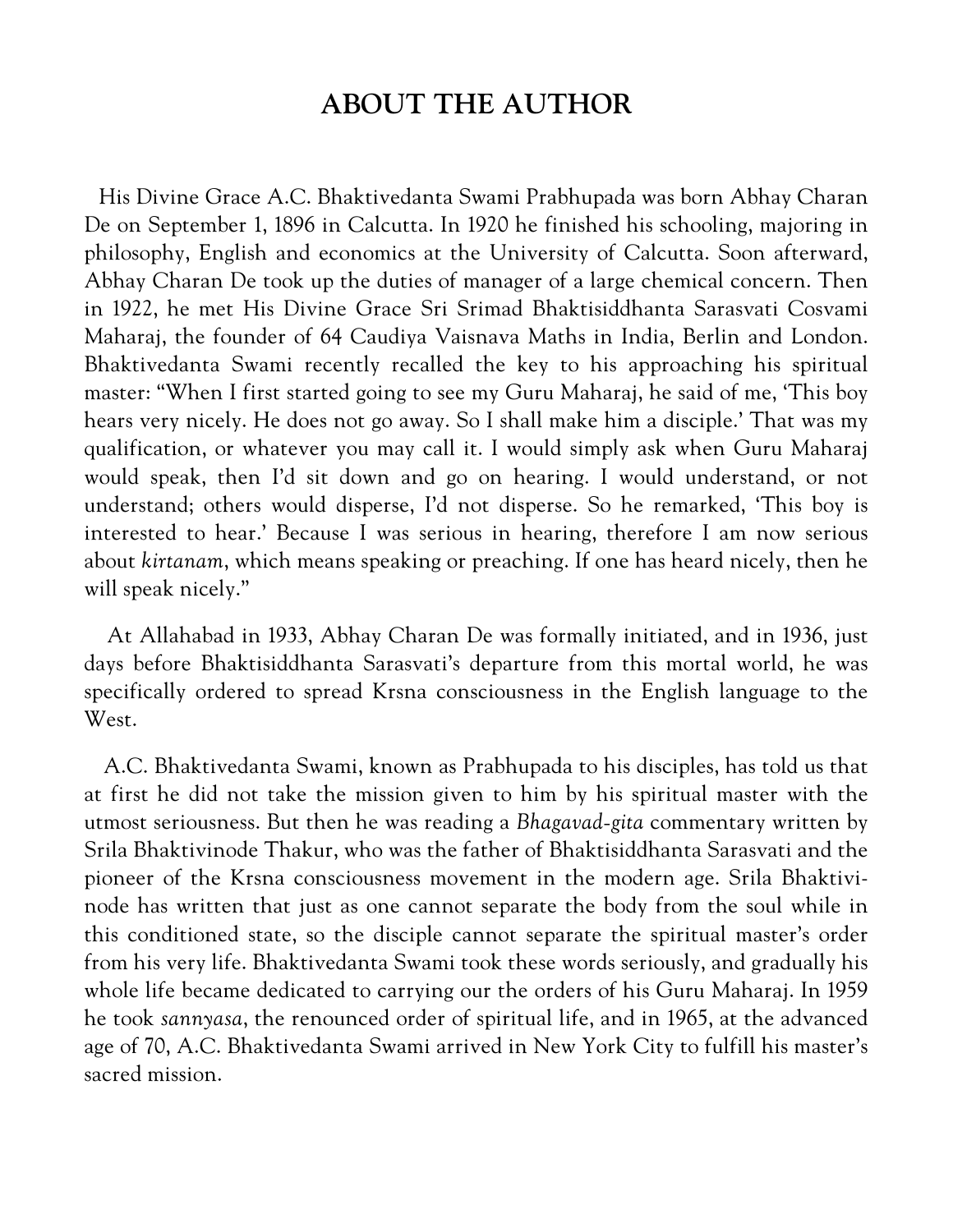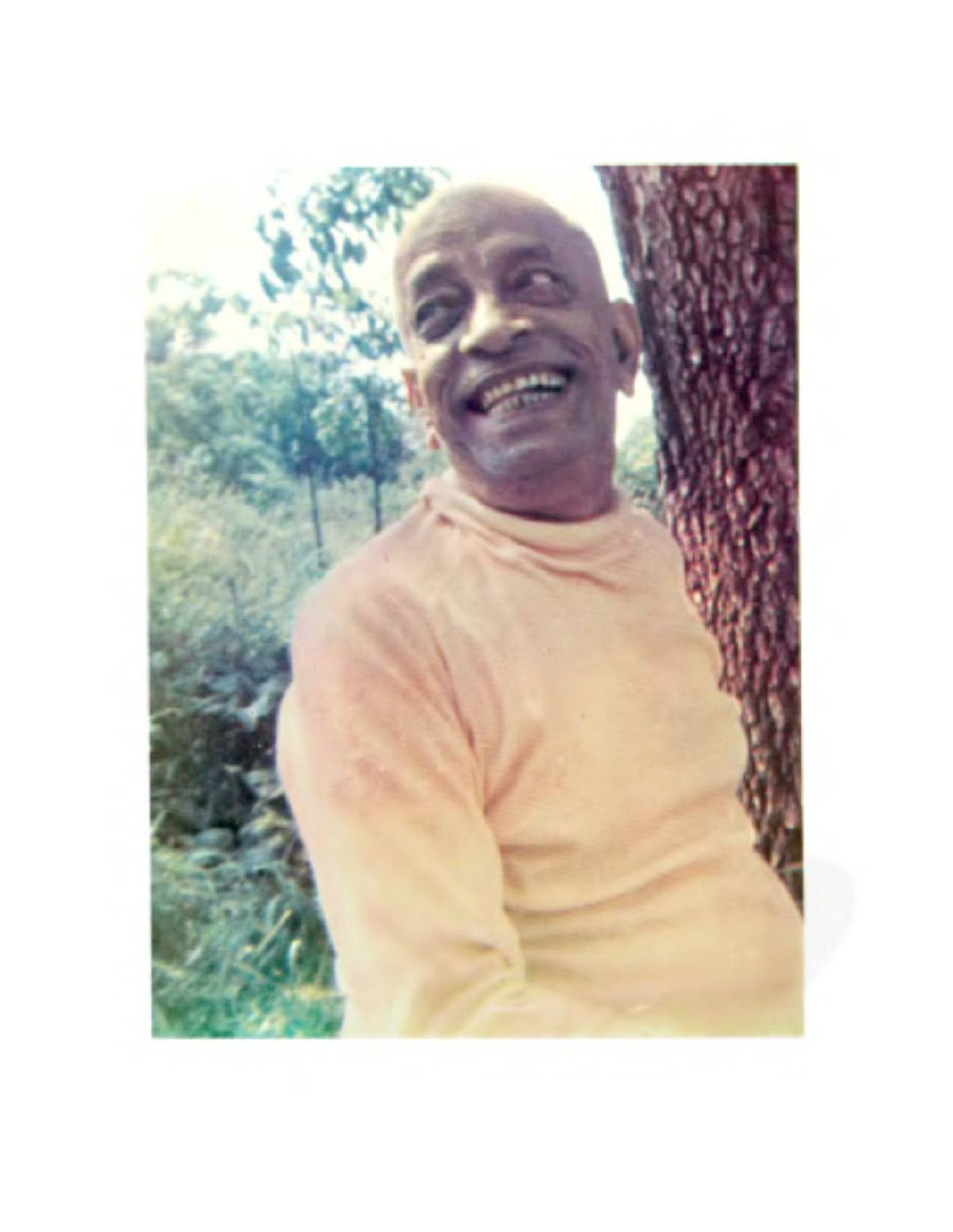One must try to understand that Srila Prabhupada is neither an Indian author nor Indian culturist nor Hindu sectarian. The first teaching of the *Bhagavad-gita* is that no one is Indian, no one is American—our real self is beyond this temporary bodily designation; our permanent identity, eternal, blissful and full of knowledge, is with the Supreme Personality of Godhead as His eternal servant; and our position is to be situated beyond the material universes in the spiritual planets, within the spiritual sky. This is the platform of Krsna consciousness.

 To think, "I am American," "I am Russian," etc., is our disease, and is due to forgetfulness of our eternal nature as spirit soul. Unfortunately, under the spell of illusion, every embodied creature is satisfied with his present material body. Even the worm in the stool is thinking, "I am all right." Despite so many disadvantages and miseries, all living entities are engaged in satisfying their senses and are thinking it is all right. Therefore when the bona fide *guru* comes with the transcendental message, calling the souls back to home, back to Godhead, they do not want to come out of material encagement. Often, people prefer to be encouraged in illusion and therefore pay fees to learn that they are God or equal to God in all respects and thus "free" to go on "enjoying" material life of sense gratification. So we see yoga and meditation teachers advertising that they will improve one's material facilities. They overlook the fact that elimination of sense gratification is the first step in the standard *yoga* or transcendental system. A.C. Bhaktivedanta Swami does not encourage unrestricted sense gratification, or the belief that one is God, or that God is impersonal or void. He is passing on, as it is, the information from Vedic literature, that the Supreme Personality of Godhead is a person and that devotional service unto Him is the perfection of all purificatory processes. Lord Krsna in *Bhagavad-gita* is recognized as the Supreme Lord, and *Sri isopanisad* confirms the Personality of Godhead as the antimaterial supreme controller and the only enjoyer. A.C. Bhaktivedanta Swami is teaching surrender to Krsna, the Supreme Lord.

 Srila Prabhupada is the living example of the saintly person pointed to in all Vedic literature who is personally free from all material contamination and active in spiritual understanding. He is the Krsna conscious personality who is so dear to Krsna, who understands that the highest welfare is not to pose oneself as the friend of humanity, but to teach that God or Krsna is the dearmost friend who alone is capable of alleviating the misery of each and every living entity. A.C. Bhaktivedanta is teaching what is really common sense to our intelligence, but we are so bewildered by the glitter of the material Nature that we are distracted from his message. He is simply canvassing for God on the order of his spiritual master. Once Srila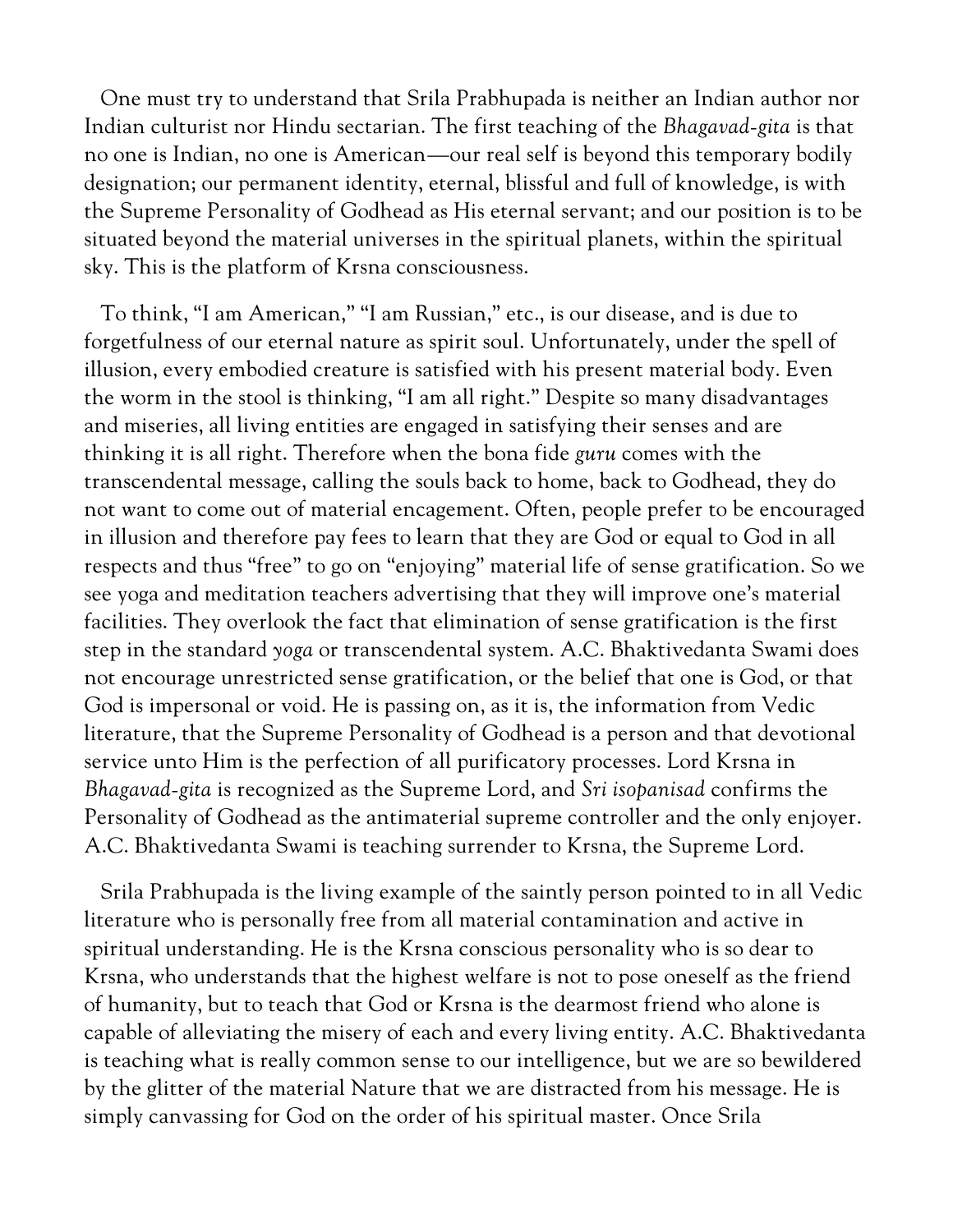Prabhupada was asked, "Are you an incarnation of God?" "No," he answered, "I am servant of God." Then he paused and went on, "Not exactly servant. To be servant of God is not an ordinary thing." The servants or devotees of Krsna are so great that they are beyond the desire to merge with God. Sometimes, in their intimate association and exchange with God, they even become "greater" than Him, as when He allows some devotee to become His mother or lover. Prabhupada's mission is not less than to distribute this topmost love of God to all persons. It is stated in the Vedic literature that a small man wants to make only himself happy, a somewhat bigger man wants to make his family or his country happy, but the great man wants to make all persons happy.

 Bhaktivedanta Swami produces his books by speaking them on a dictaphone. He is presently working on five books at once. These books are a matter of realization. As he has said, "When you become self-realized you automatically write volumes of books." And one of the qualifications of a devotee is that he is poetic. Srila Prabhupada is always immersed in Krsna by speaking, dictating, singing about Krsna's glories, preaching formally at meetings or planning the expansion of the Krsna consciousness movement. In the Bhagavad-gita, Seventh Chapter, it is stated that out of thousands of men few seek perfection, and out of the thousands who attain perfection hardly one knows Krsna. Lord Krsna also declares in the Eighteenth Chapter that the dearmost devotee of all is he who spreads the teaching of love of Krsna: "Never will there be one dearer to Me."

 Bhaktivedanta Swami's spiritual master, Bhaktisiddhanta Sarasvati, once drew a picture of a *mrdanga* (drum used on sankirtana) and, beside it, a printing press. He said that the *mrdanga* can be heard for several blocks, but the press can be heard around the world. He therefore called the printing press "the big *mrdanga*." For the purpose of world-wide service to humanity, ISKCON Press has been established, for the exclusive printing of Srila Prabhupada's books.

 In 1968, Macmillan published The *Bhagavad Gita* As It ls, translated with commentary by A.C. Bhaktivedanta Swami. The Gita is the gist of the entire Vedic literature. Just this one book can free anyone from the clutches of material Nature and fix one in eternal loving service unto Sri Krsna , the Personality of Godhead. As originally written by Srila Prabhupada, the manuscript of *The Bhagavad Gita* As It ls is many times larger than the version published by Macmillan. Publication of this original, expanded version is being undertaken by ISKCON. Another important published literature by Prabhupada is his *Teachings of Lord Chaitanya*. This book outlines the precepts of Caitanya Mahaprabhu, the golden *avatara* who appeared in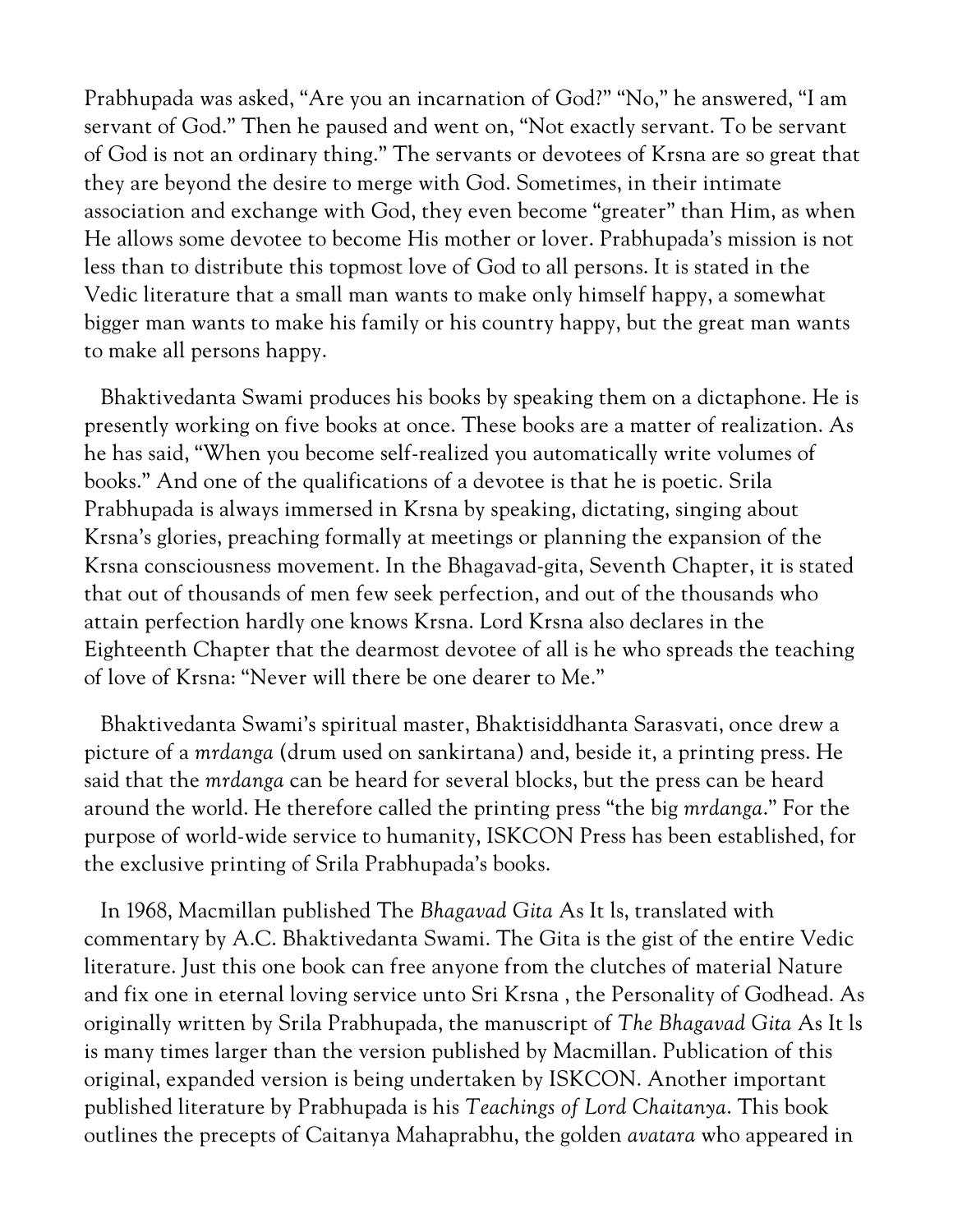India 500 years ago and propagated the Hare Krsna mantra as the means of God realization for the present age. A book called *Nectar of Devotion*, an authorized summary study of Sri Rupa Gosvami's *Bhakti-rasamrta-sindhu*, will also soon be published. Prabhupada is presently writing a several volume work called *Krsna*, which contains all of the pastimes of the Supreme Lord when present on this planet 5000 years ago. Translations are also underway of the *Vedanta-sutras*, *Caitanyacaritamrta* and his 12 volumes of *Srimad-Bhagavatam*. The literatures compiled by A.C. Bhaktivedanta Swami are authorized by the disciplic succession, which is descending from Krsna Himself; Prabhupada's whole life mission is to faithfully pass on the original understanding of Krsna consciousness without distortion. According to the Vedic literature this descending process is the only way to realization of the Absolute Truth, as the Absolute Truth is beyond the reach of our mundane speculation or scholarship.

 The author is not a retired personality, despite his prodigious literary output. He personally and very intimately guides his disciples through the most practical problems of daily life. Spiritual life is practical and, due to the predominent material atmosphere of *Kali-yuga*, often problematic. As spiritual master, Bhaktivedanta Swami is the last recourse and the ultimate standard of Krsna consciousness, and he writes some twenty-five letters a day to leaders and students of his various worldwide centers. He himself resides in no one place but travels from center to center and regularly lectures. The spiritual master is responsible for his devotees; when he accepts a sincere soul as his disciple, he promises to take him back to home, back to Godhead. No one should think, "Oh, everyone is taking a spiritual master; let me take one." The spiritual master as a style or as a pet is useless. Rather, his order is to be taken as one's life and soul. By taking shelter at the feet of the bona fide guru and serving him 24 hours a day, the fallen soul can be lifted to the spiritual sky. It is said that if the spiritual master is pleased, then one can make great advances in spiritual life. And one pure convinced devotee can make many pure devotees by his example and teachings. Those serious students with an understanding of the absolute value of the spiritual platform of life therefore honor the spiritual master with the honor due to God, because the guru is the transparent via media or representative of God and is distributing unalloyed love of God. The intelligent reader is invited to take to this philosophy with the utmost seriousness.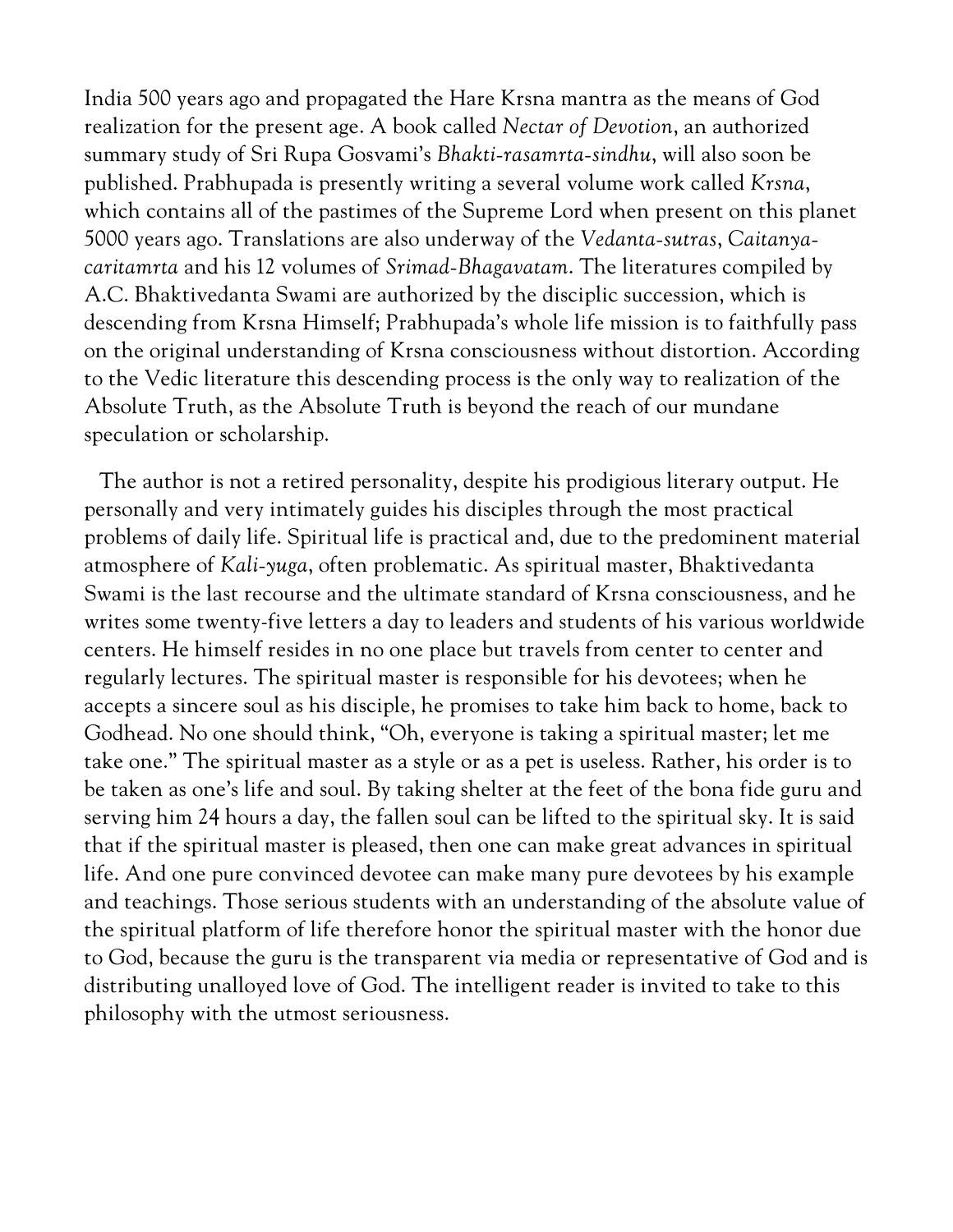# <span id="page-8-0"></span>**KRSNA THE RESERVOIR OF PLEASURE**

#### **By A.C. Bhaktivedanta Swami**

 *Krsna*— this sound is transcendental. Krsna means the highest pleasure. All of us, every living being, seeks pleasure. But we do not know how to seek pleasure perfectly. With a materialistic concept of life, we are frustrated at every step in satisfying our pleasure because we have no information regarding the real level on which to have real pleasure. For the last few weeks we have been learning that we are not this body; we are consciousness. Not exactly consciousness, for consciousness is actually the symptom of our real identity: we are pure soul, now merged within this material body. Modern material science lays no stress on this; therefore the scientists are sometimes misled in their understanding of spirit soul. But spirit soul is a fact, which anyone can understand by the presence of consciousness. Any child can understand that consciousness is the symptom of the spirit soul.

 Now the whole process we are trying to learn from the *Bhagavad-gita (The Song of God)* is how to bring ourselves to this level of consciousness. And if we act from the level of consciousness, then we may not be pushed again into the level of this bodily conception; and, if we can continue on that level, if we can continue to act in pure consciousness, then, at the end of this body we shall be free from material contamination, our spiritual life will be revived, and the ultimate result will be that in our next life, after leaving this body, we shall have our full, eternal spiritual life. Spirit, as we have already discussed, is described as eternal.

 Even after the destruction of this body, consciousness is not destroyed. Rather, consciousness is transferred to another type of body and again makes us aware of the material conception of life. That is also described in the *Bhagavad-gita*. At the time of death, if our consciousness is pure, we can be sure that our next life will not be material—our next life will be spiritual. If our consciousness is not pure at the point of death, then, after leaving this body, we shall have to take another material body. That is the process which is going on. That is Nature's law.

 We have now a final body. The body which we see is the gross body. It is just like a shirt and coat: within the coat there is a shirt, and within the shirt there is a body. Similarly, the pure soul is covered by a shirt and coat. The garments are the mind, intelligence and false ego. False ego means the misconception that I am matter, that I am a product of this material world. This misconception makes me localized. For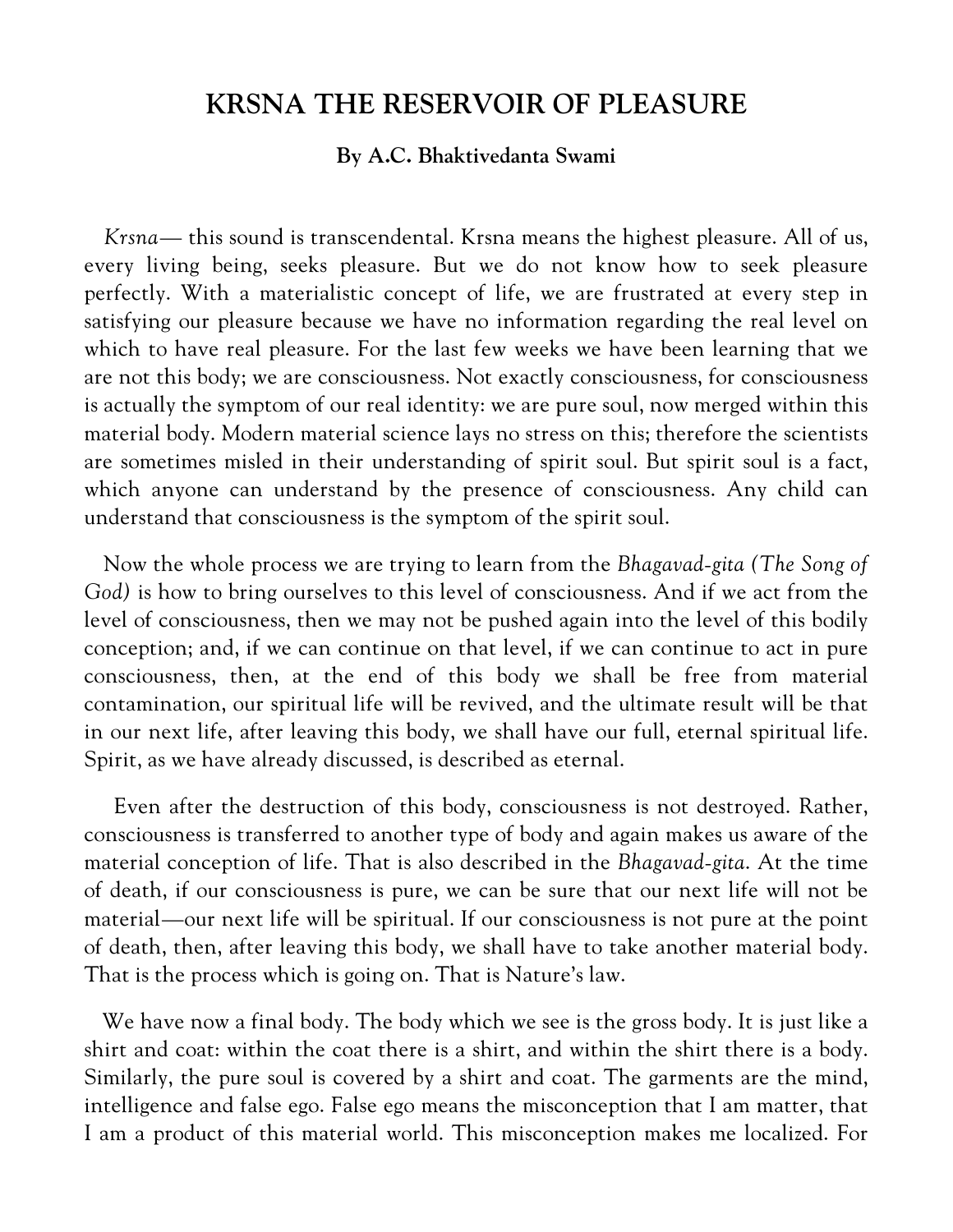example, because I have taken my birth in India, I think myself Indian. Because I have taken my birth in America, I think myself American. But as pure soul, I am neither Indian nor American. I am pure soul. These others are designations. American, or Indian, or German, or Englishman; cat or dog, or bee or bat, man or wife: all these are designations. In spiritual consciousness we become free from all such designations. That freedom is achieved when we are constantly in touch with the supreme spirit, Krsna.

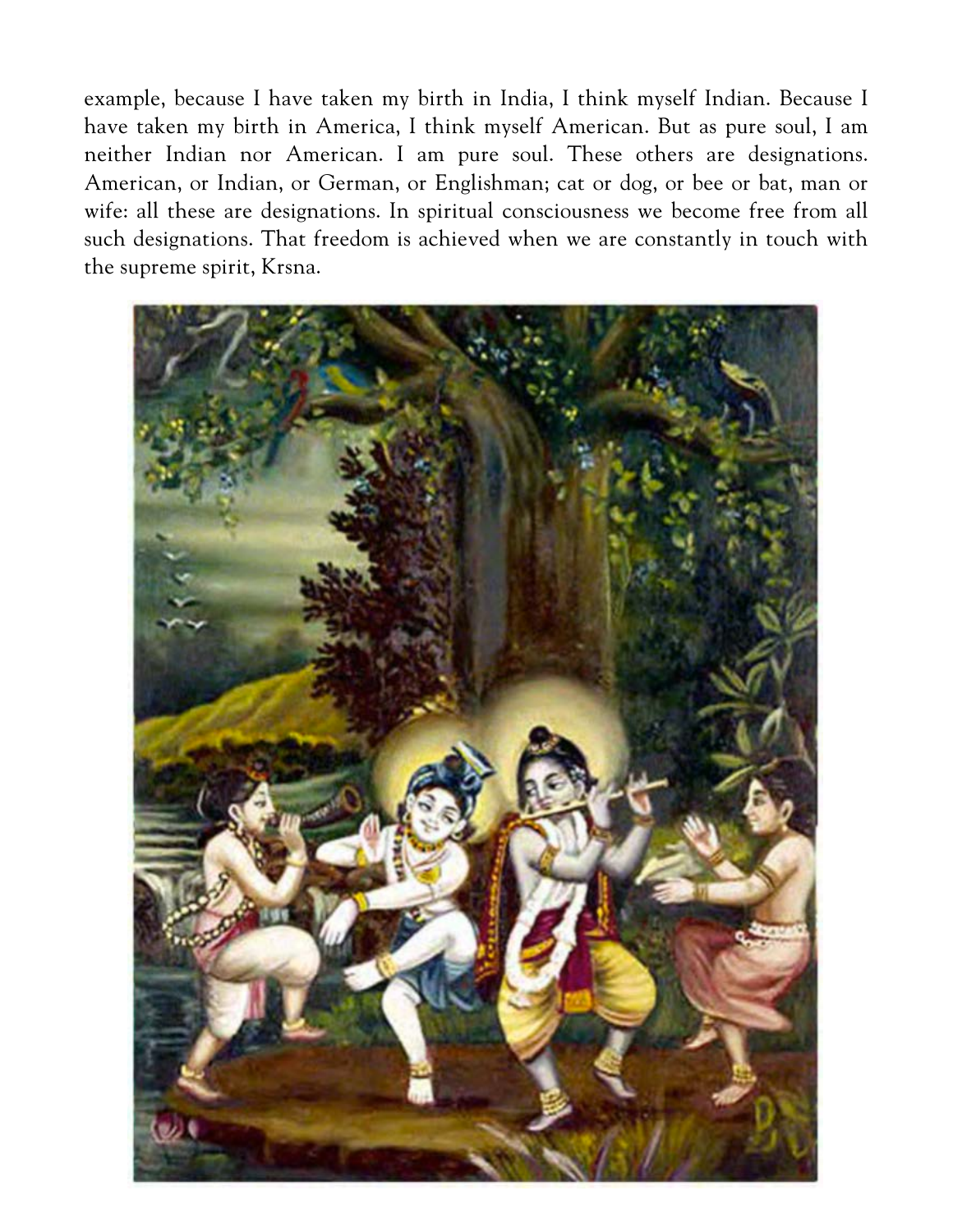The International Society for Krishna Consciousness is simply intended to keep us in constant touch with Krsna. Krsna can be in constant companionship with us because He is omnipotent. Therefore, He can be fully in touch with us by His words. His words and He are not different. That is omnipotence. Omnipotence means that everything relating to Him has the same potency. For example, here in this material world, if we are thirsty and we want water, simply repeating "Water, water, water, water," will not satisfy our thirst, because this word has not the same potency as water itself. We require the water in substance. Then our thirst will be satisfied. But in the transcendental, absolute world, there is no such difference— Krsna's name, Krsna's quality, Krsna's word—everything is Krsna and provides the same satisfaction.

 Some people argue that Arjuna was talking with Krsna because Krsna was present before him, whereas in my case, Krsna is not present. So how can I get directions? But that is not a fact. Krsna is present by His words—the *Bhagavad-gita*. In India, when we speak on the *Bhagavad-gita* or *Srimad-Bhagavatam*, we regularly perform worship with flowers, or with other paraphernalia, as is required for worshiping. In the Sikh religion also, although they have no form of the Deity, they worship the book *Granthasahib*. Perhaps some of you are acquainted with this Sikh community. They worship this *Grantha*. Similarly, the Moslems worship the *Koran*. Similarly, in the Christian world, the *Bible* is worshiped. It is a fact that the Lord Jesus Christ is present by His words. Krsna is also present by His words.

 These personalities, either God or the son of God, who come from the transcendental world, keep their transcendental identities without being contaminated by the material world. That is their omnipotence. We are in the habit of saying that God is omnipotent. Omnipotence means that He is not different from His name, from His quality, from His pastimes, from His instruction. Therefore, the discussion of *Bhagavad-gita* is as good as discussion with Krsna Himself.

 Krsna is seated in your heart, and in my heart too. *Isvarah sarva-bhutanam hrddese'rjuna tisthati*. God is situated in everyone's heart. God is not away from us. He is present. He is so friendly that He remains with us in our repeated change of births. He is waiting to see when we shall turn to Him. He is so kind that though we may forget Him, He never forgets us. Although a son may forget his father, a father never forgets his son. Similarly, God, the original father of everything, everybody, all living entities, will never forsake us. We may have different bodies, but they are our shirt-coats. That has nothing to do with our real identity. Our real identity is pure soul, and that pure soul is part and parcel of the Supreme Lord. There are 8,400,000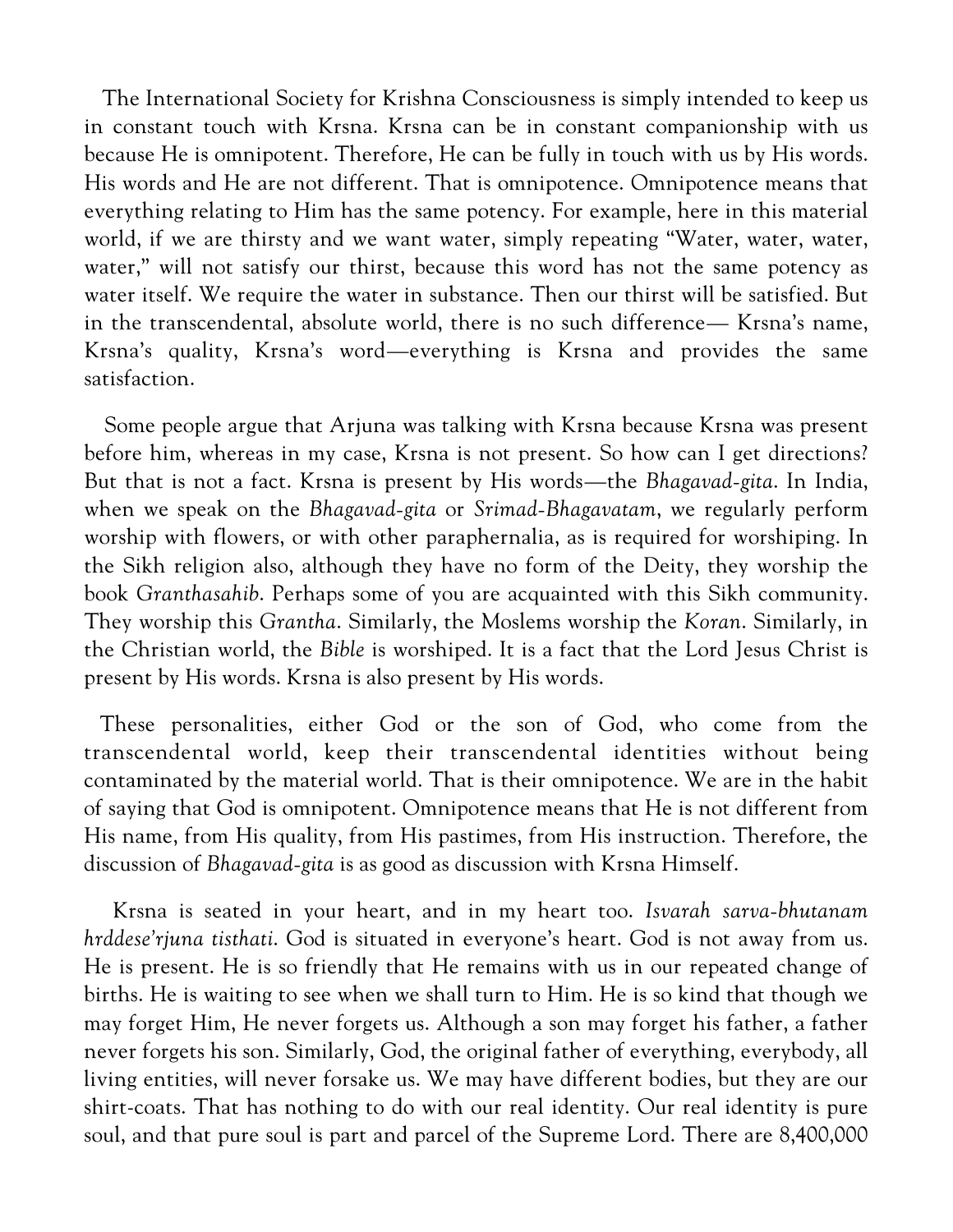species of life. Even the biologist and the anthropologist cannot calculate this accurately, but from authoritative, revealed scripture we get this information. Human beings represent 400,000 species, and there are 8,000,000 other species. But Krsna, the Supreme Lord, claims that all of them, whether beast, man, snake, god, semi-god, demigod—anything whatever—all of them are, in reality, His sons.

The father gives the seed, and the mother receives the seed. The body is then formed, according to the mother's body. And when the body is completely formed, it comes out—either from cats, from dogs, or from man. That is the process of generation. The father gives the seed, and it is emulsified with two kinds of secretion in the womb of the mother, and on the first night the body is formed just like a pea. Then, gradually, it develops. There are nine holes that develop: two ears, two eyes, nostrils, a mouth, a navel, a penis, and an anus.

 According to his last *karma*, or action, one gets this body to enjoy, or to suffer. That is the process of birth and death. And after finishing this life, again one dies, and again one enters into the womb of some mother. Another type of body then comes out. This is the process of reincarnation.

 We should be very diligent as to how we can discontinue this process of repeated birth and death and change of body. That is the prerogative of the human form of life. We can stop this process of repeated change through birth and death. We can get our actual spiritual form again and be blissful, full of knowledge and eternal life. That is the purpose of evolution. We should not miss this. The entire process of liberation begins just as we have now begun this chanting and hearing. I wish to point out that this chanting of the holy name of God (HARE KRSNA, HARE KRSNA, KRSNA KRSNA, HARE HARE/ HARE RAMA, HARE RAMA, RAMA RAMA, HARE HARE) and hearing the truths of the *Gita* is as good as bodily association with Krsna. That is stated in the *Gita*. This process is called *kirtan*. Even if one does not understand the language, still, just by hearing, he acquires some piety. His assets lead him to a pious life, even if he does not understand—it has such power.

 There are two topics concerning Krsna. Two kinds of topics, actually. One topic is this *Bhagavad-gita*. It is spoken by Krsna. And the other topic concerning Krsna is *Srimad-Bhagavatam*. That is spoken about Krsna. So there are two types of Krsna *katha* (topics), and both of them are equally potent because they are connected with Krsna.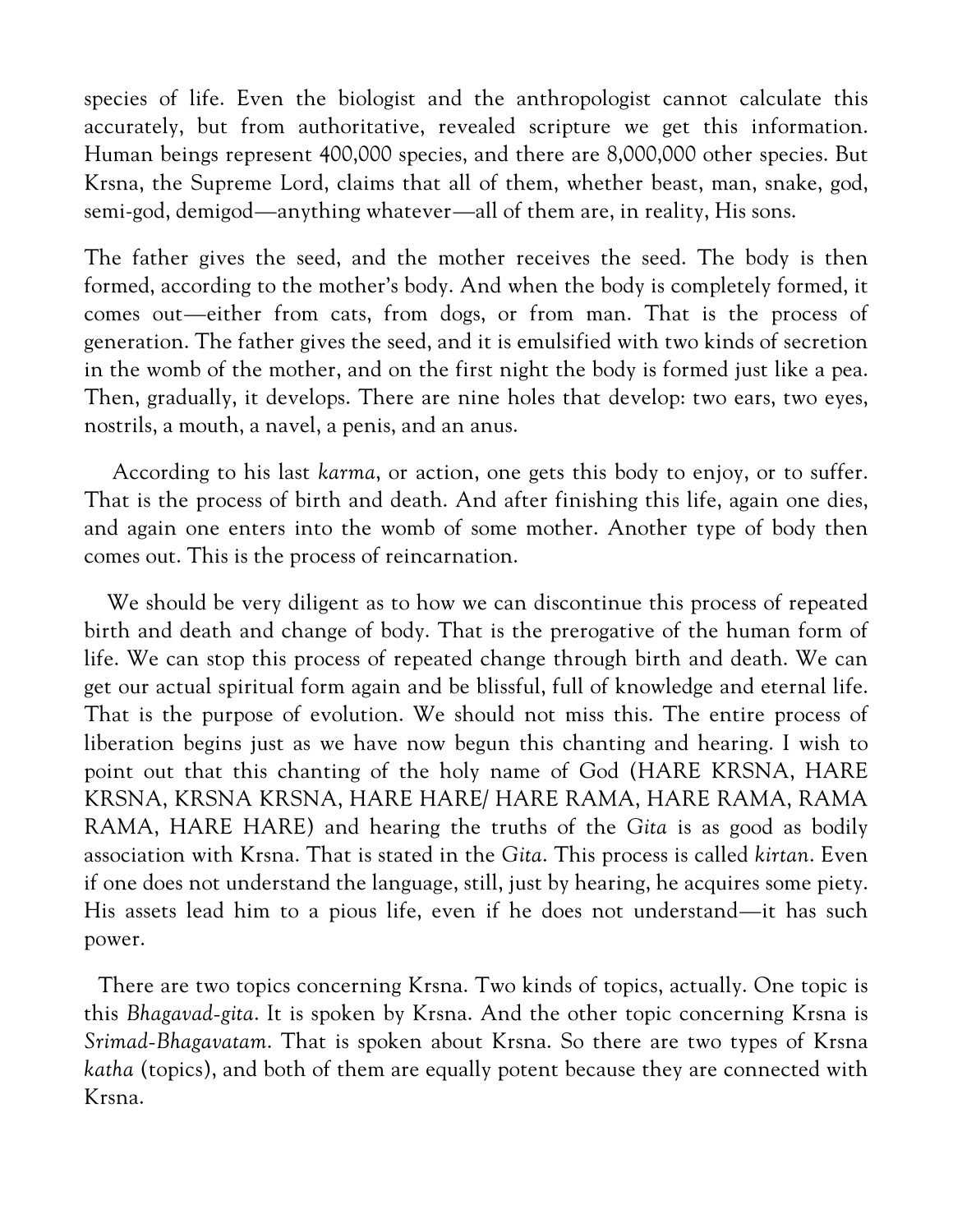Because the *Bhagavad-gita* is spoken on the Battlefield of Kuruksetra some people have asked what we have to do with the battlefield. We have nothing to do with any battlefield. We are after knowledge of the spiritual sphere. Then, why should we bother about this battlefield? Because Krsna is on the battlefield, and therefore the whole battlefield has become Krsna-ized. Just as when an electric current is passed into some metal, the whole metal becomes surcharged with electricity; so too, when Krsna is interested in some matter, that matter becomes Krsna-ized. Otherwise, there would be no need of discussing the Battlefield of Kuruksetra. That is His omnipotence.

 This omnipotence is also described in *Srimad-Bhagavatam*. There are many Krsna *kathas*. The Vedic literature is full of them. *Vedas* mean that they are Krsna *kathas*. Scripture, including the *Vedas*, may appear to be different, but they are all meant for Krsna *katha*. If we simply hear these topics on Krsna, then what will be the result? It is pure transcendental vibration, and the result will be spiritual consciousness.

 We have accumulated many inauspicious things within our hearts due to our material contamination during the course of many, many births. Many, many births —not only this birth, but past births as well. So, when we search into our hearts with the Krsna katha, then the contamination we have accumulated will be washed off. Our hearts will be cleansed of all rubbish. And, as soon as all the rubbish is cleared off, then we are situated in pure consciousness.

 It is very difficult to eradicate all the false designations from oneself. For example, I am Indian. It is not very easy to immediately think that I am not Indian, but pure soul. Similarly, it is not a very easy task for anyone to end his identification with these bodily designations. But still, if we continue hearing the Krsna *katha*, it will be very easy. Make an experiment. Make an experiment to see how easily you'll be able to free yourself from all these designations. Of course, it is not possible to clear out the rubbish from the mind all of a sudden, but we are immediately aware that the influence of the material nature has become slackened.

 The material nature is working in three modes—goodness, passion, and ignorance. Ignorance is hopeless life. Passion is materialistic. One who is influenced by the modes of passion wants this false enjoyment of material existence. Because he does not know the truth, he wants to squeeze out the energy of the body just to enjoy this matter. That is called the mode of passion. As for those in the mode of ignorance, they have neither passion nor goodness. They are in the deepest darkness of life. Situated in the mode of goodness, we can understand, at least theoretically, what I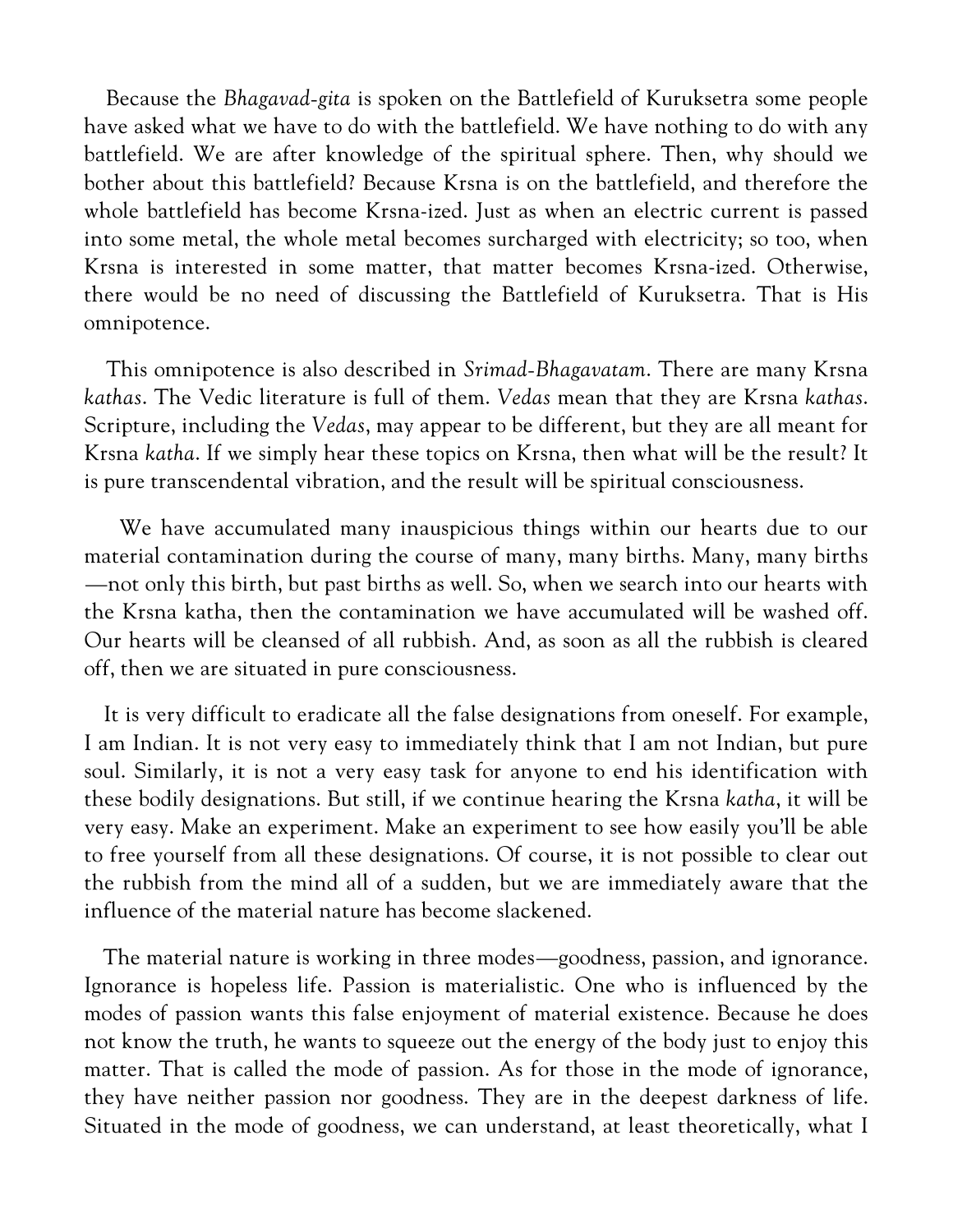am, what this world is, what God is, and what our interrelationship is. This is the mode of goodness.

 By hearing Krsna *katha*, we will be freed from the stages of ignorance and passion. We will be situated in the mode of goodness. At least we'll have the real knowledge —knowledge of what we are. Ignorance is like the animal existence. The animal's life is full of suffering, but the animal does not know that he is suffering. Take the case of a hog. Of course, here in New York City no hog is seen. But in villages in India one sees the hog. Oh, how miserable his life is, living in a filthy place, eating stools and always unclean. Yet the hog is very happy by eating stools, and having constant sexual intercourse with the she-hog and just getting fat. The hog gets very fat, because of the spirit of enjoyment which is there—although, for him, it is sensual enjoyment.

 We should not be like the hog, falsely thinking that we are very happy. Working hard all day and night, then having some sex life—we think that in this way we are very happy. But this is not happiness. This has been described in the *Bhagavatam* as a hog's happiness. Man's happiness is when he is situated in the mode of goodness. Then he can understand what true happiness is.

 In our daily routine, if we hear this Krsna katha, the result will be that all the dirty things in the heart, accumulated life after life, will be cleared out. As a matter of fact, we will see that we are no longer in ignorance or in passion, but are situated in the mode of goodness. What is that position?

 We will find ourselves joyful in every circumstance of life. We will never feel morose. In the *Bhagavad-gita* we find that this is our *brahma-bhuta* (highest stage of goodness) situation. The Vedas teach us that we are not this matter. We are *Brahman*. *Aham brahmasmi*. Lord *Sankaracarya* preached this gospel to the world. We are not this matter; we are *Brahman*, spirit. When spiritual realization is actually accomplished, then our symptoms will change. What are those symptoms? When one is situated in his own spiritual consciousness, then he will have no hankering and no lamentation. Lamentation is for loss, and hankering is for gain. Two diseases characterize this material world: What we do not possess, we hanker after. "If I get these things I'll be happy. I have no money, but if I get a million dollars, then I'll be happy." And when we have a million dollars, somehow it will be lost. So we'll cry, "Oh, I have lost it!" When we hanker for earning, that is a kind of distress. And when we suffer loss, that is also distress. But if we are situated in *brahma-bhuta*, we will neither be distressed nor will we hanker. We will view equally everyone and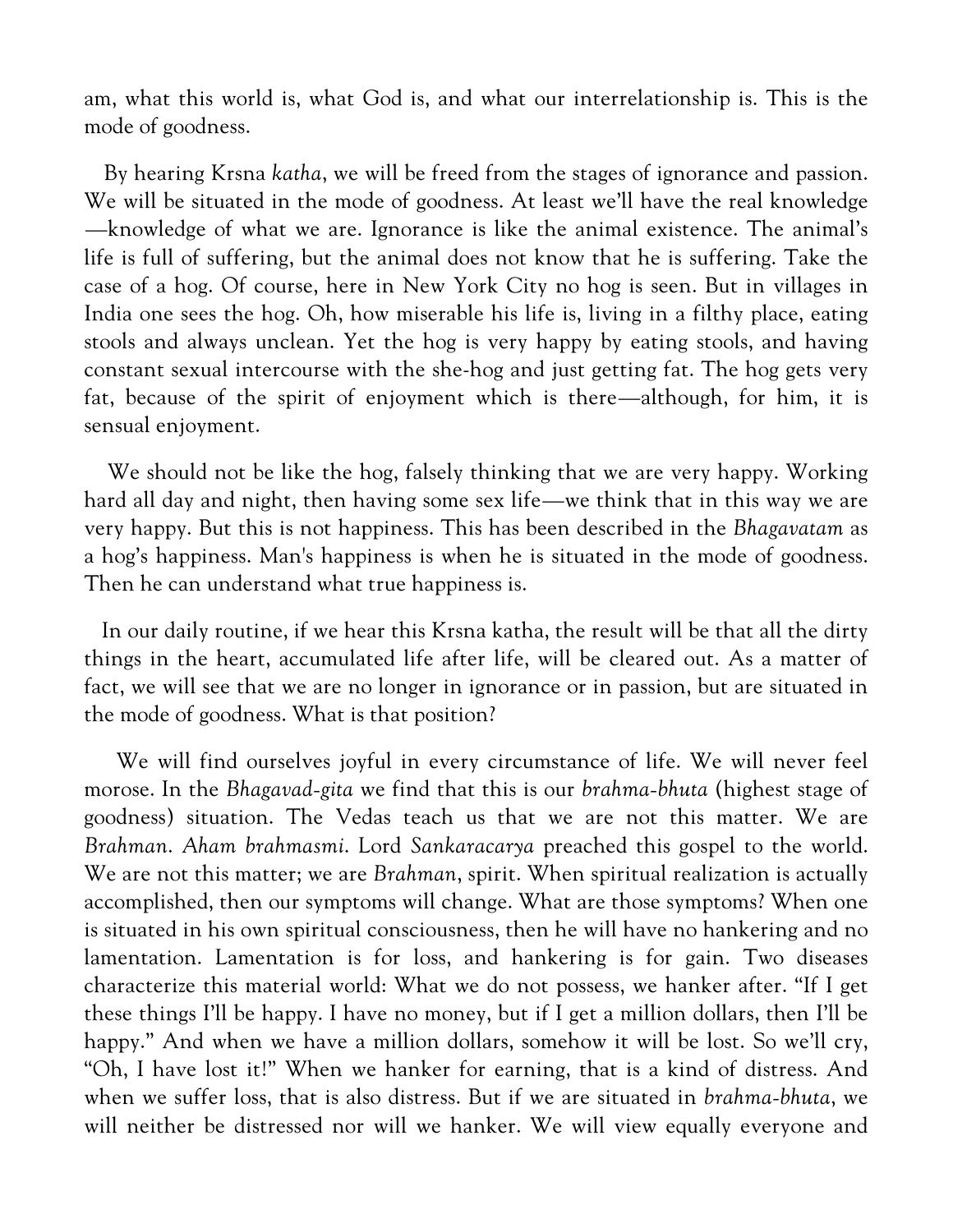everything. Even if we are situated in the midst of fiery turbulence, we will not be disturbed. That is the mode of goodness.

 *Bhagavatam* means the science of God. If the science of God is perservered in, we will be situated in the *brahma-bhuta* status. From that *brahma-bhuta* status, we have to work, for work is recommended here. So long as we have this material body, we have to work. We cannot stop working; it is not possible. But we have to adopt the tactics of *yoga*, and in this way, even by doing some ordinary work, which, by destiny or circumstances we are put into, there is no harm. Suppose that, in one's own occupation, one must speak a lie or his business can't go on. Lying is not a very good thing, so one concludes that the business is not based on very moral principles and one should therefore give it up. In the Bhagavad-gita, however, we find instruction not to give it up. Even if we are put in such circumstances that our livelihood cannot go on without some unfair practice, we should not give it up. But we should try to make it purified. How is it purified? We should not take the fruitive result of our work. That is meant for God.

 *Sukrta* means pious activities. And *duskrta* means impious activities. On the material level we can be pious or impious. Either we are performing some pious activities, or we are performing some impious activities—or we have a mixture, pious and impious. Lord Krsna advises that we should act with knowledge of, or devotion to the Supreme. What does that knowledge mean? It means that I am the part and parcel of the supreme consciousness, or that I am not this body. If I identify myself as an American, as an Indian, or this or that, then I am on the material plane. We should identify ourselves as neither Americans nor Indians, but as pure consciousness. I am a subordinate consciousness of the supreme consciousness; in other words, I am the servant of God. God is the supreme consciousness, and I am His servant. So, for our present understanding, subordinate means servant.

We don't ordinarily carry out the work of a servant in relationship to God. Nobody wants to be a servant, but everyone wants to be the master, because to become a servant is not a very palatable thing. But to become the servant of God is not exactly like this. Sometimes the servant of God becomes the master of God. The real position of the living entity is to be the servant of God, but in the *Bhagavad-gita* we can see that the master, Krsna, became the servant of Arjuna. Arjuna is sitting in the chariot, and Krsna is his driver. Arjuna is not the owner of the chariot, but in the spiritual relationship we should not cling to the concept of the material relationship. Although the whole relationship, just as we have experience of it in this world, is there in the spiritual world, that relationship is not contaminated by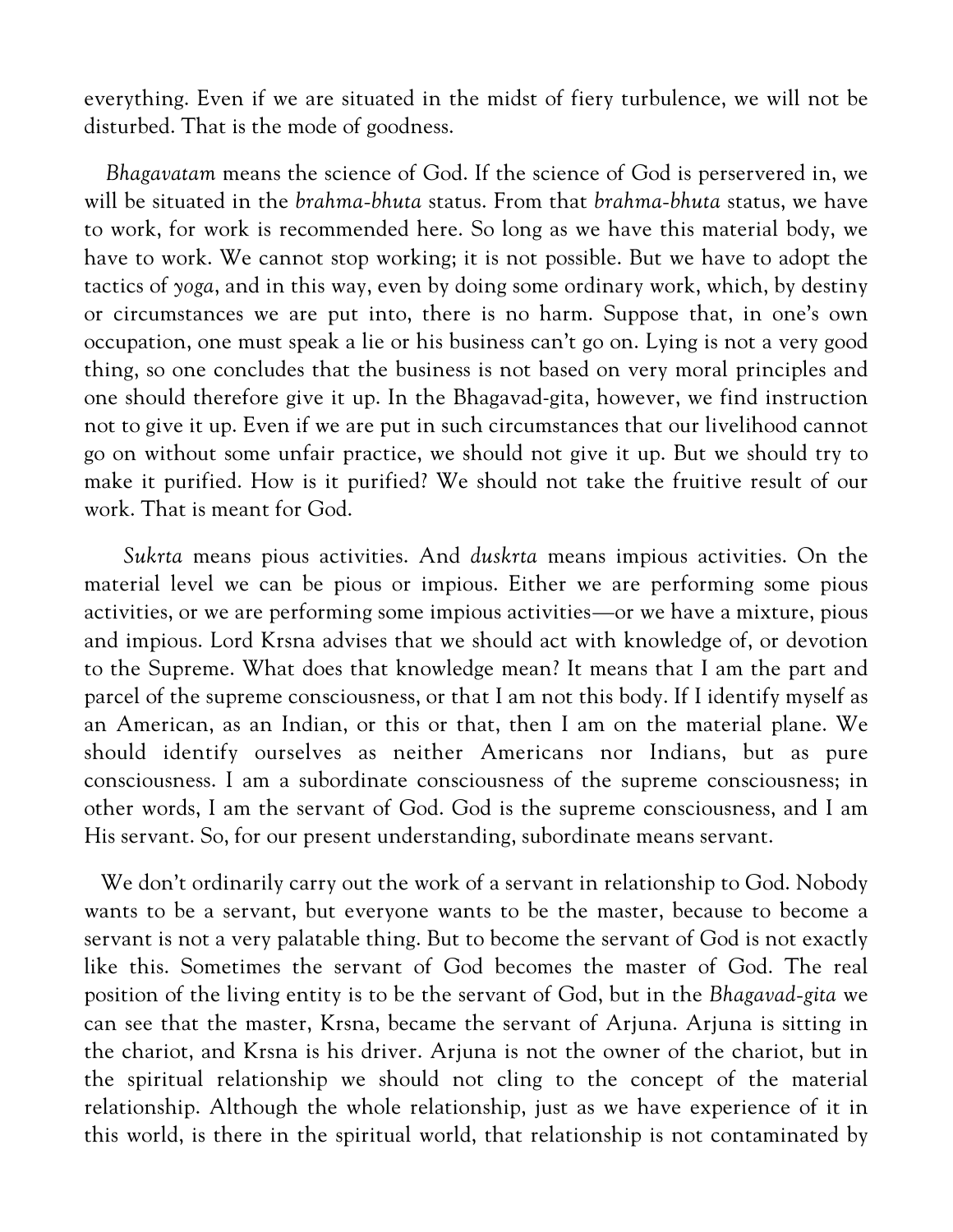matter. Therefore it is pure and transcendental. It is of a different nature. As we become advanced in the spiritual conception of life, we can understand what the actual position in the spiritual, transcendental world is.

 Here the Lord instructs us in *buddhi-yoga. Buddhi-yoga* means that we have full consciousness that we are not this body; and if I act with this understanding, then I am not body—I am consciousness. That is a fact. Now, if we act on the level of consciousness, then we can overcome the fruitive result of good work or bad work. It is a transcendental stage.

 It means that we are acting on another's account—on the Supreme's account. We are not liable to loss or gain. When there is gain, we should not be puffed up. We should think, "This gain is for the Lord." And when there is loss, we should know that this is not our responsibility. It is God's work—His. Then we will be happy. This we have to practice: everything on account of the Supreme. This transcendental nature we have to develop. This is the trick of doing work under these present circumstances. As soon as we work on the level of bodily consciousness, we become bound by the reaction of our work. But when we work through spiritual consciousness, we are not bound either by pious activities or by vicious activities. That is the technique.

 *Manisinah*—this word is very significant. *Manisin* means thoughtful. Unless one is thoughtful, he cannot understand that he is not this body. But if one is a little thoughtful he can understand, "Oh, I am not this body. I am consciousness." Sometimes, in our leisure time, we can see, "Oh, this is my finger, and this is my hand. This is my ear, and this is my nose. Everything is mine, but what I, what I?" I am feeling this is mine, and that I am. Simply a little thought is required. Everything is mine—my eyes, my finger, my hand. My, my, my, and what is the I? The I is that consciousness, in which I am thinking, "This is mine."

 Now, if I am not this body, then why should I act for this body? I should act for myself. Then, how can I work for myself? What is my position? I am consciousness. But what kind of consciousness? Subordinate consciousness—I am part of the supreme consciousness. Then, what will my activities be? My activities will be under the guidance of the supreme consciousness, just as in the office, the managing director is the supreme consciousness. For example, in the office everyone is working under the direction of the manager; therefore they have no responsibility. They have only to discharge their duties. Either pious or impious duties—never mind. In the military line, too, the order of the captain or the commander is there. The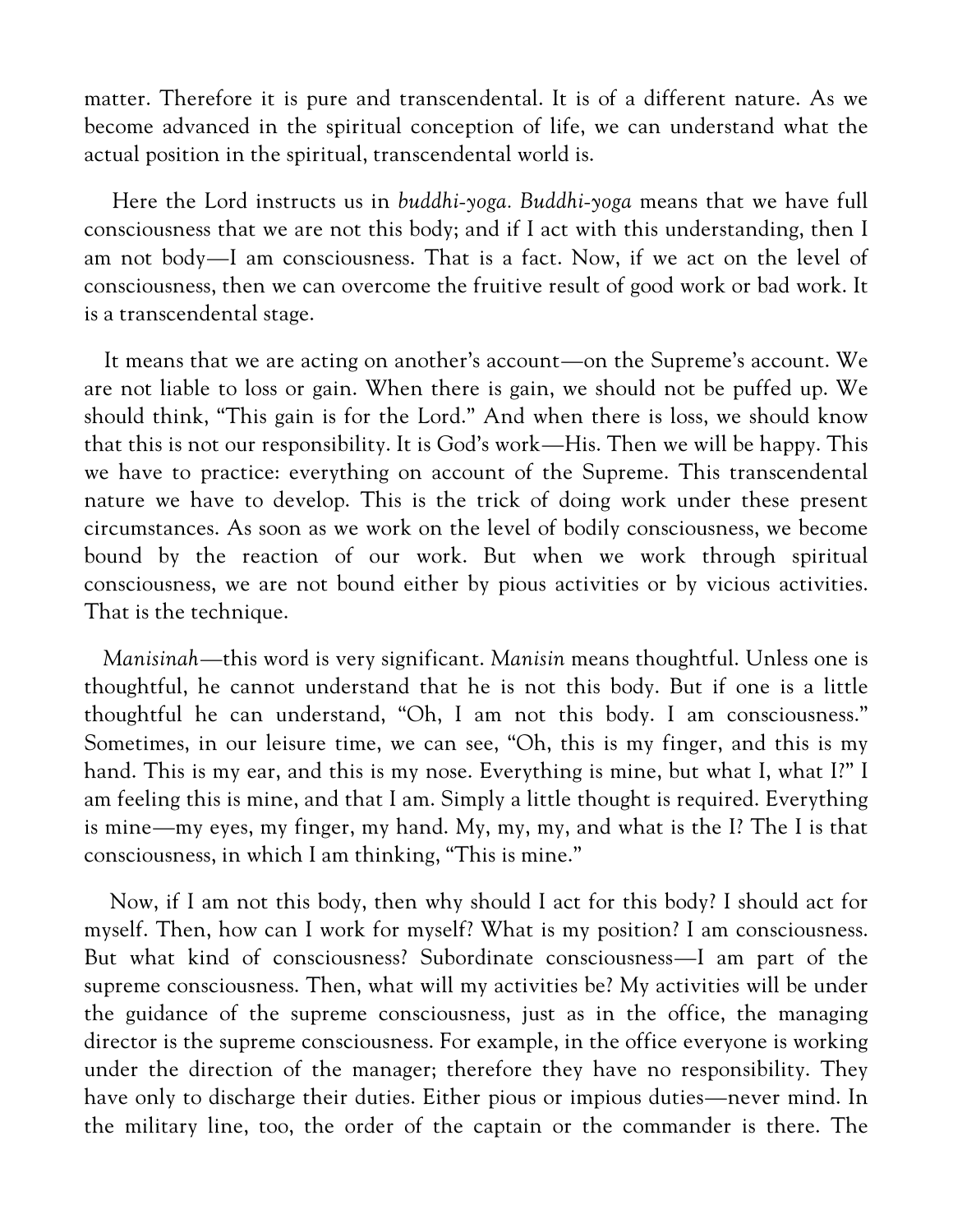soldier has to execute it. He does not consider whether it is pious or impious. That does not matter. He simply has to act, then he is a real soldier. He acts in that way and he gets his reward. He gets title and honor. He doesn't care. The commander says, Just go and kill the enemy, and he is rewarded. Do you think that by killing one gets reward? No—it is for the duty discharged.

 Similarly, here the situation is that Krsna is instructing Arjuna. Krsna is the supreme consciousness. I am consciousness, the part and parcel of the supreme consciousness. So my duty is to act according to that supreme consciousness. For example, I consider my hand as a part of my body. Now, it is moving in its own way. "As I want, let my hand be moved. Let my legs be moved. Let my eyes be opened and see." So, I am dictating, and these parts are working. Similarly, we are all parts and parcels of the Supreme. When we train ourselves to move and act in accordance with supreme consciousness, then we become transcendental to all these pious or impious activities. That is the technique. What will the result of this technique be? We become free from the bondage of birth and death. No more birth and death.

 Modern scientists and philosophers do not think about these four things: birth, death, disease, and old age. They set them aside. "Oh, let us be happy. Let us enjoy this life." But human life is meant for finding a solution to this bondage of birth, death, disease and old age. If any civilization has not found a solution to these four problems, then that is not a human civilization. Human civilization is meant for finding a complete solution to these things.

 So herein the *Bhagavad-gita*, the Lord says, *Karmajam buddhi-yuktah. Karmajam* means whenever there is action there will be some reaction. If one acts in badness, there will be a bad reaction. But reaction, either good or bad, is, in the higher sense, all suffering. Suppose that by good action I get a good birth, fine bodily features, and a good education. All these good things I may have, but that does not mean that I am free from material pains. The material pains are birth, death, old age and disease. Even if I am a rich man, a beautiful man, an educated man, born in an aristocratic family, etc., I still cannot avoid death, old age, and disease.

 So, we must not be concerned with pious activities or impious activities. We must be concerned with transcendental activities only. That will save us from this bondage of birth, death, old age and disease. That should be our aim in life. We should not be hankering after good or bad things. For example, suppose one is suffering from some disease. He is lying in bed, eating, passing nature's call uncomfortably, and taking bitter medicines. He always has to be kept clean by the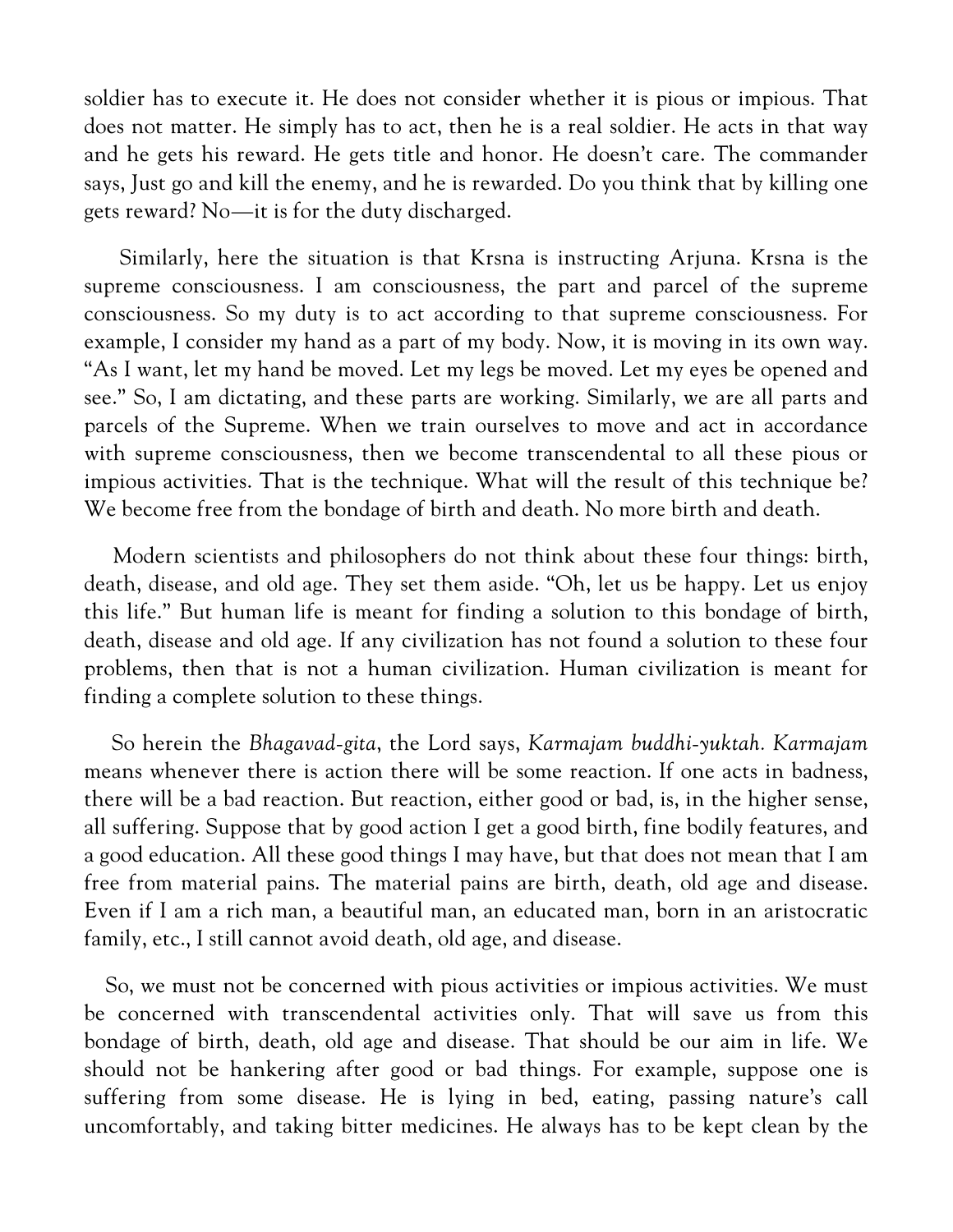nurses; otherwise there is an obnoxious smell. While he is lying in this condition some friends come to him and ask how he is feeling. "Yes, I am feeling well." What is this well? Lying in bed uncomfortably taking bitter medicine, and unable to move! Yet despite all these inconveniences he says, "I am well." Similarly, in our material conception of life, if we think,"! am happy," that is foolishness. There is no happiness in material life. It is impossible to have happiness here. In this condition, we do not know the meaning of happiness. That's why this very word is used, *manisinah*—thoughtful.

 We seek happiness by some extraneous, artificial means, but how long does it last? It will not endure. We again come back to sorrow. Suppose, by intoxication, we feel happy. That is not our actual happiness. Suppose I am made unconscious by chloroform, and I don't feel the pain of an operation. That does not mean that I am not having an operation. This is artificial. Real pleasure, real life exists.

 As is commanded in the *Bhagavad-gita* by Sri Krsna, the thoughtful give up the reaction of work, being situated on the level of pure consciousness. The result is that this bondage of birth and death, disease and old age comes to an end. This end is in union with the true identity, Krsna, the reservoir of pleasure and eternal bliss. There, indeed, is the true happiness for which we are intended.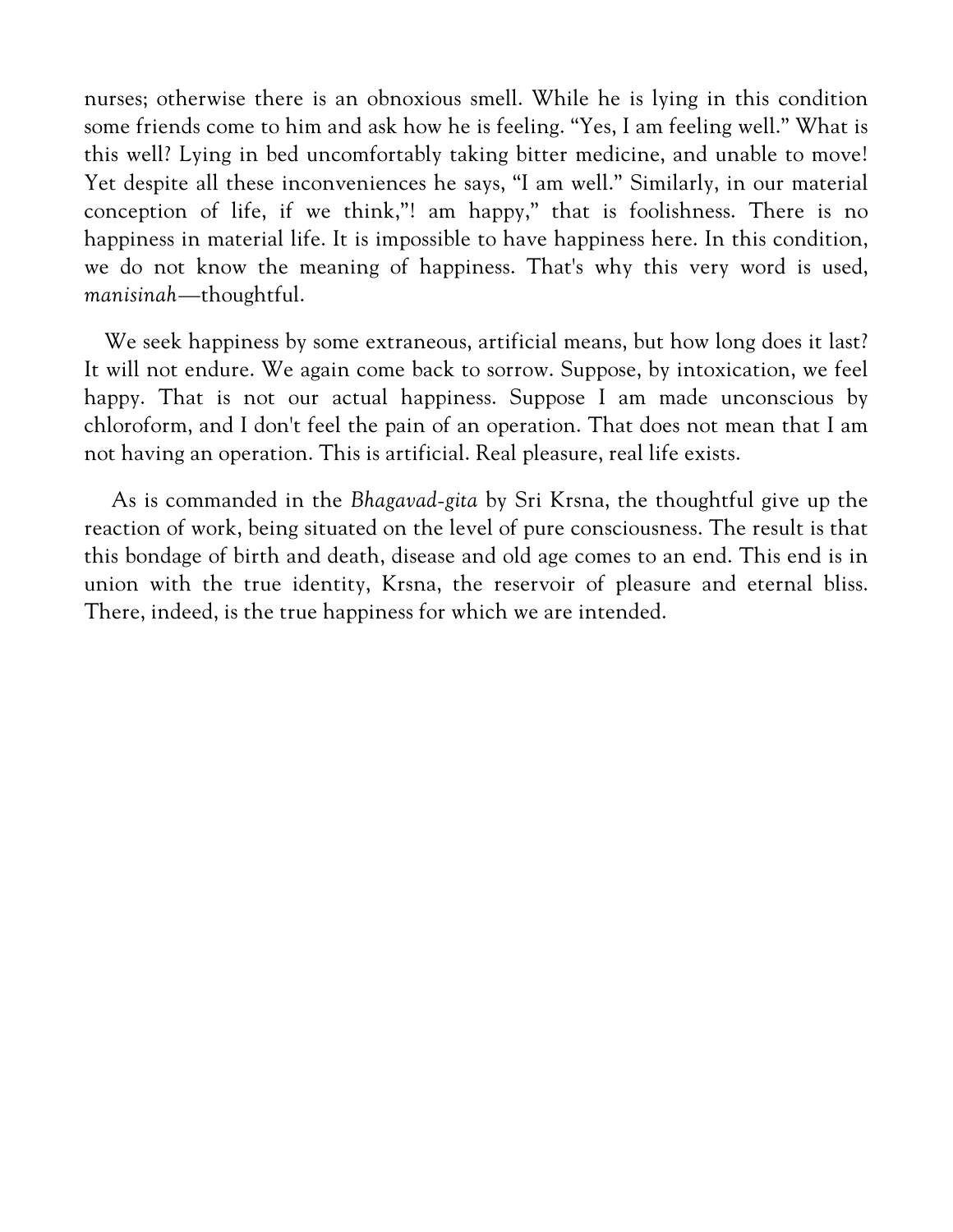# <span id="page-18-0"></span>**WHO IS CRAZY?**

### **By A.C. Bhaktivedanta Swami**

 Lord Sri Krsna says, "My dear Arjuna, there are different classes of men. One class of men, they are sleeping. And another class of men, they are awake. They are not sleeping." And how is this so? This chanting, which we have performed just now, is the wakening process for the sleeping soul. The soul is sleeping, covered by this material body. These bodily activities are in the sleeping stage. Just as we see dreams in the sleeping stage, similarly, all these bodily activities are dreams. Just think for yourself: how many incidents have there been in your past life? If you think of them, they will appear just like dreams. At least for myself this is the case. I was born in India, educated, then married, then I had very good days with my wife, got some children, some of whom died, some of whom are living, some of whom are married; now they have begotten children. All this occurred in my past life. Now it is all a dream. I have no connection with it. Similarly, in dreams I sometimes find that I have become a king. Oh, there are so many riches and so much opulence. Then, as soon as the dream is over, I come home and all is gone.

 So actually, these bodily activities which we are now engaged in are not our actual life. Therefore, the Vedic mantra says, "O human race, please wake up. Just utilize the opportunity which you now have." You have a special opportunity. And what is that? This human form of life. Utilize it; don't waste it. Don't go on sleeping. This very same matter is taken up by Sri Krsna. Those who are accustomed to the *yoga*  process know this. The first principle of the *yoga* process is to control the senses. This is so for every process. In any bona fide process for spiritual realization, the first principle is to control the senses. This is because the senses are dragging us into the darkest region of life. But we do not realize this.

 In the *Srimad-Bhagavatam* there is a nice verse. It says, first, man is too much addicted to this materialistic way of life. The materialistic way of life involves eating, drinking, making merry, and enjoying. That's it—that's all. Have very good food, sleep well, and defend yourself so that enemies may not enter into your country, or into your home. And, have sexual enjoyment to your heart's content. This is the materialistic way of life. But persons who are so sleeping do not realize that their real self-interest is different. Our real self-interest is that we must know of our lost relationship with the Supreme Absolute Truth.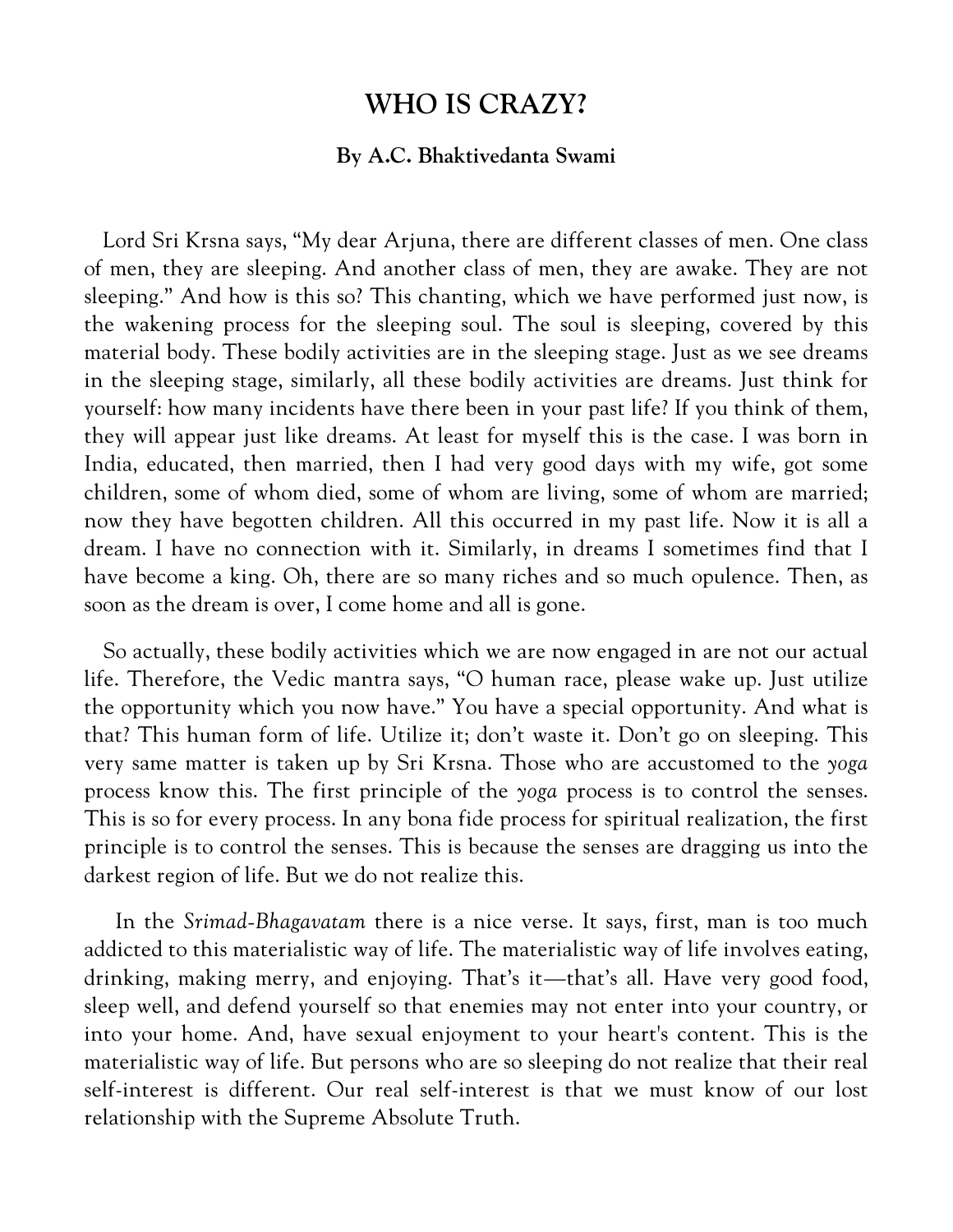The Supreme Absolute Truth is realized from different angles of vision, as impersonal *Brahman*, or localized Supersoul, or the Supreme Personality of Godhead, Sri Krsna. One who realizes the Supreme Personality of Godhead, Sri Krsna, automatically understands the other two features. But one who has approached only the impersonal feature of the Supreme Absolute Truth has no information of the Supreme Personality of Godhead, Sri Krsna. Now here, in the *Bhagavad-gita*, the Supreme Personality of Godhead is present before you.

 Here is the picture of Sri Krsna, with his eternal consort Srimati Radharani, His pleasure potency. In this material world, the reflection of Sri Krsna and His pleasure potency exists pervertedly. As one can see in the picture, Sri Krsna is always consorting with Srimati Radharani. His features are described in Vedic literature: He stands in a very nice curved posture, blowing His flute. This picture is not drawn from artistic imagination. It is a descriptive painting from the Vedic literature. This description is in the Vedic literature.

 So, in the material world there is the perverted reflection of Sri Krsna's pastime with Radharani. It is not sex life as we have it, although it appears to be like that. It is transcendental. But that which we are after here—that is real. A young man wants a young woman, and a young woman wants a young man—this is natural. This is not artificial. It is natural because we are all part and parcel of that Supreme Being, Krsna. His attitude is in me because I am His part and parcel, just as the quality of gold is present in the minute particles of gold. The chemical composition of gold is one hundred per cent present in a small particle of gold. Qualitatively. Therefore the enjoyment which we want between man and woman is not a perversion of love and friendship. It is simply a perverted *reflection*. The real enjoyment is awakened in association with the Supreme Lord, Sri Krsna. It is the same pleasure, but is in its pure form. That same bliss is there for you, but don't become entangled in this perverted form of enjoyment. Don't remain asleep. Don't remain in this dreaming condition. Have the real thing. Awaken from the dream. That is the message of the Vedas.

 This is the opportunity. If you miss this opportunity in the human form of life the developed consciousness—you will slip again into the cycle of 8,400,000 species of life that is developing, one form after another. That is the gradual process of evolution. We are still within the evolutionary process, but that evolutionary process should be forward, progressive. Not degraded. Don't slide. Don't go downward. By your many years of endeavor, you have come forward to this stage of life. Now, make further progress. Progress toward Sri Krsna. Don't go back.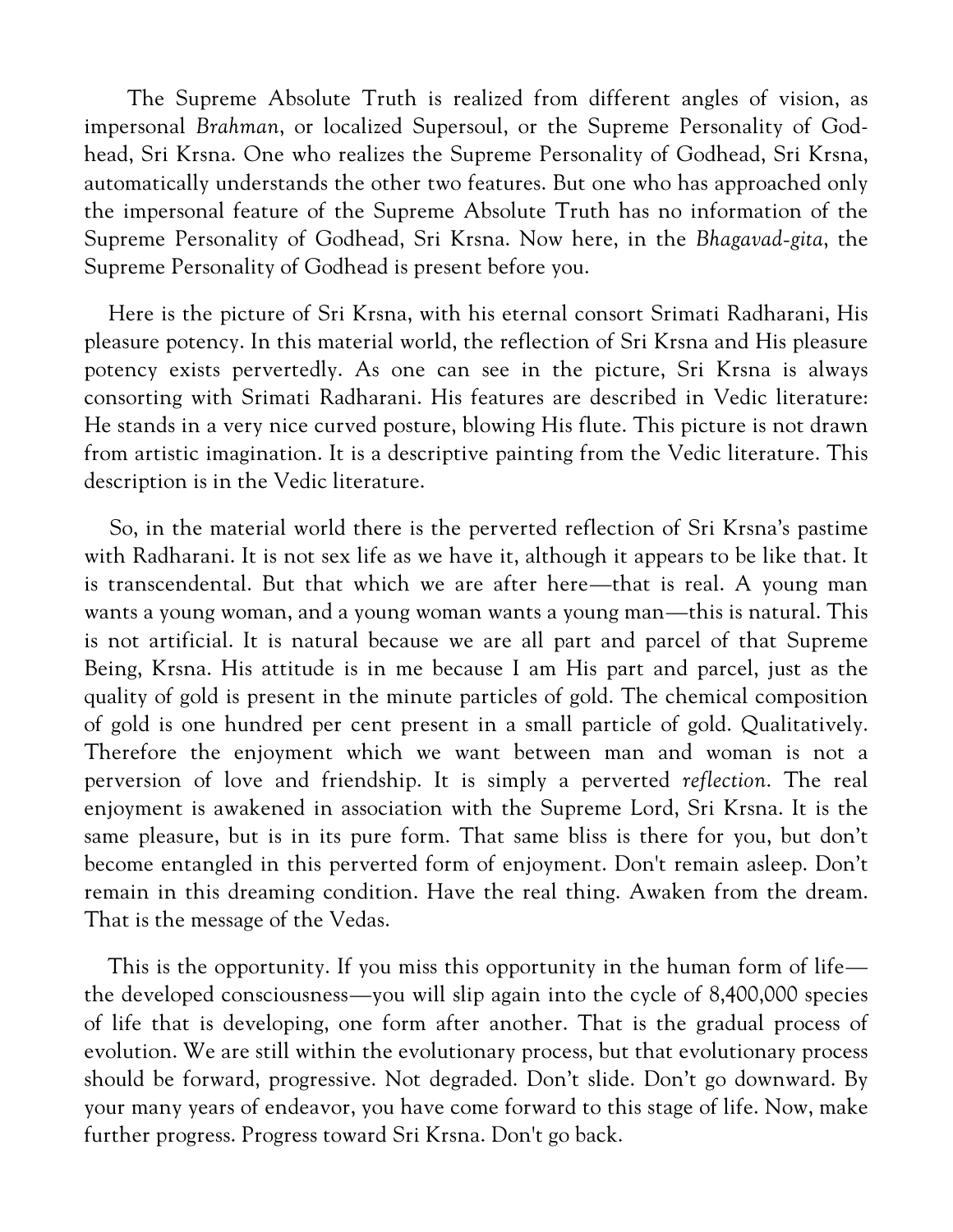The *Srimad-Bhagavatam* says that most people do not know their self-interest in life. It is like coming to a crossroads and not knowing the way. Suppose you are going to Philadelphia, and after crossing New York City, you see a crossroads, and you do not know the road. Of course, in America, there is a very efficient system of direction on the roads. That way, you have no misguidance. Similarly, in the scriptures the Vedic literature gives you direction. Yes, here is a crossing. If you want to go this way, you may. So the *Bhagavatam* says that people do not know the direction by which to make progress. One must know that he must make further progress toward Visnu. Why? Because this is a very highly developed life. In this form of life, we have very high intelligence. We have more intelligence than cats and dogs and other animals. Why misdirect it? The misdirection is due to being attracted to this bodily concept of life. One is thinking, "I shall be happy utilizing the body and the senses to the utmost."

 Because we do not know what our progressive life is, we are trying to squeeze the essence out of this body. To enjoy it. In the *Bhagavatam* there is a very good example cited about these foolish men. They are compared to the camel. The camel is a desert animal very fond of twigs containing thorns. They have very long necks, and they take a bunch of twigs with thorns and begin to chew. By contact with the thorns, blood oozes out the tongue. Naturally, if you chew thorns, your tongue will be cut. So, when they take those thorns within the mouth and begin to chew, the blood comes out. And when the blood is mixed up in that form, they eat it, because blood has a taste he likes. He thinks that twigs with thorns are very tasteful. Our sex life is like that. Just squeeze it out of the body, and we think we are enjoying it. This is our position.

 Another example is given. In India the washermen keep asses. They load the ass as much as possible. The ass works all day and in the evening, he is offered some grass, and he's satisfied. For a morsel of grass, he is ready to work the whole day with half ton of clothing on his back. Similarly, we also, the *karmins*, are very busy working all day and all night. And when we come home, we eat only one piece of bread. For one piece of bread, which costs no more than ten cents, one is working all day and all night. So the comparison is to the ass. The ass does not know for whom he is working so hard, and taking some bread. "This is the aim of my life." Is it my aim of life—to eat something and go to sleep, and have some sex pleasure and then die? No, this is not the aim of life. Your aim of life should be to realize yourself—that you are part and parcel of the Supreme Absolute Personality of Godhead, Sri Krsna. Krsna is awaiting your arrival, so that you can enjoy life in His association.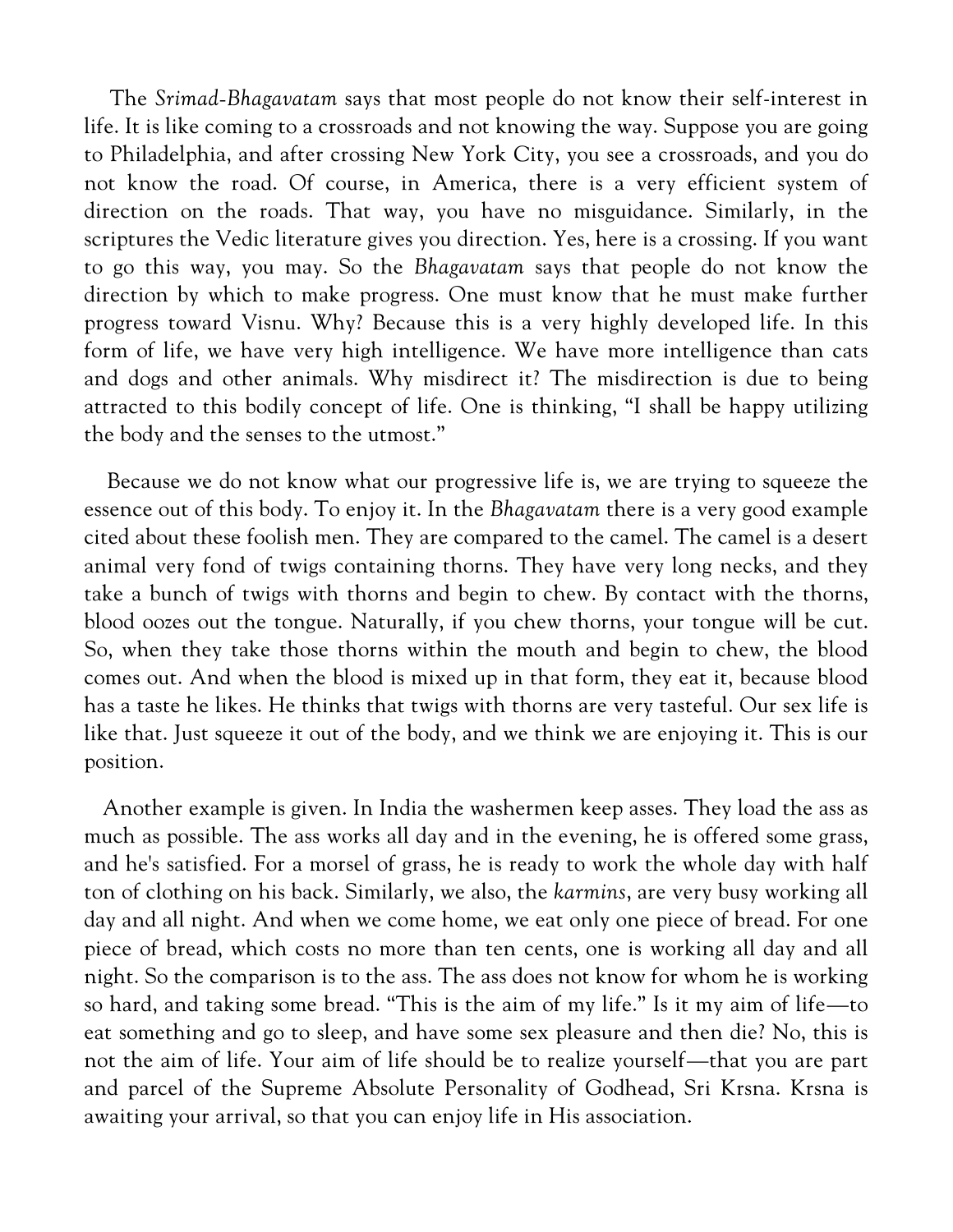One does not know what the progressive way of life is. Why? Because he has understood that this sense enjoyment is life's greatest pleasure. He is foolishly thinking that he will be happy by this sense enjoyment. This is just like having a horse which is not properly bridled. It is running on, running on, and you do not know where it will throw you. Similarly, uncontrolled senses are just like unbridled horses, dragging your chariot. You do not know where it will throw you. We do not realize how responsible we are for every action. To every small part of our action, there is a reaction. And our uncontrolled senses are putting us through the chain of action and reaction and dragging us into the darkest part of the universe.

 Therefore, Lord Sri Krsna says that one who has learned how to control the senses is called *svamin*. To a controlled person, worldly activities are darkness. Those who are situated in pure consciousness see that people who work hard simply for eating, sleeping, mating, and defending—these people are sleeping. And, to the persons who are engaged in these material activities, we are sleeping. They see that Swamiji has come to America to preach something to make us inactive. He is just trying to drag us from our general engagement, and he's trying to engage us in the process of *kirtan* and *hearing* Bhagavad-gita and wasting time. So, they believe we are sleeping. Somebody may think, "These poor fellows have gathered here to waste their time in discussing something dry, which has no meaning, which is not bringing forth anything. Let us have some business discussion, so that we can gain something from it." We see that these people are sleeping and they that we are sleeping.

 Now, actually, who is sleeping? He is awake who comes to the platform of consciousness that I am not this body—I am consciousness. One is awake who has understood this simple fact, that I am not this body, I am consciousness. Without consciousness, my body is useless. Therefore, I am actually consciousness. I am pure soul, and the symptom of my presence is consciousness. I am not this body. When I think deeply, I can understand that this is my body. This is not I, body. This is my body. So, one who has understood this—he is awake.

 Now, the whole process described in the *Bhagavad-gita* is to be awake. You are pure consciousness—spirit soul. And, not only to be awake, but to act accordingly, so that, at the ultimate end, your pure consciousness may be liberated from this bodily entanglement. Then you'll get your healthy life. This is a disease, this material life. This material body is the symptom of my diseased form of life. I am not actually subject to birth and death. I am eternal. I never take my birth. I never die. This is my real position. Then, what is this birth and death? It is due to this body. Changing the body like a dress is called birth and death. But actually, I am pure soul.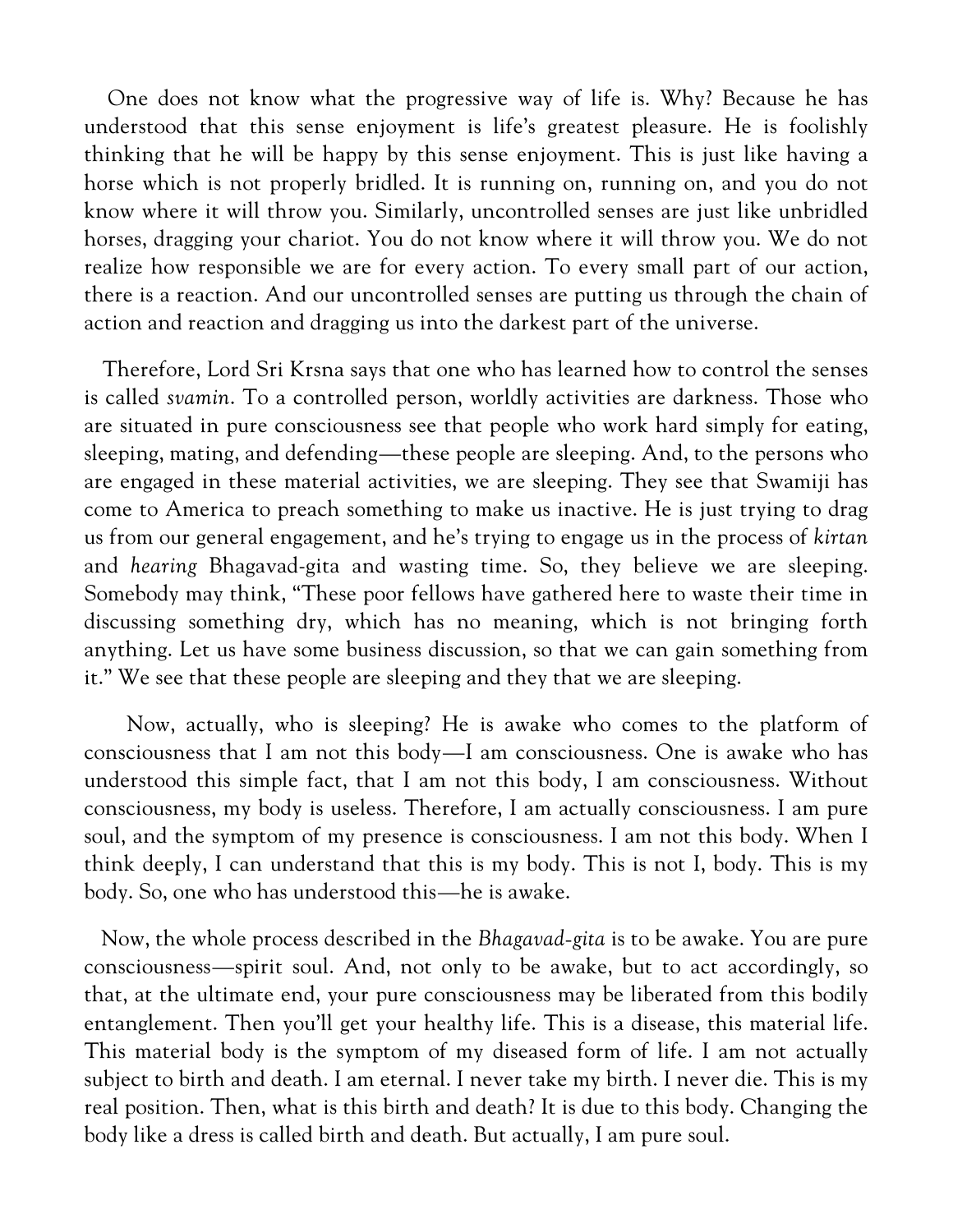Now, people are saying that God is dead. This theory is popular. They are making propaganda that the Lord is dead. But neither God nor we will ever die; neither do we have birth. In *Bhagavad-gita*, *Bhagavan*, the Supreme Personality of Godhead, Sri Krsna, says, "Arjuna, why are you afraid of fighting? Myself, yourself, and all these kings and soldiers who have assembled before us—all of them—they existed before, and they're existing now, and they will continue to exist in the future. There is no birth and death. So, this warfare should be on the condition of the body. Don't be afraid of it."

 This point we have already discussed. One must understand this point: I am pure soul. My presence as pure soul is symptomatized by my consciousness. I know what has happened in my past life. And what is happening, that I can remember also. And, I can guess about my future life. At least, I make plans for my future. Unless I have my future, why should 1 plan? But, I am beyond this past, present and future. I am eternal. The Lord is eternal, and I am eternal also, as part and parcel of the Supreme God. Therefore, my self-interest is to attain that life of eternity. Life of full bliss. Life of full knowledge. That is the mission of my life. And one who takes that position seriously, who has taken up this mission of life, and is trying for that perfection, he is actually awake. And others who are not at this point, they are sleeping. This is the mark of a sleeping man. A man who is working strenuously the whole day, he is not actually awake. He is sleeping because his real intelligence is asleep. He has lost his self-interest. He does not know what the real interest of human life is.

 All Vedic literature is imploring us, "Don't sleep! Don't sleep! Be awake! Be awake! Get up! Get up from this sleep! Utilize the boon which you now have. Don't be foolish."

 People are working hard, and earning enough to eat. Especially in your country, there are sufficient means for eating, and nobody is starving. That's all right, but they are still not satisfied. I have studied this very carefully. The younger people all appear to be frustrated. It is not a very good condition, when the young generation, which is the future hope of the country, feels that there is no hope. Their future is dark. Why? Because they have no direction. What is the aim of life? What will they become? The philosophy is, work hard, get dollars, and enjoy as you like. This is misguidance. Therefore, the young are not happy. So, they take center of something which is objectionable for satisfaction. But that cannot give total satisfaction.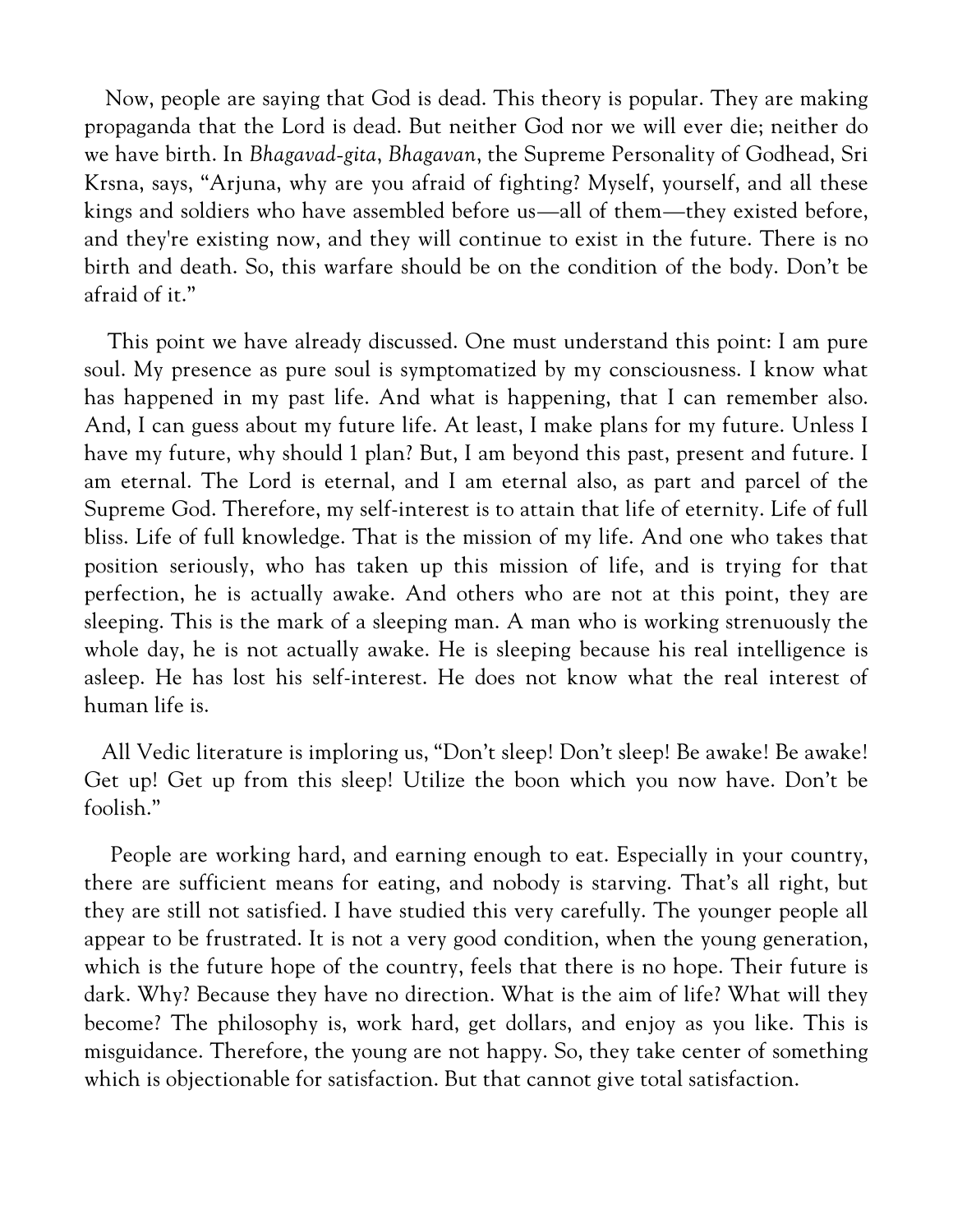Now, here is an opportunity. The *Bhagavad-gita* can show you your actual life. Take advantage of it. Appeal especially to the younger people. Don't be frustrated; don't be disappointed. There is full enjoyment in your future. You are all part and parcel of the Supreme. *Isvara parama Krsna, sac-cid-ananda vigraha*. The Lord says, "Oh, these poor living entities. They are suffering so much. They are feeling frustrated. Oh, they are My parts and parcels." So He comes to claim you. "My dear boys, My dear children, why are you suffering? Please hear Me. Give up all your engagements. Just hear Me. Try to follow what I say. I shall liberate you from all the reactions of sin." You'll find in the *Bhagavad-gita* that this is guaranteed. Simply surrender unto the Lord. Not only Sri Krsna, of course. Lord Jesus Christ also spoke in the same way: "Come unto me, all ye that labour and are heavy laden, and I will give you rest. Take my yoke upon you, and learn of me; for I am meek and lowly in heart: and ye shall find rest unto your souls. For my yoke is easy, and my burden is light." (Matthew: 11:28-30) That is the message of all persons who come from that spiritual world—from the kingdom of Godhead. That is the only message.

 So, actually, this *Bhagavad-gita* is giving you the light to a happy life. Don't miss this opportunity. Try to hear it, to have it. Sri Caitanya Mahaprabhu has made it very easy. To fulfill the mission of our life, there are nine different processes of devotional service: hearing, chanting, remembering, worshipping, accepting, service, offering everything, friendship and praying. Out of these nine, the first two processes, which are principle and primary, are *sravanam kirtanam visnu*. Hear and glorify. That will cleanse your heart of the dust which has accumulated for so many lifetimes, and you will see things very clearly.

 *Svamin* and *gosvamin* are synonymous words meaning "a person who is in full control of the senses." Don't be thinking that you cannot control your senses. Everyone is able. You'll get strength by this process. This chanting of Hare Krsna, Hare Krsna, Krsna Krsna, Hare Hare/ Hare Rama, Hare Rama, Rama Rama, Hare Hare will help you. Don't be dejected by thinking that you have no strength. You'll get strength. Continue this process. Kirtanam sravanam means chanting Hare Krsna, Hare Krsna, Krsna Krsna, Hare Hare. And, hear some passages from the *Bhagavad-gita* and *Srimad-Bhagavatam*. Utilize these two processes, and you'll find strength for your spiritual life. One has to become situated in that position of sense control.

 Now, you have no doubt seen the ocean. How full it is! The ocean is so powerful that, if it rose, all New York City would be submerged under water. But it does not disturb us. It does not go beyond its limits. For example, the Narrows is the brink of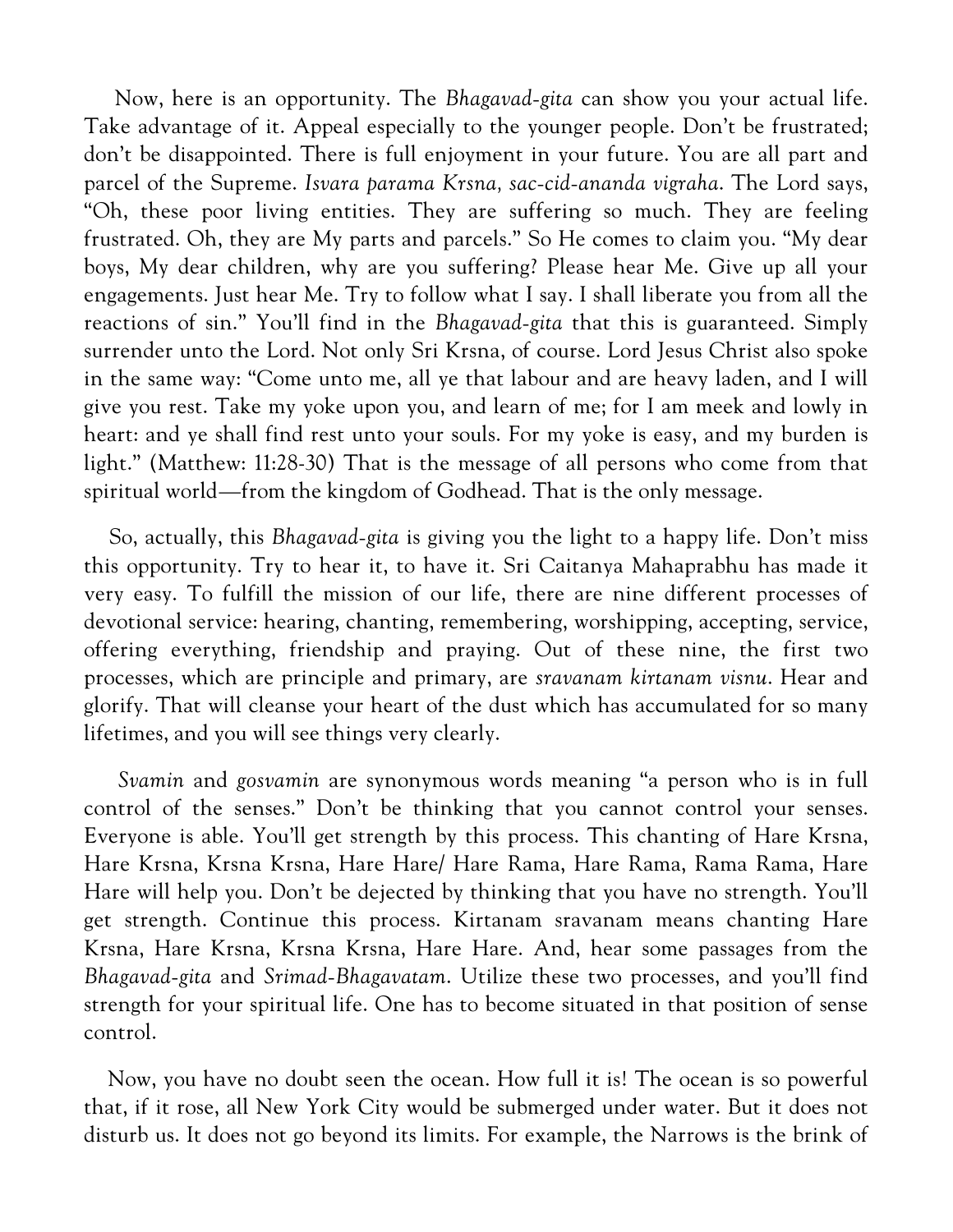the ocean. The ocean does not come on the other side of the Narrows. This is the example. When we have controlled the senses, we shall be just like the big ocean although full with spiritual knowledge, calm and quiet without disturbing anyone, and without being disturbed. Peaceful.

 In Bengal there are about five hundred rivers. All these rivers flow down water, to the ocean. But still, the ocean, the Bay of Bengal, is calm and quiet. Quiet. Similarly, for those who have become as full and as big as the ocean, material desires may come, but they are not disturbed. Although so many rivers are flowing down water, you won't see an inch of water out of it, and you can pour any amount of water into it. The sea level is always the same. This example is given. Desires we must have. We cannot extinguish desires. It is foolishness to think that we can subdue desires. Desires are the symptoms of life. Let there be desires. If I have life and consciousness, then desire must also be there. Just as, when the water flows down from the rivers to the ocean, the ocean is not disturbed, so a person need not be disturbed by these desires. This is the art. This is the secret of the perfection of your life.

 Desires may come, but if you are fixed with a proper understanding, you convert your desires. The whole process is to dovetail your desires with the Lord's. The example is that Arjuna desires not to fight, but after hearing *Bhagavad-gita*, his desire changed. He said, "Yes, I shall fight!" He desired to fight. So, there was desire. The mode of desire was changed, that's all. Similarly, we cannot stop desiring. That is not possible. But we have to change the quality of the desire. That is all. It's not very difficult: I shall do this, I shall not do this. *Bhagavad-gita* is meant to show us these things. Arjuna desired something before hearing *Bhagavad-gita*, and he desired something else after hearing Bhagavad-gita. The quality of desire changed. Similarly, by hearing the *Gita* you can change your desire. You don't have to stop your desire. You simply have to purify your desires. Then you'll not be disturbed by them. When your desires disturb you, you may know that you are not yet spiritually established. And when your desires enlighten you, enliven you, give you happiness—you may know that that desire is spiritual. Just as with Arjuna, the desire has to be changed.

 Let desires be. Now, you can change the desires. Desire for Krsna. Don't desire for yourself. Desire for Krsna. How can I desire for Krsna? Take a practical example. Krsna came to this material world to call us: "My dear boys please give up all your nonsensical engagements. Become a follower of Mine, and I shall protect you." This is Krsna's message. Now Bhagavad-gita is present, the message of Krsna. If you desire to preach this message of the *Gita* to the people of the world, that means you have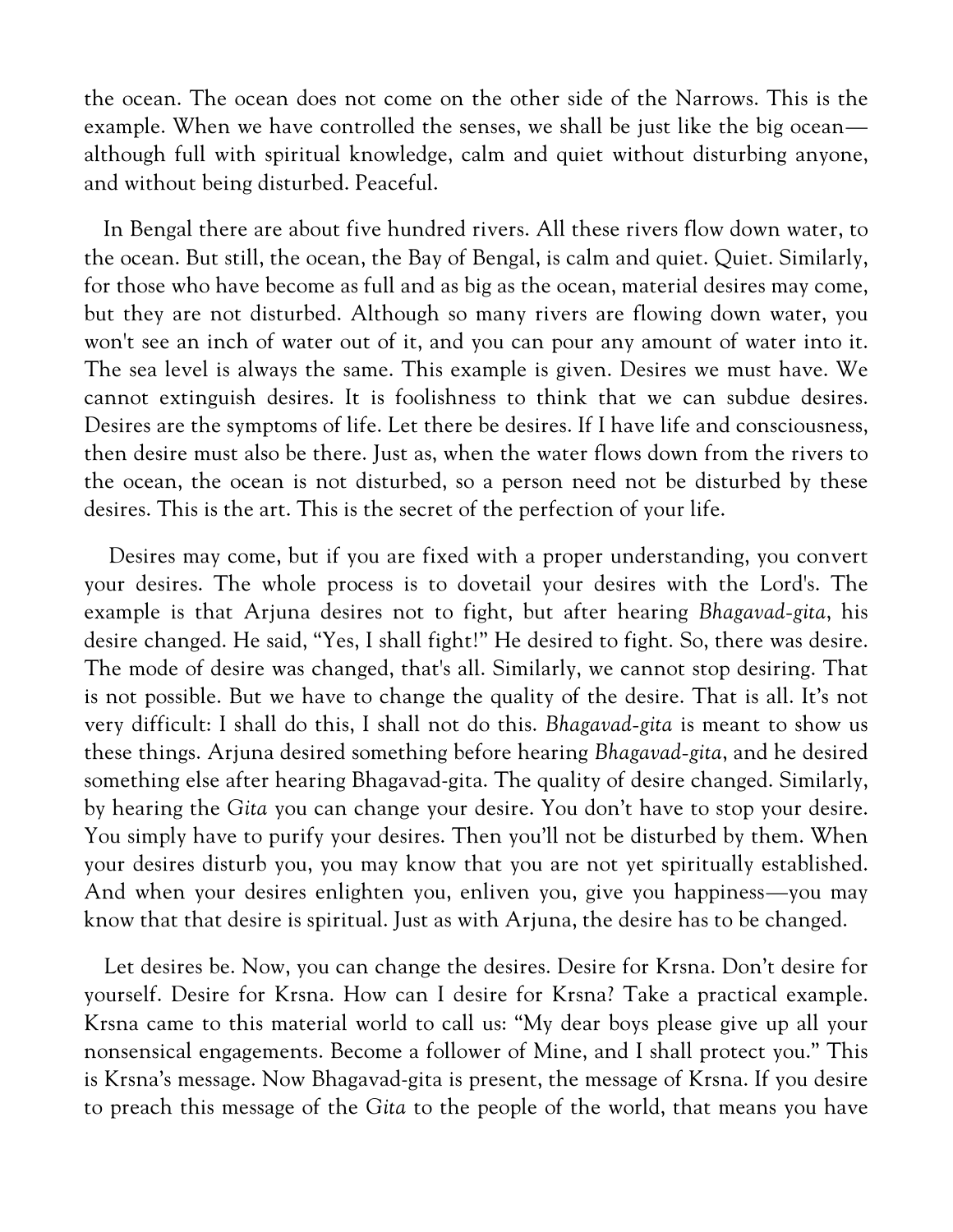changed your desire. And you can thereby purify yourself. There will be sufficient activities to execute the desire. But all those activities will be purified.

 So, we don't have to stop our activities, nor our desires. But we have to dovetail them with the desires of the Lord, as Arjuna did. After dovetailing his desires with Sri Krsna's, his activities became more responsible. Just like a coward, he was refusing to fight. He was a *ksatriya*, a military man. His duty was to fight for a good cause. And what is a good cause? Sri Krsna instructed him to fight: "It is My plan." What can be a better cause than this? When the Supreme Personality of Godhead says that this is My wish, what can be more important? And what can be a better purpose than one which is coming directly from the Supreme Personality of Godhead?

 When we dovetail with the desire of the Supreme Lord, then our responsibility becomes more imperative, and we become more active than we are otherwise. In material activity you will get tired. This is the difference between material activity and spiritual activity. When you are engaged in spiritual activities, you'll not get tired. You will have newer and newer strength to act. Therefore, desire is not to be stopped; activities are not to be stopped. Whatever potency you have in you, that is the potency given by the Supreme Lord, because you are the part and parcel of the Supreme Lord. And if you utilize it for the purposes of the Supreme Lord, then you become dovetailed with Him, and your life becomes successful. You'll not be disturbed by material desires, you'll attain peace. The peace for which you are hankering in life after life, moment after moment—that you'll get at that time when your desires are purified and dovetailed with the Lord's. One who desires sense gratification, the enjoyment of material satisfaction, will never be happy. That is not possible. If you want peace, if you want happiness, if you want perfection in your life, then just begin to dovetail your desires, activities, and potential with the Supreme Personality of Godhead. Then you will see what real happiness is, and will be able to tell who is really crazy.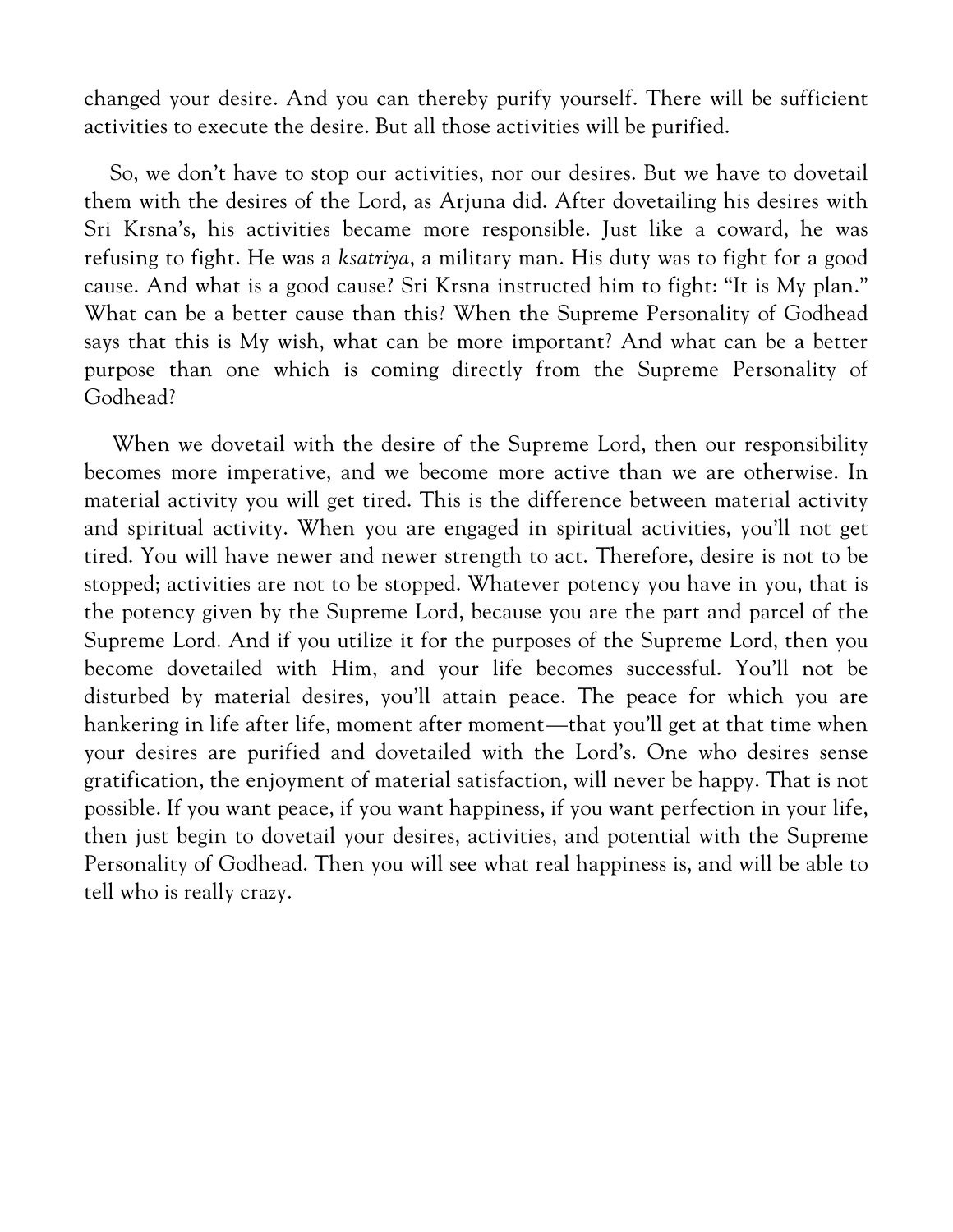# <span id="page-26-0"></span>**INTRODUCTION T0 THE BHAGAVAD GITA AS IT IS**

### **by A.C. Bhaktivedanta Swami**

 The *Bhagavad-gita* is also known as *Gitopanisad*. It is the essence of Vedic knowledge and one of the most important *Upanisads* in Vedic literature.

 There are many commentaries on the *Bhagavad-Gita* in English, and the necessity for another edition should be explained on the following basis: an American lady asked me to recommend an English edition of the *Bhagavad-gita* which she could read. I was unable to do so in good conscience. Of course, there are many translations, but of those I have seen—not only in America, but also in India—none can be said to be authoritative, because in almost every one of them, the author has expressed his personal opinion through the commentaries, without touching the spirit of *Bhagavad-gita*' as it is.

 The spirit of *Bhagavad-gita* is mentioned in the *gita* itself. It is like this: if we want to take a particular medicine, then we have to follow the directions written on the label of the bottle. We cannot take the medicine according to our own directions, or the directions of a friend not in knowledge of this medicine. We must follow the directions on the label or the directions of our physician. The *Bhagavad-Gita* also should be accepted as it is directed by the speaker himself. The speaker is Lord Sri Krsna. He is mentioned on every page as the Supreme Personality of Godhead, or *Bhagavan*. *Bhagavan* sometimes means any powerful person or demigod, but here it means Krsna. This is confirmed by all the great teachers, including Sankara and *Sri Caitanya Mahaprabhu*. In India there are many authorities on Vedic knowledge, and they have virtually all accepted Sri Krsna as the Supreme Personality of Godhead. We should therefore accept *Bhagavad-Gita* as it is directed by the Supreme Personality of Godhead Himself.

 Now, in the Fourth Chapter, the Lord tells Arjuna that this *yoga* system of the *Bhagavad-Gita* was first spoken to the Sun-god:

 The Blessed Lord said: I instructed this imperishable science of yoga to the Sun-god, Vivasvan, and Vivasvan instructed it to Manu, the father of Mankind, and Manu in turn instructed it to Iksvaku. This supreme science was thus received through the chain of disciplic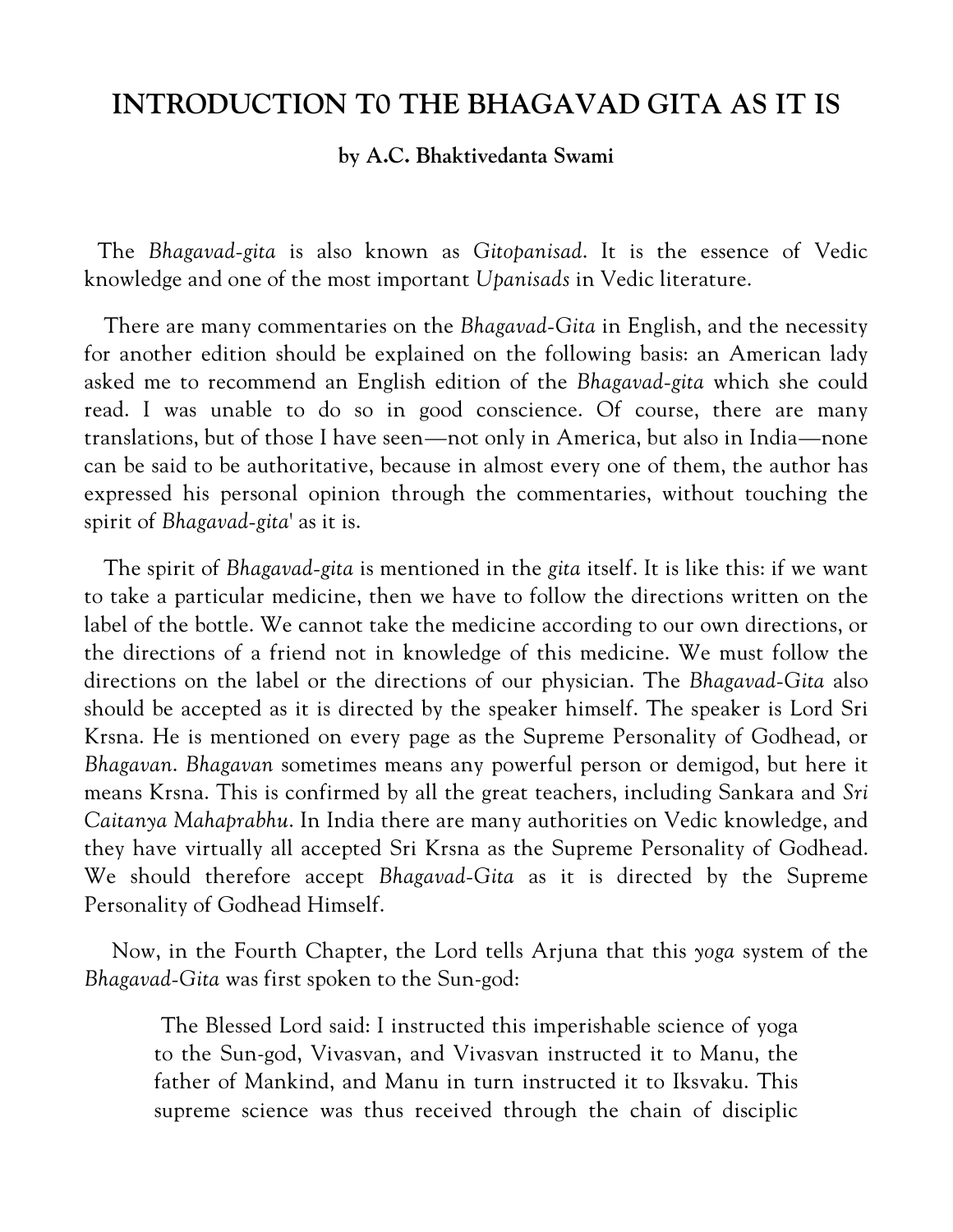succession, and the saintly kings understood it in that way. But in the course of time the succession was broken, and therefore the science, as it is, appears to be lost. *(Giza, IV: 1-2)*

Arjuna was neither a great scholar nor a Vedantist, but a great soldier. A soldier is not supposed to be scholarly, and so Arjuna was selected to understand the *Bhagavad-gita* because of one qualification only: he was a devotee of the Lord. This indicates that the *Bhagavad-gita* is especially meant for the devotee of the Lord.

 There are three kinds of transcendentalists: the *yogin*, the impersonalist, and the bhakta, or devotee. Krsna says to Arjuna, "I am making you the first man of the disciplic succession. The old succession is broken. I wish to re-establish the line of teaching which was passed down from the Sun-god. So you become the authority of the Bhagavad-gita. " The Bhagavad-gita is directed to the devotee of the Lord, who is directly in touch with the Lord as a friend. To learn the Bhagavad-gita, one should be like Arjuna: a devotee having a direct relationship with the Lord. This is more helpful than yoga or impersonal philosophical speculation.

A devotee can be in relationship with the Lord in five different ways:

- 1. He may have a passive relationship.
- 2. He may have an active relationship.
- 3. He may be in friendship.
- 4. He may have the relationship of a parent.
- 5. He may have the relationship of a conjugal lover of the Lord.

 Arjuna was a devotee in relationship with the Lord as a friend. This friendship is different from friendship in the mundane world. This kind of friendship is transcendental. Everyone has some relationship with the Lord. Unfortunately, in our present status, we have forgotten that eternal tie. Yet each of the millions upon millions of living beings has its particular relationship. By the process of service one can revive one's original status with the Lord.

 Now, Arjuna was a devotee, and he was in touch with the Supreme Lord in friendship. Thus, the *Bhagavad-gita* was explained to him. How he accepted it should be noted. This is mentioned in the Tenth Chapter. After hearing the *Bhagavad-gita*  from the Lord, Arjuna accepted Krsna as the Supreme *Brahman*. Every living being is *Brahman*, or spirit, but the supreme living being is the Supreme *Brahman*. Arjuna accepted Krsna as pure, free from all material contamination, as the supreme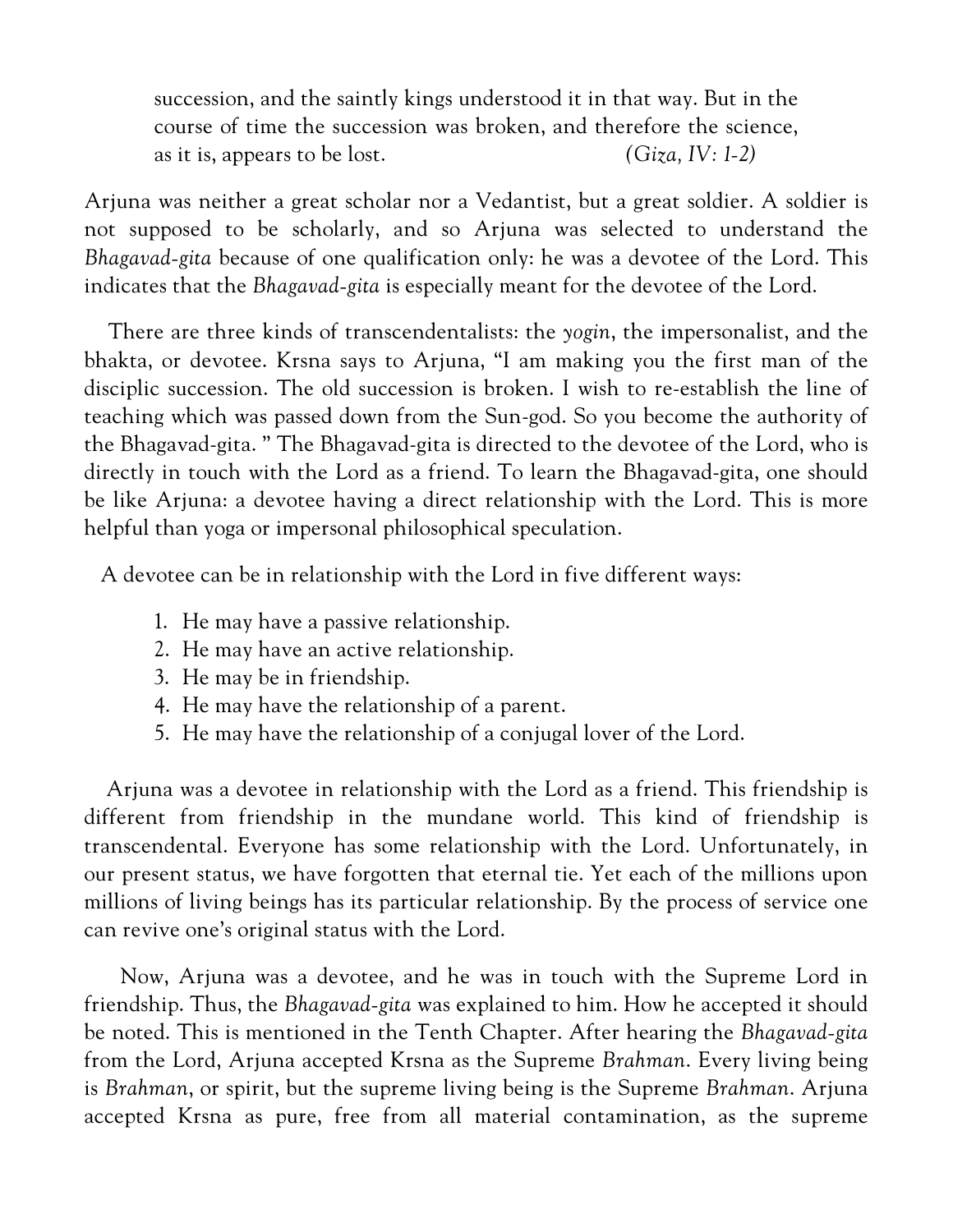enjoyer, as the foremost person, the Supreme Personality of Godhead, never born, and greatest. Now, one may say that, since Krsna and Arjuna were friends, Arjuna was only saying these things to his friend. But Arjuna mentions that Krsna is accepted as the Supreme Personality of Godhead not only by himself but by Narada, Vyasa, and numerous other great persons.

 Therefore, Arjuna says, "Whatever You have spoken to me, I accept as perfect. Your personality is very difficult to understand. You cannot be known even by the demigods." This means that even persons greater than human beings cannot know Krsna. How, then, can a human being know Krsna, unless he is a devotee?

 In studying *Bhagavad-gita*, one should not think that he is the equal of Krsna. Krsna is the Supreme Personality of Godhead. One who wants to understand *Bhagavad-gita* should accept Krsna as the Supreme Personality of Godhead. Otherwise it is very hard to understand, and it becomes a great mystery.

 This *Bhagavad-gita* is meant for delivering persons from the nescience of this material entanglement. Everyone is in difficulty, just as Arjuna was on the Battlefield of *Kuruksetra*. Not only Arjuna, but each of us is full of anxieties because of this material entanglement. Our existence is eternal, but somehow we are put into this position which is *asat. Asat* means unreal.

 Unless one is inquiring as to why he is suffering, he is not a perfect human being. Humanity begins when this inquiry is awakened in the mind. Every activity of the human being is said to be a failure unless this inquiry is present. One should ask, "Where am I from? Where am I going? Why am I here?" When these inquiries are awakened in the mind of a sane human being, then he can understand Bhagavadgita. He must also have respect for the Supreme Personality of Godhead. Krsna comes here just to establish the real work of life, which man forgets. Out of many, many human beings, the *Bhagavad-gita* is directed to the one who seeks to understand his position. The Lord has great mercy for human beings. Therefore, He spoke the *Bhagavad-gita* to Arjuna to enlighten him. Arjuna was actually above all such ignorance, but he was put into ignorance on the Battlefield of *Kuruksetra* just to ask what life was all about, so that our mission of human life could be perfected.

 It is the preliminary study of the science of God which is explained here. The first question is: What is the cause? Next: What is the constitutional position of the living entities in respect to the controller? Living entities are not controllers. If I say,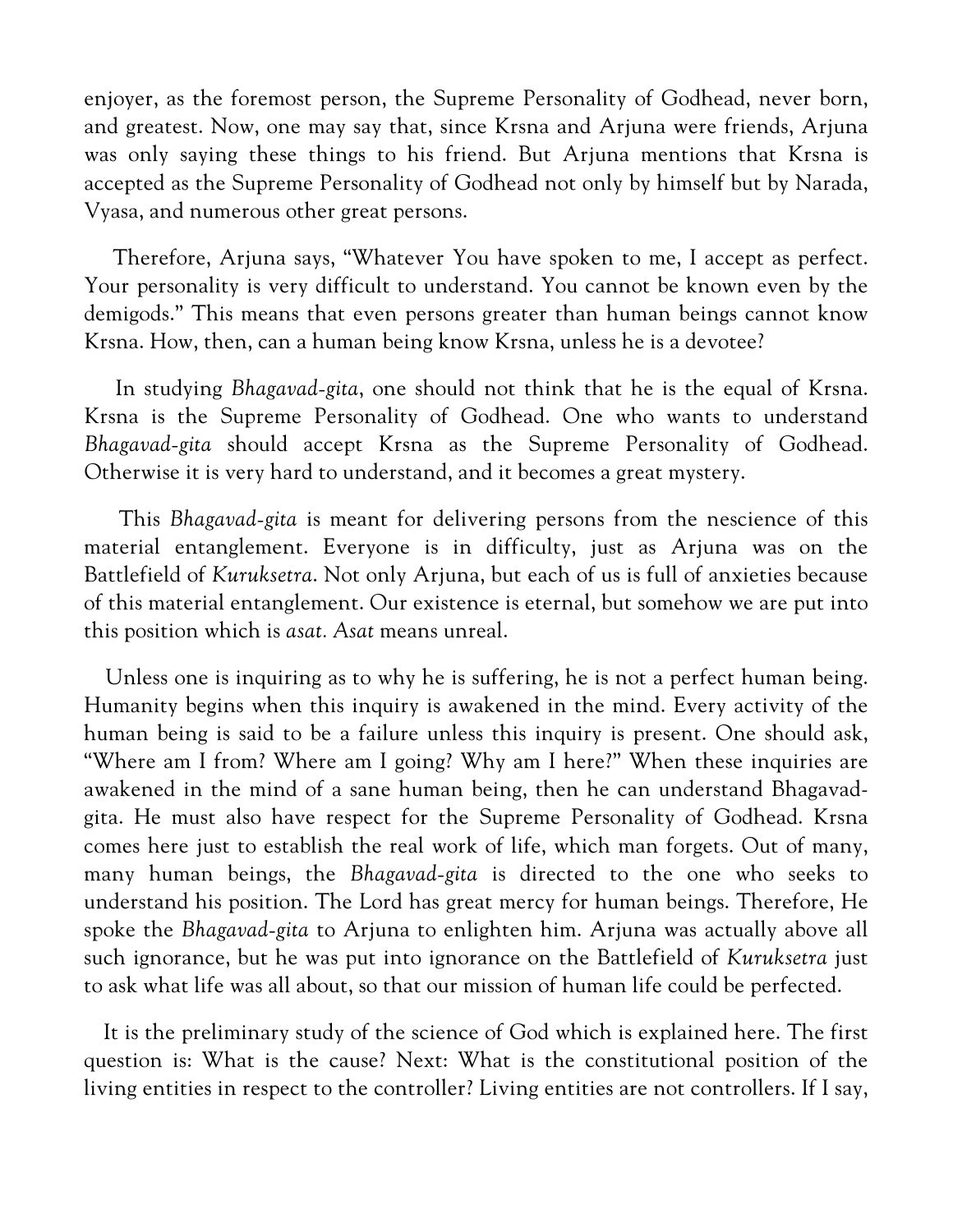"I am not controlled; I am free," I do not speak well for my sanity. In this conditioned state of life, at any rate, we are all controlled. Next we may consider

*prakrti*, or Nature. Then time—the duration of the existence or manifestation of this created universe. Then *karma*, or activity. The living beings are all engaged in different activities. All cosmic manifestation is engaged in activity.

 So, we have to learn from Bhagavad-gita what God is. What is the nature of the living entity? Its relationship with the supreme controller? What is *prakrti*, the cosmic manifestation? What is the control of time? And what are the activities of the living entities?

 In the *Bhagavad-gita* it is established that the Supreme, or Krsna—or *Brahman*, or whatever you like—the supreme controller is greatest of all. The living beings are controlled. The Lord has control over universal affairs—the material Nature. Material Nature is not independent. It is working under the direction of the Supreme Lord. When we see wonderful things happening, we should know that behind these manifestations there is a controller. Matter belongs to the inferior nature, or *prakrti*,' and the living entities are explained as being of the superior nature. *Prakrti* means "who is controlled." *Prakrti* is female. A husband controls the activities of his wife. *Prakrti* is also subordinate, predominated. The Lord—the Supreme Personality of Godhead—is the predominator, and *prakrti*—the living entities and material Nature—is predominated over. So, according to the *Bhagavadgita* the living entities, although they are part and parcel of the Supreme, are taken as *prakrti*. It is clearly mentioned in the Secenth Chapter of *Bhagavad-gita* that this material Nature is *prakrti* and that the living entities are also *prakrti*. The constitution of the material, or inferior *prakrti*, is divided into three modes: the mode of goodness, the mode of passion, and the mode of ignorance. Above these modes is eternal time. By the combinations of these modes and the control of eternal time, the activities, called *karma*, come into being. These activities have been going on from time immemorial, and we are suffering from—or enjoying—the fruits of these activities, just as in the present life we enjoy the fruits of our activities. It is as though I am a businessman who has worked very hard and intelligently and has amassed a large bank balance. I am the enjoyer of the fruits of my activities. Again, ifI open a business with a large amount of money and lose it all, I am the sufferer. Similarly, in the field of life, we enjoy the different fruits of our work. Now, these things—the Supreme, the living entities, *prakrti* or Nature, time, and karma are explained in the *Bhagavad-gita*.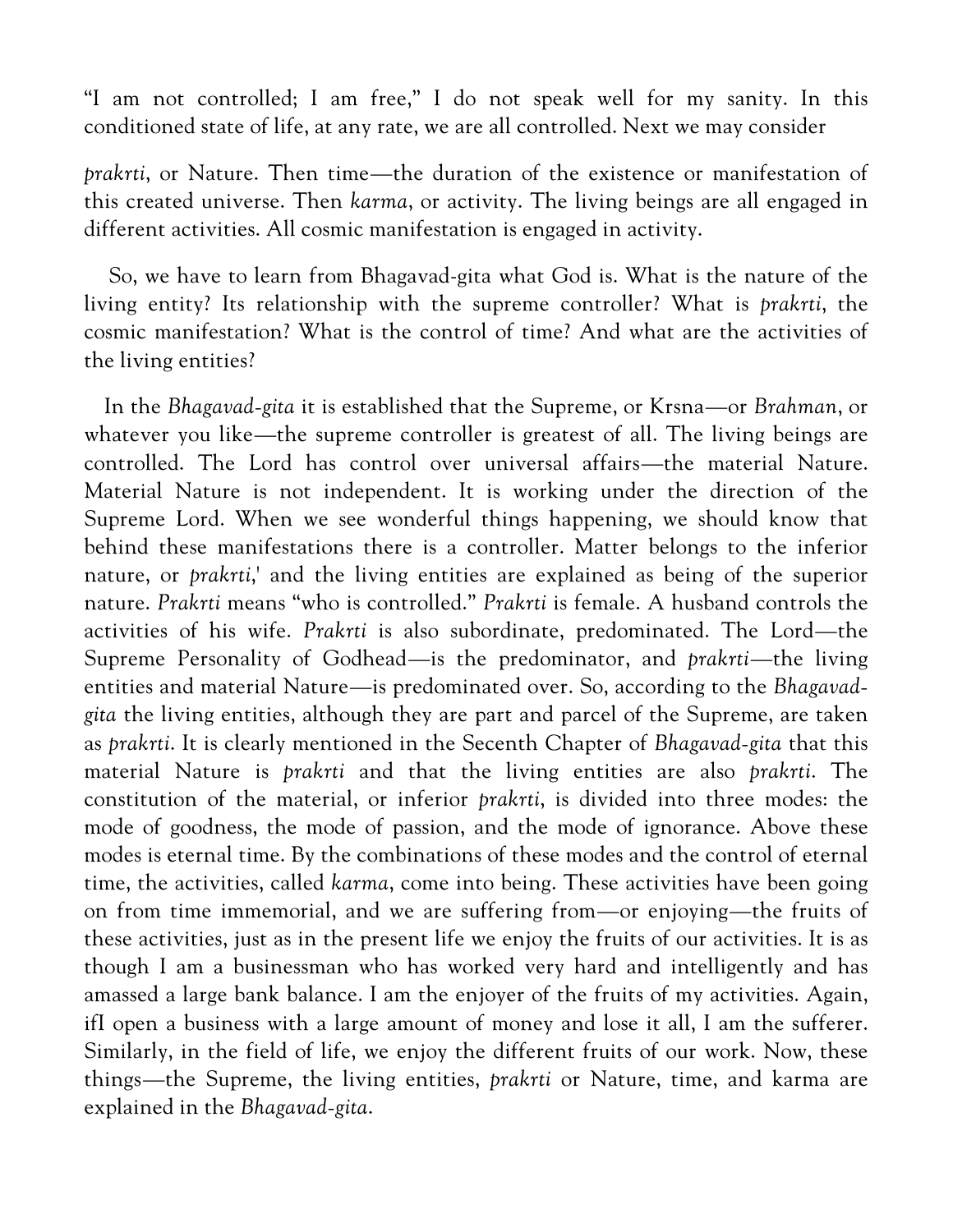Of these five, the Lord, time, and the living entity are permanent and eternal. The manifestations of *prakrti* are temporary, but not false, as some philosophers say. According to the philosophy of Krsna consciousness, the manifestations are quite real, but temporary. They are like the clouds which appear during the rainy season but disappear during the dry season. These manifestations occur at certain intervals, and then they disappear and the vegetation dries up. Nevertheless, this process of Nature is working eternally.

 Material Nature is separated energy of the Supreme Lord. The living entities are also energy of the Lord, but they are not separated. They are eternally related with the Lord. So, the Lord, Nature, the entity and time are all eternal. *Karma* is not eternal. The effects of *karma* may be old, and we may be suffering from the results of activity performed in time immemorial, but we are able to change our activities. We simply do not know which activities will give us release from these material entanglements. This is explained in the *Bhagavad-gita*.

 The position of God is that of supreme consciousness. The entities, being parts and parcels, are also consciousness. The entity is *prakrti*, or Nature, and so also is the material energy; but the living entities are conscious, and matter is not. Therefore, the entity is called the higher energy. But the living being is never supremely conscious at any stage. The supreme consciousness, explained in the Bhagavad-gita as the Lord, is conscious, and the living beings are conscious: the entity of his limited body, and the Lord infinitely. The Lord lives in the heart of every being. Therefore, He has the consciousness of all living entities.

 The Supersoul is living in each heart as the controller. He is giving directions to act as He desires. The living entity, however, forgets what to do. He determines to act in one way, then becomes entangled in his own actions and reactions and achieves only frustration. When he gives up one body for another, as one changes a dress, the reactions of his past activities remain with him, determining his next birth. Actions can be changed when a living being is in goodness, and, in that state of sanity, he chooses to end his entanglement.

 So, of the five items, all are eternal, except *karma*. Now, the entity's consciousness and the Lord's consciousness are both transcendental. They are not generated by association with matter. The theory that some material combination can generate consciousness is rejected in *Bhagavad-gita*. Just as a light may be reflected according to the color of the glass, consciousness is reflected in the material world. But it does not depend upon matter for its existence.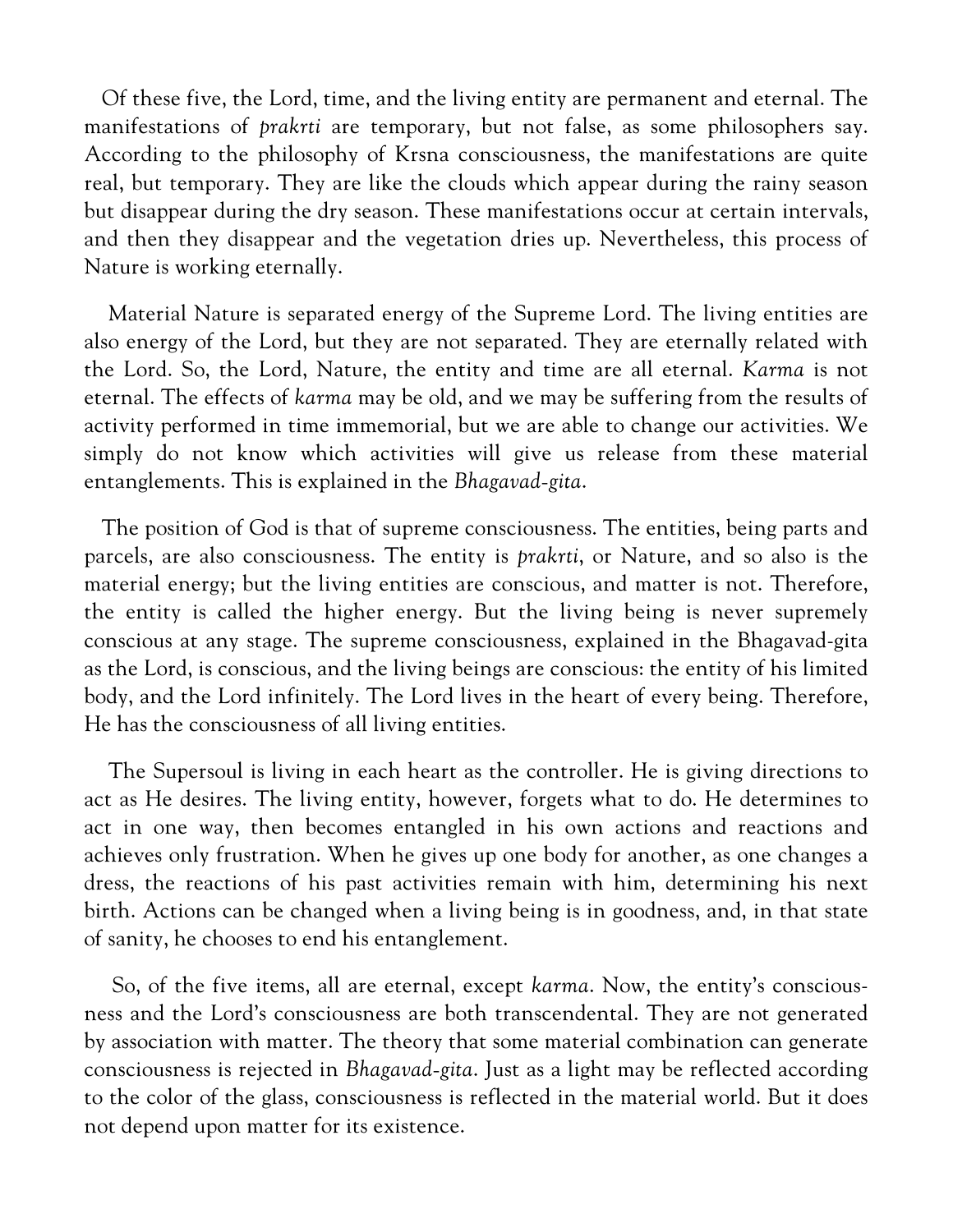The supreme consciousness is different from the consciousness of the living entity in this way: the Supreme Lord says that when He descends into the material world, His consciousness is not materially affected. If He had been contaminated by contact with matter, He could not have spoken *Bhagavad-gita*. However, we living entities are contaminated by the material world. The Bhagavad-gita teaches that we must purify our activities in order to draw our consciousness back from that material entanglement. This purification of activity is called bhakti, or devo- tional service. This means that, although one's activities appear to be ordinary, they are actually purified. One may appear to work like an ordinary man, but the activities of a devotee of the Lord are not contaminated by the three modes.

 When our consciousness is contaminated by matter, this is called our conditioned state. The false ego is the belief that one is the product of this matter. One who is absorbed in this bodily conception, as Arjuna was, must get free from it. This is a preliminary for one who wants liberation. Freedom from this material consciousness is called *mukti*. In the *Srimad-Bhagavatam*, also, *mukti* is used to mean liberation from this material concept and return to pure consciousness. The whole aim of *Bhagavad-gita* is to teach us to reach this state of pure consciousness. On the last page of *Bhagavad-gita*, Krsna asks Arjuna if he is now in purified consciousness. This implies action in accordance with the directions of the Lord.

 So, consciousness is there, but because we are only parts, we tend to be affected by the modes of Nature. That is the difference between the individual living entities and the Supreme Lord. In contamination, consciousness says, "I am the Lord. I am the enjoyer." Every material being thinks this. Consciousness has two psychic divisions: One says, "I am the creator," and the other says, "I am the enjoyer." Actually, the Lord is the creator and the enjoyer. The entity cooperates like a part in a machine. In the body, for example, there are hands, legs, eyes, etc. But these parts are not the enjoyers. The stomach is the enjoyer. All the parts of the body are engaged in satisfying the stomach. Everything should be given to the stomach. You can become healthy throughout your entire body when the parts of the body cooperate with the stomach. Similarly, the Lord is the enjoyer, and we living beings have only to cooperate with Him. If the fingers try to enjoy the food, they are unable. They must give the food to the stomach in order to receive the benefit of it.

 The central figure in existence is the Supreme Lord. The entities, by cooperation, can enjoy. If a master is satisfied, his servants are also satisfied, of course. The entities have this tendency to create and enjoy because the Lord has it, and the entities are His parts and parcels.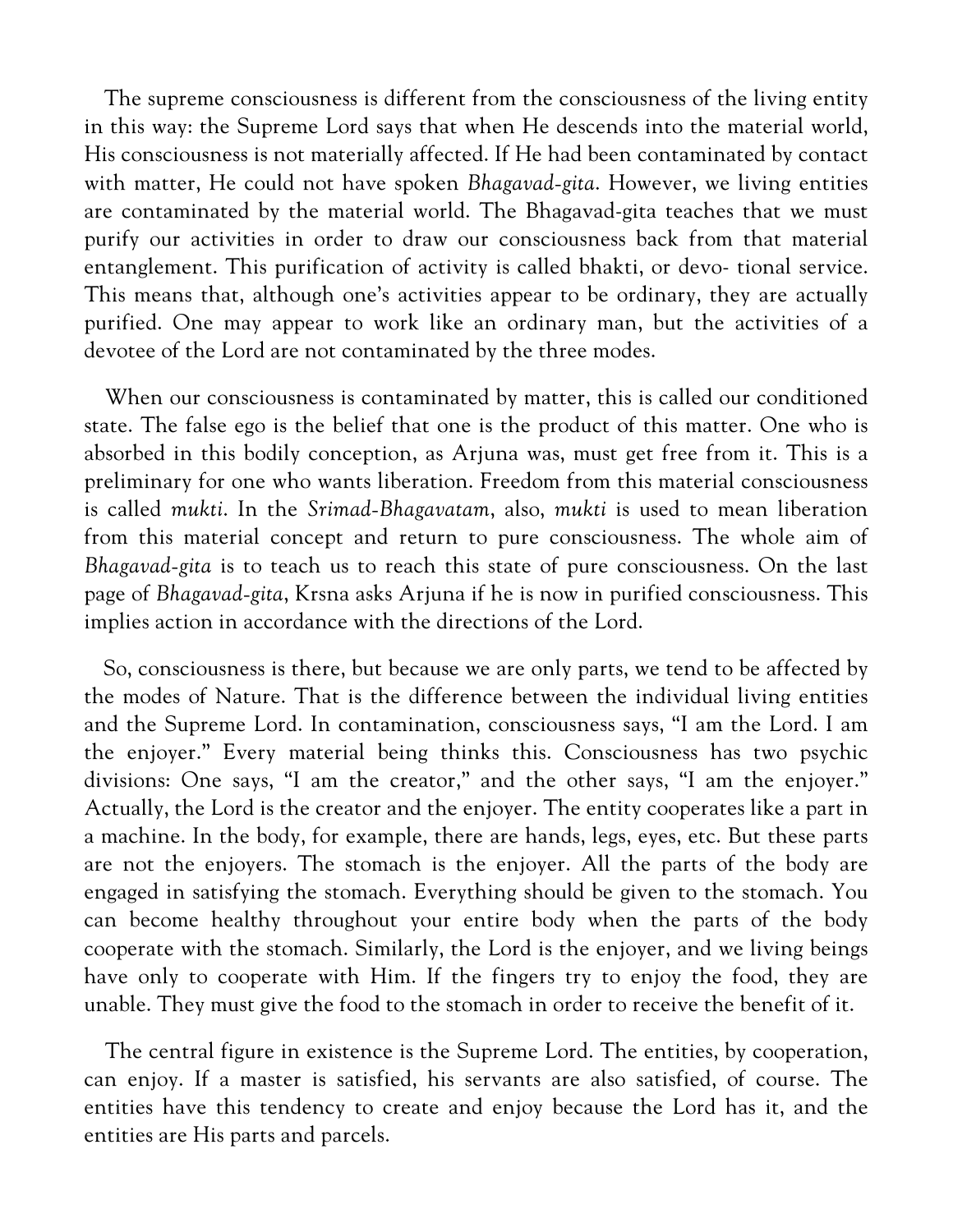We find, in *Bhagavad-gita*, that the Lord, the entities, manifestation, time and action are completely explained. Taken together, this complete whole is called the Absolute Truth, Sri Krsna. The impersonal *Brahman* is also subordinate to the Complete Person. It is explicitly explained in the *Brahma-sutra* as being like the rays of the sun emanating from the sun disc. *Brahman* realization of the Absolute Truth is therefore incomplete. The Supreme Personality is above *Brahman*. The Supreme Personality of Godhead is called *sac-cid-ananda*.

 *Brahman* realization is realization of His sat, or eternal feature. Supersoul realization is realization of His *sac-cid* aspect—eternity and knowledge. But, realization of the Personality of Godhead, Sri Krsna, is realization of all features sac-cid-ananda —in full *vigraha*, or form. The Lord has form. He is a transcendental person. This is confirmed in all Vedic literature. Just as we are persons, so is the ultimate truth. Realization of the Supreme Personality of Godhead is realization of all the features of the Absolute Truth. The complete whole personality must have all that we see and all that we do not see.

 This phenomenal world is complete by itself. The twenty-four elements of which this manifestation is comprised are complete in this universe. No further outside energy is needed. When the time is come, the universe will be annihilated by the complete arrangement of the Complete. Small completes exist in the whole Complete. Incomplete knowledge results from misunderstanding of the complete Absolute Truth.

 *Bhagavad-gita* is complete. The Vedic knowledge is infallible. Here is an example of how the Hindus accept Vedic knowledge as complete: Cow dung is sacred according to Vedic scripture. If one touches the dung of an animal, he must bathe his whole body, and yet cow dung can purify an impure place or person, according to Vedic scripture. This seems contradictory, but because it is a Vedic injunction, we accept it, and, by that acceptance, we make no mistake. It has been found by modern chemists that cow dung is a composition of antiseptic properties.

 Vedic knowledge is complete, and it is above all doubts or errors. And *Bhagavadgita* is the essence of all Vedic knowledge. Vedic knowledge comes down from higher sources. It is not like our material independent reserach work, which is imperfect. We must receive this knowledge from the spiritual master, through the disciplic succession, which began with the Lord Himself.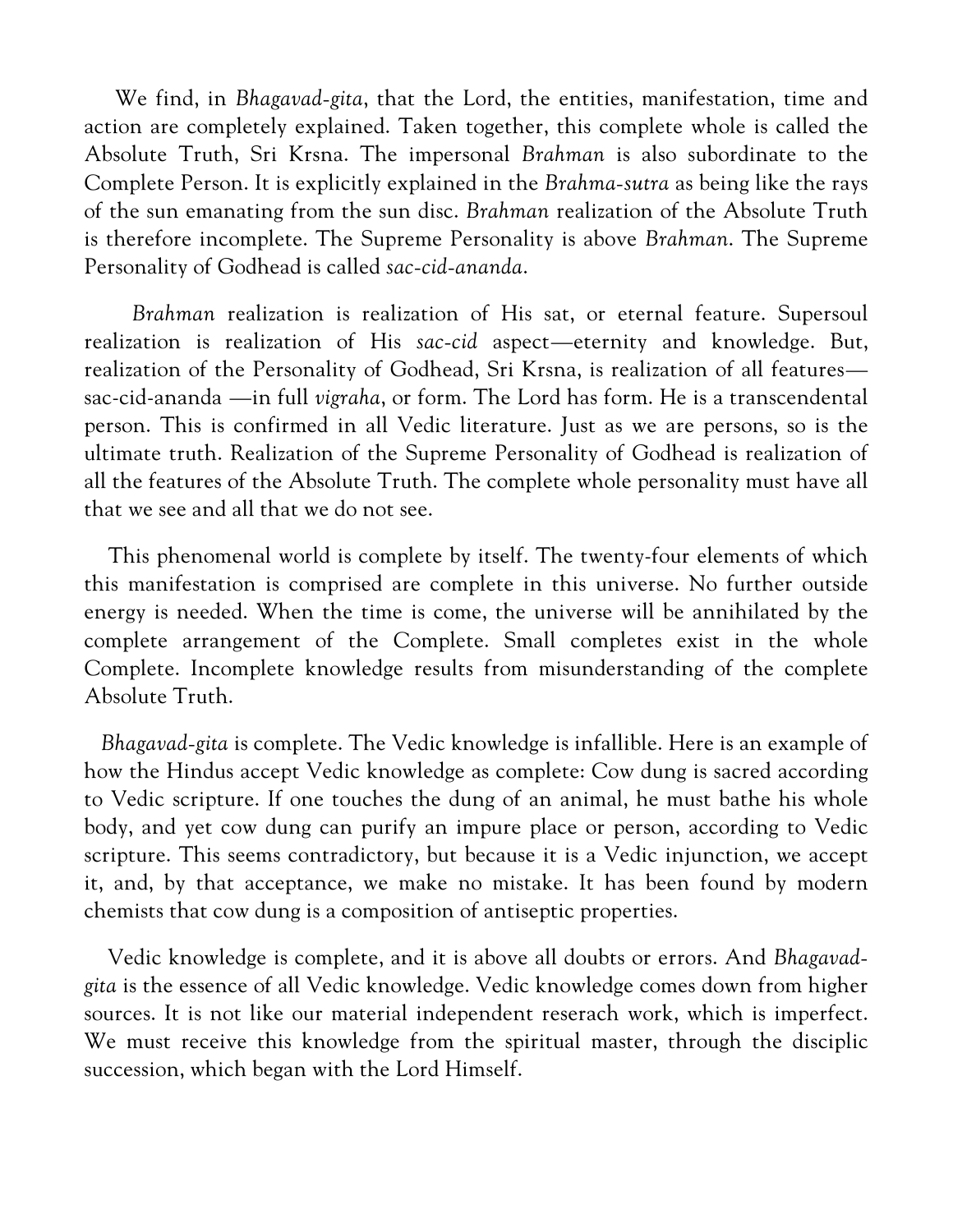Just as Arjuna accepted *Bhagavad-gita* without any cutting, so we too must accept *Bhagavad-gita* without any cutting, interpretation, or whimsy. We should accept it as perfect knowledge, spoken by the Lord Himself. Only the Lord could have given this infallible knowledge. A living entity would not be able to.

A living being in the mundane world has four defects:

- 1. He is sure to commit mistakes.
- 2. He is sure to be illusioned.
- 3. He has a tendency to cheat.
- 4. His senses are imperfect.

 With these four defects, one cannot offer perfect information. But Vedic knowledge was imparted by God in the heart of Brahma, the first living being in our universe, who passed it down through his sons.

 Except for the Lord, no one is the proprietor of anything. The Lord is the original creator. He is the creator of Brahma, the original being in our universe. Therefore, we should accept things given to us by the Lord as our allotment. Arjuna had decided not to fight. He told the Lord that he could not enjoy the kingdom if he killed his relatives to obtain it. This was due to his bodily concept of himself, and thus his relationship with uncles, brothers, nephews, and so forth — all these relationships pertaining to the body. But, finally, Arjuna agreed to work for the Lord's enjoyment. We should not act like ordinary animals. Human life is meant for something else. Vedic literature is meant for human beings, not for animals. An animal can kill without sin because he is bound by the modes of his nature. But, if a man kills, he is responsible. He has a choice in his actions.

 In the *Bhagavad-gita* activities are explained as determined by the three modes of nature. Thus, there are actions performed in ignorance, actions performed in passion, and actions performed in goodness. There are also three kinds of eatables: food eaten in ignorance, in passion, and in goodness. These are all clearly described.

 Therefore, if we properly follow the instructions in *Bhagavad-gita*, our lives will be purified and we will reach our ultimate destination. This destination is also explained in *Bhagavad-gita:*

 Beyond this material sky there is a spiritual sky. This material sky is temporary, and at the end of this universe it will be annihilated. That is the law of material Nature. But there is another Nature, which is eternal. The soul is eternal just as the Lord is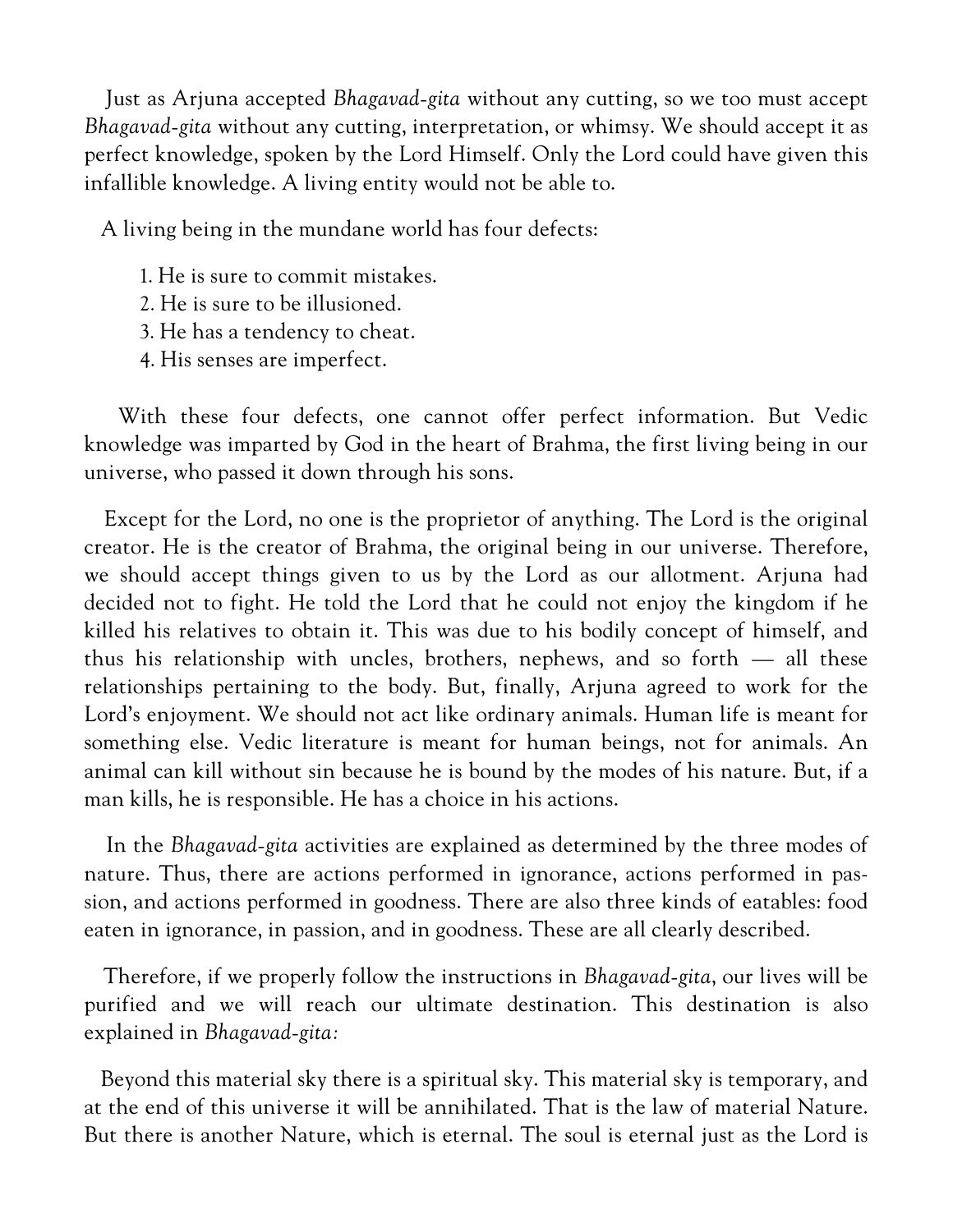eternal. We have an intimate relationship with the Lord, and we are qualitatively equal to the Lord. The transcendental abode is also eternal. The association of the Lord and the living entities in the transcendental abode is the ultimate aim of human life.

 The Lord is so kind to the living entities because the living entities all have a claim to being sons of the Lord. The Lord says that, of every type of living being, whatever it may be, He is the father. The Lord wishes to reclaim all these souls, to have them back in the eternal sky. The entities can be restored to the eternal sky, once they are free of illusion. So, He comes Himself, in different incarnations, or else He sends His confidential servants as son or as teachers, to reclaim the conditioned souls. This reclaiming is no sectarian religious process. It is the eternal function of the eternal living entities in relationship with the eternal Lord.

 *Sanatana-dharma* means the eternal religion. This word eternal is explained as something without beginning and without any end. We must accept it like this. The word religion is somewhat different from *sanatana-dharma*. It means faith, and faith may change from one object to another. But *sanatana-dharma* means that which cannot be changed. Liquidity cannot be taken from water. Heat cannot be taken from fire. Similarly, *sanatana-dharma* cannot be taken from the living entities. We must find out the eternal function of the eternal living entities, in order to know what *sanatana-dharma* is. *Ramanujacarya* says that this has no beginning and no end. Some may feel that this is a somewhat sectarian concept, but if we look deeper, we will see that *sanatana-dharma* is the business of all the people of the world—nay, of all the living entities in the universe.

 Now a particular religious faith may have some beginning in the history of human society, but *sanatana-dharma* lies outside of history, for it belongs to the living beings who have no birth and who never die. They continue to live after the destruction of the material body, just as they lived before its formation.

 Let us try to understand this eternal religion from the Sanskrit root word for dharma. This word root, *dhr*, means to sustain. Therefore, *dharma* is that quality which remains always and which cannot be taken away. When we speak of fire, it is concluded that light and heat will be there. Otherwise we cannot call it fire. In a similar way, we must find the constant companion of the living being. That eternal part or quality is his religion.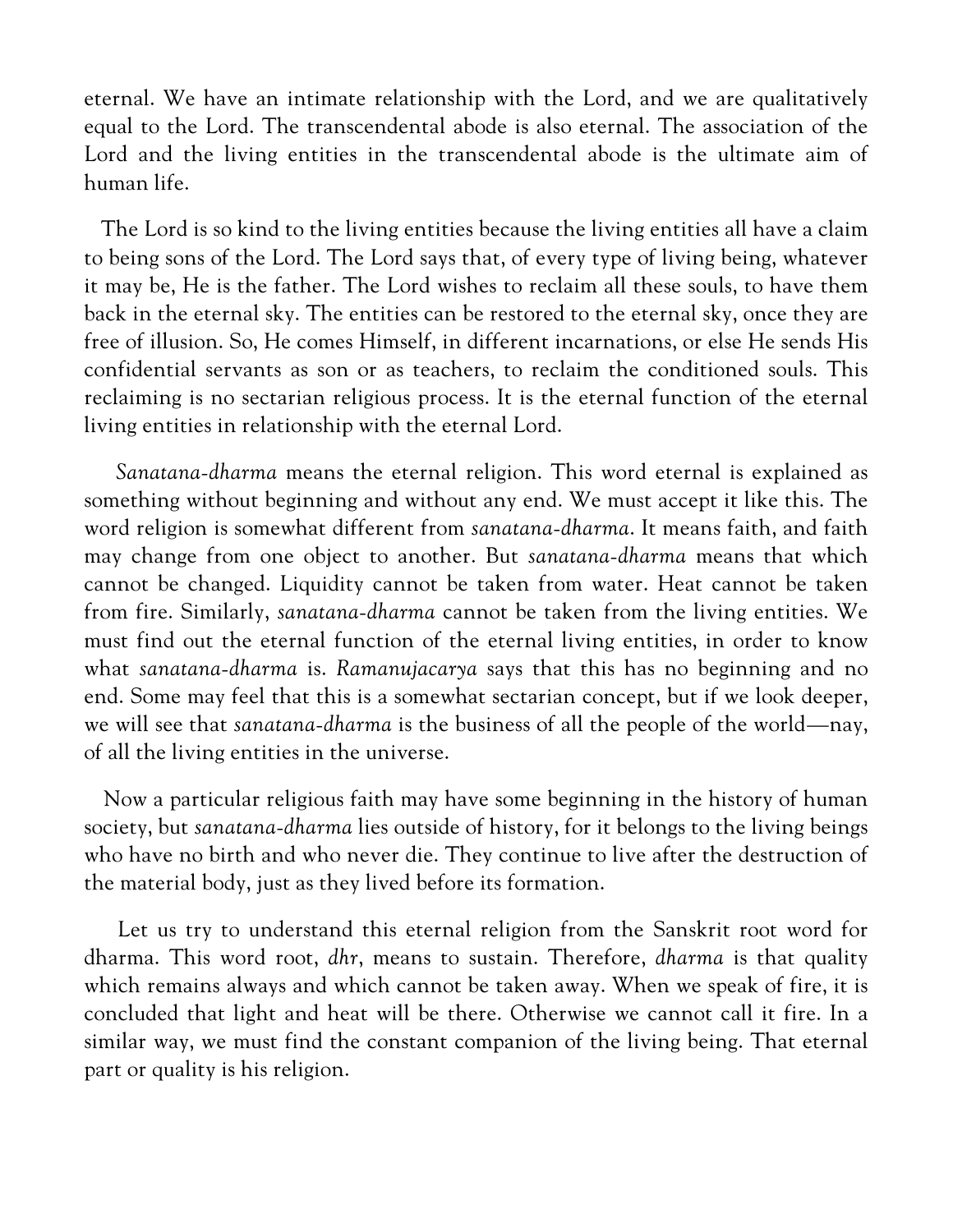When Sanatana Gosvamin asked Lord Caitanya Mahaprabhu about *svarupa*, or the real constitution of the living being, the Lord replied that the real constitution of the entity is to render service to the Lord. Extending this, we see that one being serves another living being in some capacity and thus enjoys its life. An animal serves a man, a friend serves his friend, mother serves child, husband serves wife, Mr. A serves Mr. B, Mr. B serves Mr. C, and so on. There is no exception to service in the society of living beings. The politician convinces the voter of his capacity for service and thus gets his job. The artisan serves the merchant; the store owner serves his customer. In fact, no living being is exempted from rendering service to others. Service, then, is a thing which is the constant companion of the living being, and it can be concluded that rendering service is the eternal religion of the eternal living entity.

 When a man claims allegiance to some designated faith or sect, such as Hindu, Buddhist, Muslim, or Christian, this is not eternal. Such faiths can be changed. The Muslim may become a Christian, or the Christian may become a Hindu. Such changeable faith, therefore, is not religion. However, if one be Hindu, Muslim or Christian, one is always a servant. So the particular faith is not the religion, but service is the religion.

 We are in a relationship of service to the Supreme Lord. He is the enjoyer, and we are His servants. We are created for His enjoyment, and if we accept that position, it makes us happy. Going back to our earlier example, fingers cannot be independently happy without the cooperation of the stomach. Similarly, the living entity cannot be happy without rendering service to the Supreme Lord.

 Worship of demigods is not approved in *Bhagavad-gita* because, in the Seventh Chapter, twenty-eighth verse, the Lord says, "Only those who are cast adrift by lust worship the demigods instead of the Lord."

 Now, when we speak of Krsna, we should remember that this is not a sectarian name. Krsna means all pleasure. Krsna, the Supreme Lord, is the reservoir of pleasure. Our consciousness seeks happiness because we are part and parcel of the Lord. The Lord is always happy, and if we dovetail our activities with His, we will partake of His happiness.

 The Lord incarnates in order to show us His joyous nature and pastimes. When Krsna was at Vrndavana, His activities with His friends, the cowherd boys, His girl friends, and all His other pastimes were full of happiness. The whole population of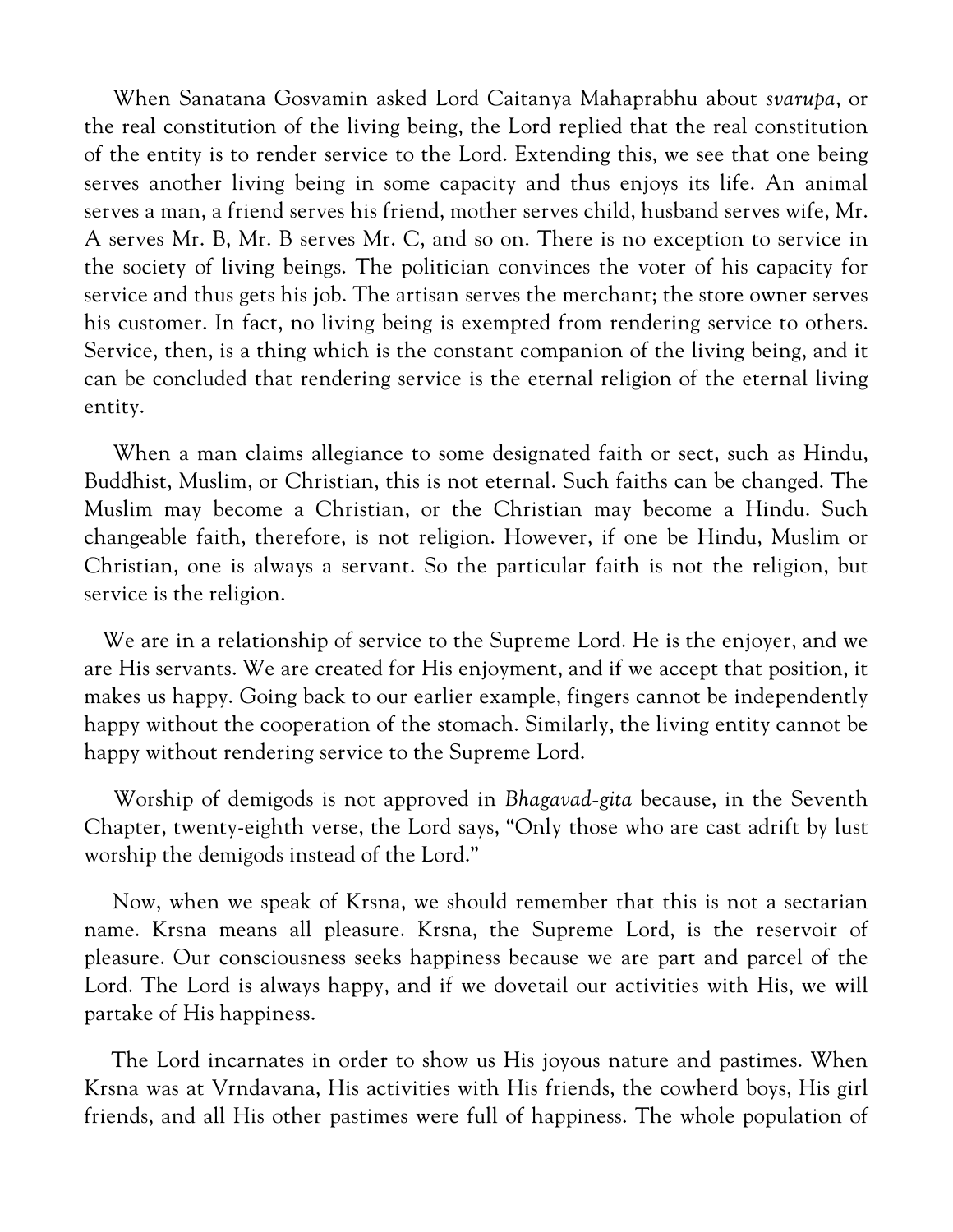Vrndavana was mad after Him. At this time, He even restricted His father from worshiping the demigods, to show us that no one need worship any god but Him.

 The purpose of human life is to return to the abode of the Lord. This eternal sky is described in *Bhagavad-gita*. This is in Chapter Eight, verses 19 and 20. We have a material concept of the sky, with the sun, stars, moon, etc. But the Lord says that in the eternal sky there is no need of sun or moon, nor of fire or electricity, because the spiritual sky is already illuminated by the *brahma-jyoti*, the rays of the Supreme Lord. *Brahma-jyoti* is in the spiritual sky, wherein the planets are called Vaikuntha and Goloka. The Lord resides eternally in His supreme abode, but He can be approached from here also.

 The Lord comes to manifest His real form, *sac-cid-ananda vigraha*, so that we don't have to imagine what He is like. However, although the Lord comes among us and plays with us like a human being, we should not think that He is one of us. It is because of His omnipotence that He can come among us and show us His pastimes.

 There are innumerable planets in the *brahma-jyoti*, just as there are in the material sky, but all these planets are spiritual, not material. The Lord says that anyone who can approach that spiritual sky need not return to this material sky. In the material sky, even if we live on the highest planet, which is called *Brahmaloka*, we must still suffer the miseries of material existence. These miseries are four: birth, death, disease and old age. No material being is free of them.

 The Lord says that the living entities are travelling from one planet to another. We need not rely upon mechanical arrangements to go to other planets. For anyone who wants to go to another planet, such as the moon, the Bhagavad-gita instructs that there is a simple formula—even to go to the highest planet. If we practice the process of worshiping a particular demigod of a particular planet, we can go there.

Those whose minds are distorted by material desires surrender unto demigods and follow the particular rules and regulations of worship according to their own natures. I [Krsna] am seated in everyone's heart as the Supersoul. As soon as one desires to worship demigods, I make his faith steady so that he can devote himself to that particular deity. Endowed with such a faith, he seeks favors of that demigod and obtains his desires—but in actuality these benefits are bestowed by Me alone. Men of small intelligence worship the demigods, and their fruits are limited and temporary. Those who worship the demigods go to the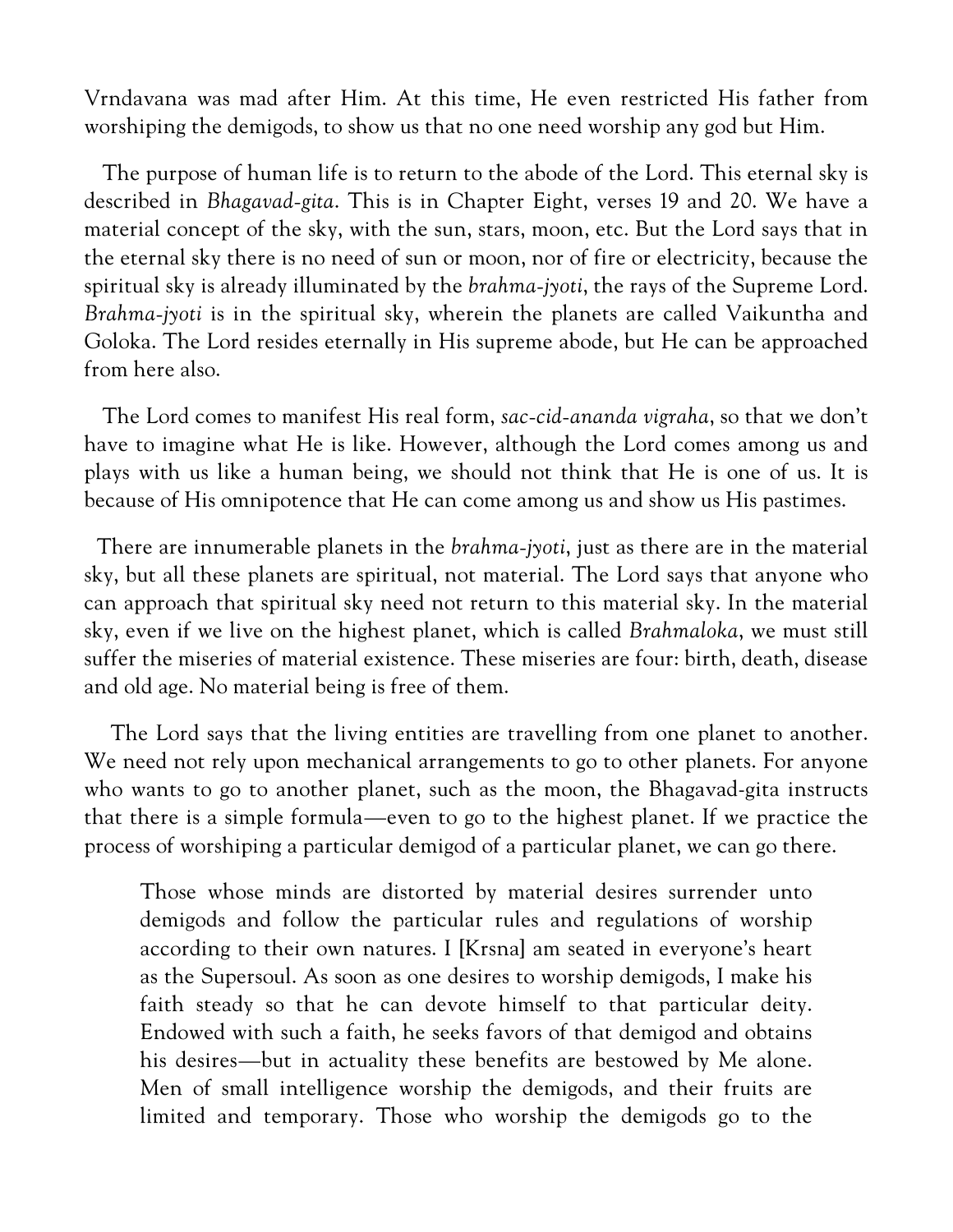planets of the demigods, but My devotees reach My supreme abode. *(Gita, VII:20-23)*

 In this way, we can go to the sun, the moon, or any other planet. However, *Bhagavad-gita* advises us not to go to any of these material planets, not even the Brahmaloka, which can only be reached by mechanical means after forty thousand years. In the spiritual sky there are innumerable planets which are never annihilated, but there is one called Krsnaloka Vrndavana, which is the supreme planet.

 *Bhagavad-gita* gives us the opportunity to leave this material world and to go to that eternal existence in the eternal abode of the Lord.

 The description of this material world is given in the Fifteenth Chapter of *Bhagavad-gita*. The material world is described as an *asvattha* (pipal) tree, which has its roots upward. Do you know of a tree which has its roots upward? We have experience of this if we stand on the bank of a river or reservoir. We can see, in the reflection, that the tree's roots are upward and its branches are downward. So this material world is a reflection of the spiritual world, just as the reflection of the tree from the bank is seen to be upside down. This material world is called shadow. In the shadow there cannot be any substance, yet we can understand from the shadow that there is a substance. In the reflection of the spiritual world there is no happiness, but in the spiritual world itself, there is real happiness.

 The Lord suggests that the eternal spiritual world can be reached by one who is *nirmana-mohah (Gita,* XV:5). Let us examine this phrase. We are all after designations. Artificially, we seek designations. Someone wants to become Sir, or Lord, or President, or King, or rich. These designations belong to the body, but we do not. We are not body; we are pure spirit soul. As long as we are attached to such designations, we are associated with the three modes or qualities of material Nature. We must learn to become detached by entering into the service of the Lord. So long as we are not attracted by devotional service to the Lord, then we cannot be detached from the three modes of material Nature. The Lord says that these attachments are due to our lust: We want to be lords over the material Nature. And, as long as we want to lord it over material Nature, there is no chance of going back to the spiritual kingdom of God. That eternal kingdom, which is not destructible like this material world, can be approached only by one who is not bewildered or attracted by this material Nature. One who is attracted by devotional service to the Lord can go to that eternal kingdom.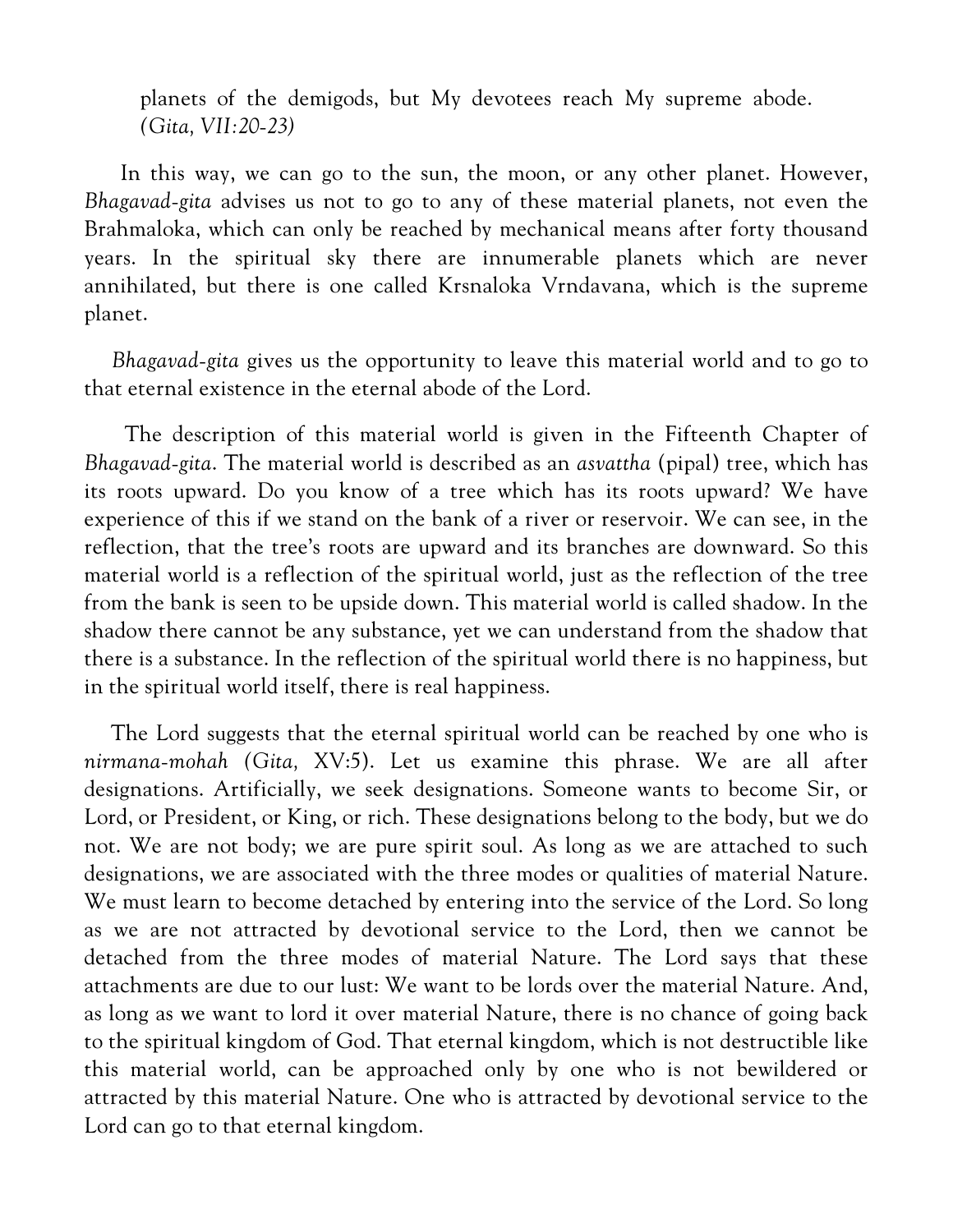Our senses are so imperfect that we cannot even see all the planets that exist in the material sky. Vedic literature gives us information of many worlds that exist here. But one should hanker after the spiritual sky and the supreme kingdom. When one reaches the supreme kingdom, he doesn't have to return to the material world.

 Now, a question may be raised: how do we approach the abode of the Supreme Lord? In Chapter Eight, verses 5-8, the means for approaching the Lord's supreme abode are given: At the time of death, if one thinks of Krsna and remembers the form of Krsna, and then quits the present body, he surely approaches the spiritual kingdom. Just as the transcendental nature of the Lord is *sac-cid-ananda-vigraha*, so the Lord has His form, but this form is eternal. This present body of ours is not *saccid-ananda*. This body is asat, or perishable, full of ignorance, and not happy.

 The Lord says that when one quits this material body remembering the form of Sri Krsna, he at once achieves his *sac-cid-ananda-vigraha*—the spiritual existence. This also applies to rebirth in this world. A man dies when his next birth has been decided by higher authorities. The acts of this life are a preparation ground for the next life. We are preparing for the next life by the activities of this life. So, if we make preparations to go to the abode of the Lord, we get a spiritual body, or spiritual nature, like the Lord has.

 Now, there are different kinds of transcendentalists, as we have already explained. There is the *Brahman-Vadin*, the *Paramatman-Vadin*, and the devotee. In the spiritual sky, or *brahma-jyoti*, there are innumerable spiritual planets. The number of these planets is far greater than all the universes of the material world. The spiritual world represents three-fourths of the Creation. One-fourth of the Creation consists of innumerable universes like this one. Each universe has millions and millions of planets, but all of these universes together comprise only one-fourth of the whole Creation.

 Now, one who wishes to go to the spiritual abode, and wishes to enjoy the association of the Supreme Lord, enters into a planet of the spiritual sky. There are many names for these planets. Any transcendentalist who, at the time of death, thinks of the *brahma-jyoti*, or Supersoul or Sri Krsna, enters the spiritual sky, but only the devotees may go to the Lord. The Lord further says that there is no doubt of this. One should not disbelieve. When the Lord speaks, we should not reject any part of what He says. Arjuna, whom we should emulate, says, "I believe everything that You have said." The Lord tells us that at the time of death, whoever thinks of Him will enter into the spiritual sky. There should be no doubt of this.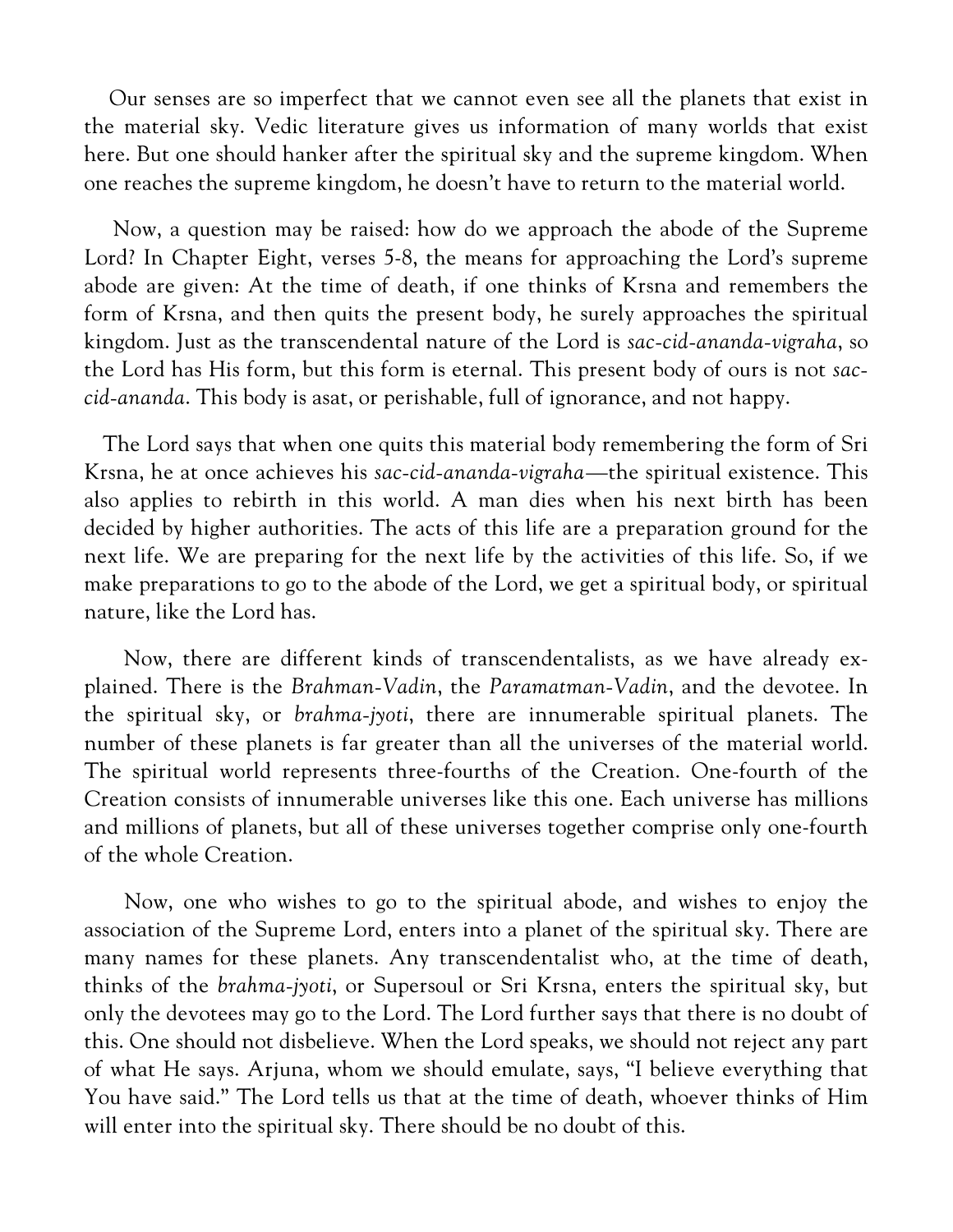*Bhagavad-gita* also describes how one should act in order to enter into the spiritual kingdom. Material Nature is a display of one of the energies of the Supreme Lord. In the *Visnu Purana*, the energies of the Supreme Lord have been summarized. The Lord has diverse, innumerable energies, of which we cannot conceive. But great learned souls have summarized all of these energies into three categories: The first is the superior, or internal, potency of the Lord. That energy is transcendental. Next is the marginal energy, which lies between the spiritual and the material. Originally, all the living entities belong to the eternal superior energy. The third energy, matter, is in the mode of ignorance. Material energy is also from God. And we can, at death, either leave this material world or remain here. Therefore, we are called marginal.

 We are accustomed to think in terms of material energy. How can we transfer our thinking of material energy into thinking of spiritual energy? There is so much literature of the material world, like novels, newspapers, etc. We must transfer our reading from these to the spiritual Vedic literature. The learned sages wrote a great deal of literature, like the *Puranas*. In *Caitanya-caritamrta* there is a verse which reads: "The conditioned souls have forgotten their eternal relationship with the Lord, and are engrossed in thinking of material things. They should just transfer their thinking to the Lord. He has created so many *Vedas* for this purpose."

 At first, there were four *Vedas*. Then He explained them by the *Puranas*. Then, for those incapable of understanding these, He gave the *Mahabharata*, in which there is the *Bhagavad-gita*. Then the *Vedanta-stitra*, which summarizes all Vedic knowledge. At last, the *Vedanta-satra* was explained in *Srimad-Bhagavatam*.

 Just as the materialist is always engaged in reading materialistic literature, so the devotee centers his reading capacity in this literature, so kindly presented by Vyasadeva, so that at the time of death the devotee may think of the Lord and go to Him.

 Krsna advises Arjuna not simply to go on remembering Him and give up his material duty. The Lord never suggests anything impractical. To maintain the material body, one has to work. The working world is divided into four parts: *brahmana*, *ksatriya*, *vaisya*, and *sudra*. Each one works in a different way, as learned man, administrator, mercantiler, or laborer. The Lord advises us not to give up work, but to remember Him always, along with the struggle for existence. This is Krsna consciousness. Unless one does this, it is not possible to go to the Lord.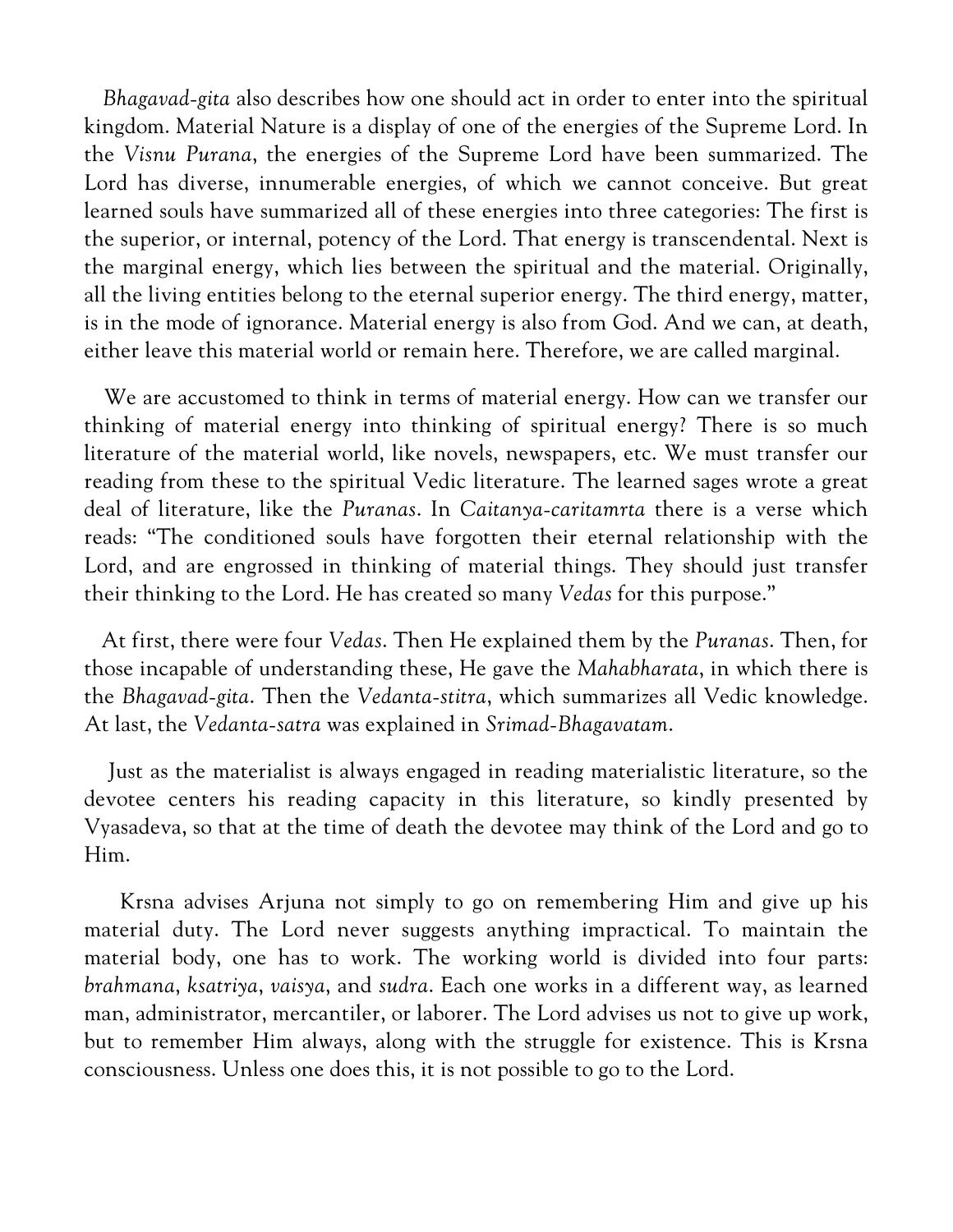Lord Caitanya Mahaprabhu practiced *kirtan*, or chanting. One should always chant the name of the Lord, because the name of the Lord and the Lord are not different. Lord Caitanya's instructions to always chant the name of Krsna and Krsna's injunction to remember Him always are not different. The Lord and His name are not different from each other. In the absolute status, there is no difference between one thing and another. Since the Lord is absolute, there is no difference between His name and Himself: He is omnipresent. We should know Him always, twenty-four hours a day. How is this possible?

 A very crude example is given by the great teachers: it is like a married woman who is in love with another man. Such an attachment is necessarily very strong. Now, the woman always wants to show her husband that she is busy in family affairs so that he won't suspect her having a lover. However, she is always thinking of her lover, although she carries on her household duties well—in fact, with greater care than she might if she had no lover. In the same way, we must establish our love for the Lord and carry out our duties well.

 Krsna did not advise Arjuna to go off to the Himalayas to practice yoga. When the Lord described the system of yoga to him, Arjuna declined, saying that it was too difficult for him. But then the Lord said that one who thinks always of Him is the greatest yogin, the supermost seer, and the best devotee. The Lord said, "As a warrior, you cannot give up your fighting; but devote all your actions to Me." He also says that if one is completely surrendered to Him there is no doubting.

 One has to learn this process of Krsna consciousness. To do so, one should approach a person who is fixed firmly in this consciousness. The mind is always flying from this thing to that, serving no real benefit. One must learn to fix the mind always on the Supreme Lord. The mind is very restless and difficult to manage, but one can concentrate the ear on the sound of Krsna. The Supreme Personality of Godhead can be approached by one who is constantly thinking of Him in this way.

 These processes are given in *Bhagavad-gita*. No one is barred from them. Hearing of Lord Krsna is possible for everyone, even a human being in the lowest status of life. Laborer, tradesman, or woman—these are counted in the category of less fully developed intelligence; but the Lord says that even one lower than this—anyone, in fact, who accepts this principle of devotional service and accepts the Supreme Lord as the highest goal of life, can approach the perfection of human existence. This is the one permanent solution of life.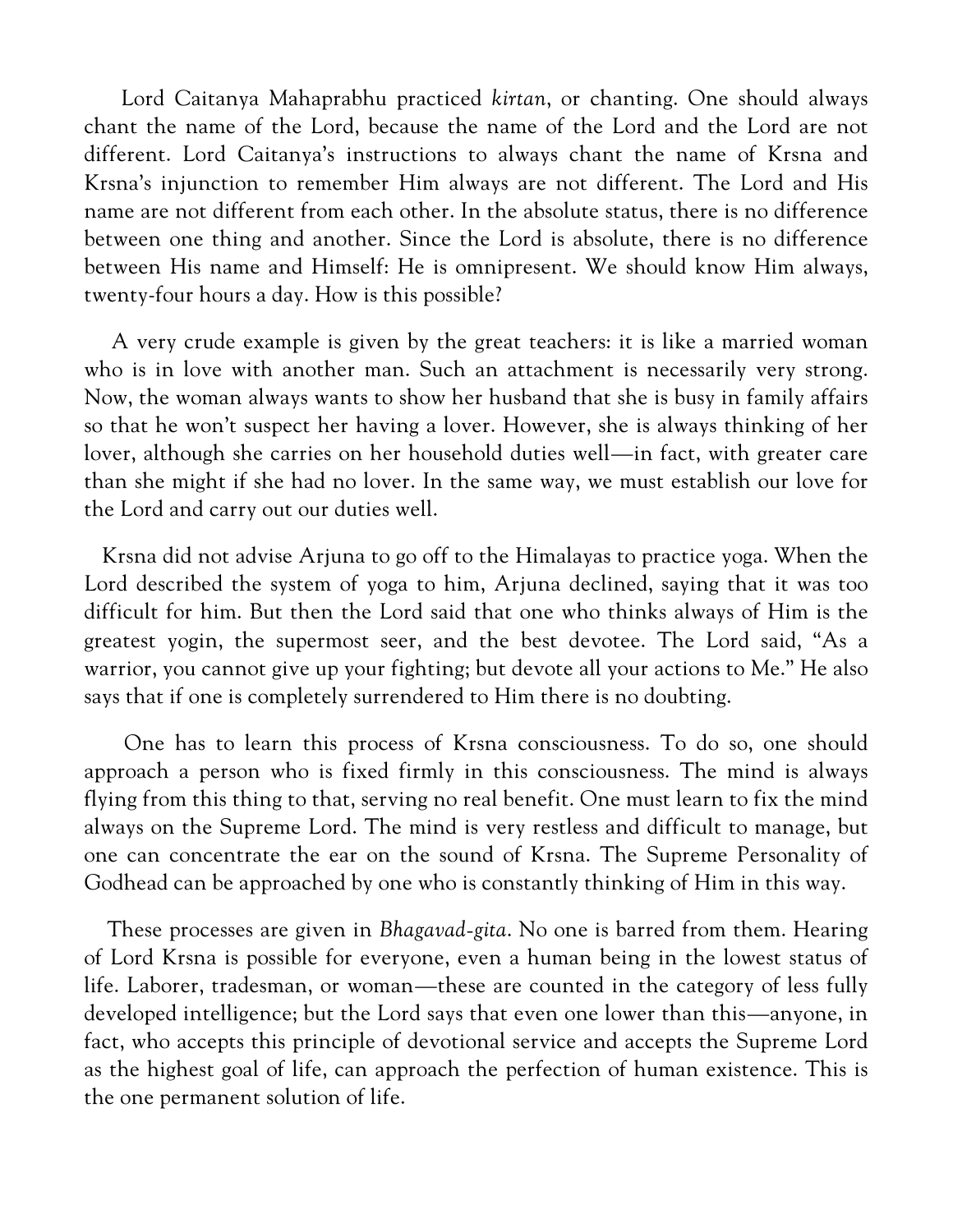This is the sum and substance of *Bhagavad-gita*.

 The conclusion is that *Bhagavad-gita* is a transcendental literature that should be read very carefully. If one follows the instructions, he can be freed of all fears and sufferings in this life and attain a spiritual birth in the next life.

 Another result is that if one reads *Bhagavad-gita* seriously and reverently, then the reactions of his past deeds will no longer effect him. The Lord says, in the end, that He Himself takes the responsibility to indemnify all the reactions of sins for one who comes to Him. One cleanses himself daily by bathing in water, but for one who once bathes in the sacred Ganges water of *Bhagavad-gita*, the dirt of past sins is washed away for all time. If one reads *Bhagavad-gita* regularly and attentively, no other literature is needed.

 In the present age, people are engaged by so many material things that they have no time to devote their energy to spiritual topics. However, one who simply reads *Bhagavad-gita* need not read any other Vedic literature. *Bhagavad-gita* is the essence of all Vedic knowledge. It is said that one who drinks the water of the Ganges will be freed from sin. Similarly, one who studies *Bhagavad-gita* needs no other literature whatever. Lord Krsna is the original Visnu, the ultimate end of all knowledge and of all seeking after knowledge, and He is present in the teaching of the *Gita*.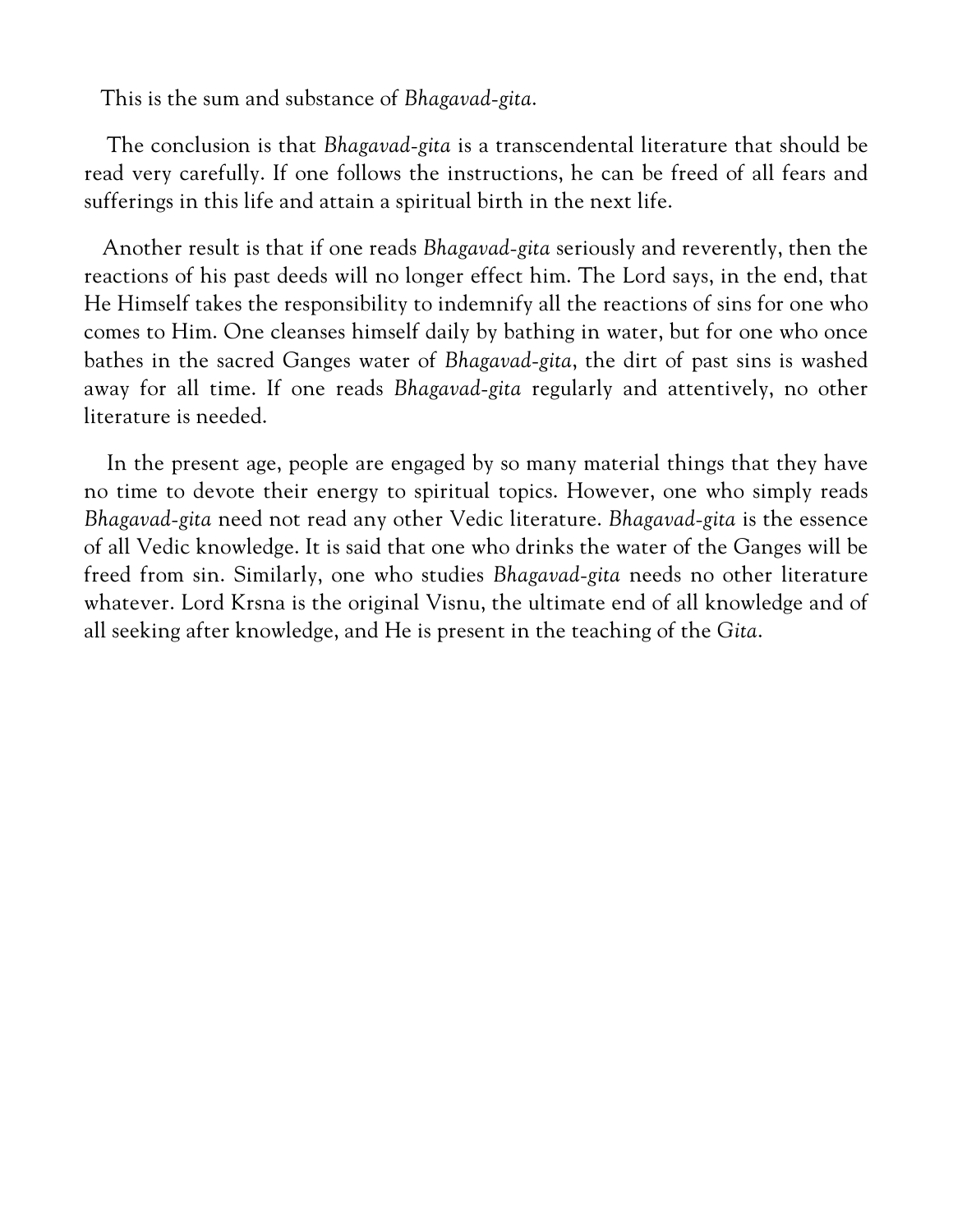### **THE DISCIPLIC SUCCESSION**

*Evam paramparapratam imam rajarsayo viduh (Bhagavad-gita, IV:2). The Bhagavad-gita As It ls* is received through this disciplic succession:

- 
- 
- 
- 
- 
- 
- 
- 
- 
- 
- 11. Jnanasindhu 27. Visvanatha
- 
- 
- 
- 
- 
- 1. Krsna 17. Brahmanyatirtha
- 2. Brahma 18. Vyasatirtha
- 3. Narada 19. Laksmipati
- 4. Vyasa 20. Madhavendra Puri
- 5. Madhva 21. Isvara Puri (Nityananda, Advaita)
- 6. Padmanabha 22. Lord Caitanya
- 7. Nrhari 23. Rupa (Svarfipa, Sanatana)
- 8. Madhava 24. Raghunatha, Jiva
- 9. Aksobhya 25. Krsnadasa
- 10. Jayatirtha 26. Narottama
	-
- 12. Dayanidhi 28. (Baladeva) Jagannatha
- 13. Vidyanidhi 29. Bhaktivinode
- 14. Rajendra 30. Gaurakisora
- 15. Jayadharma 31. Bhaktisiddhanta Sarasvati
- 16. Purusottama 32. A.C. Bhaktivedanta Swami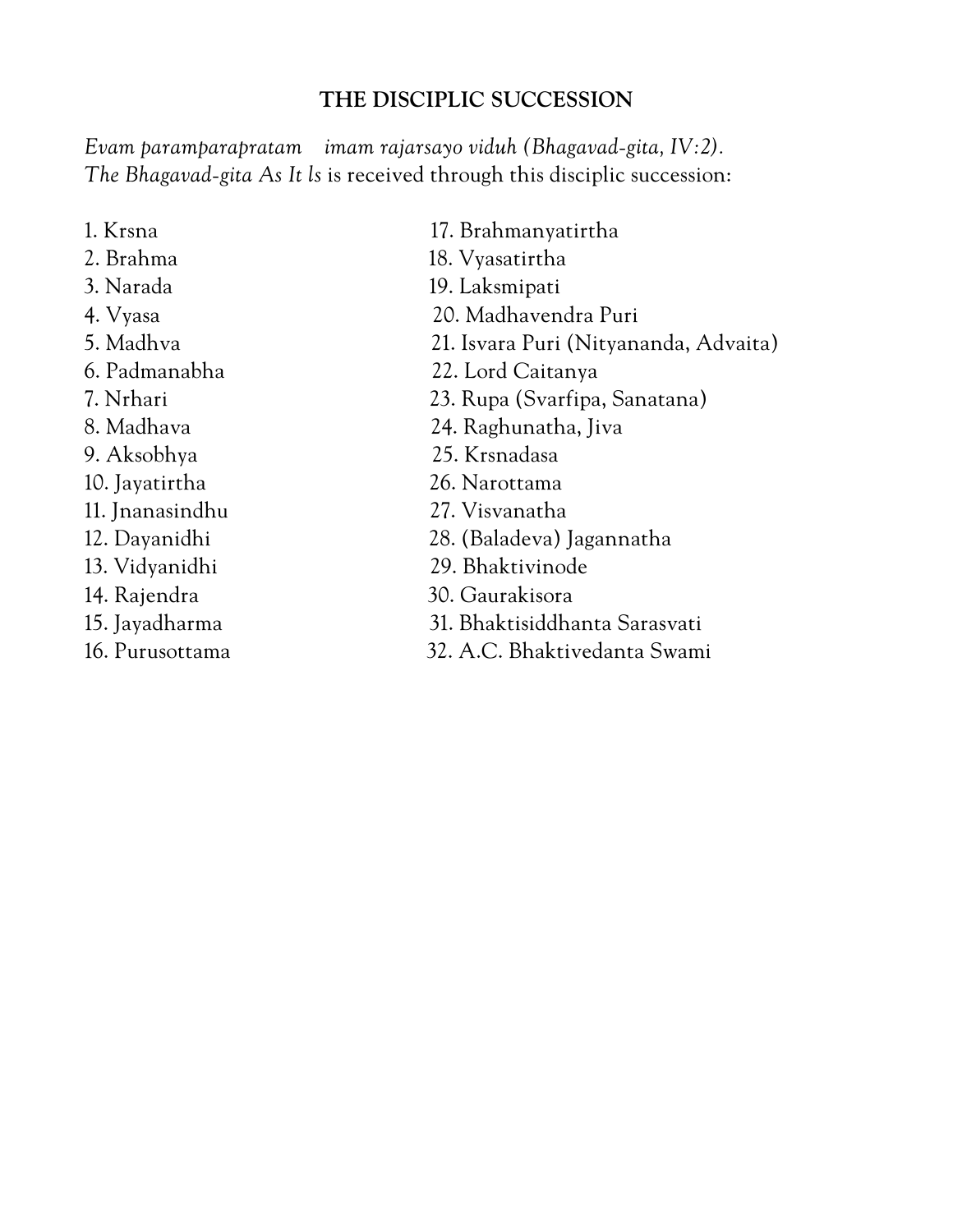#### <span id="page-43-0"></span>**WHAT IS THE INTERNATIONAL SOCIETY FOR KRISHNA CONSCIOUSNESS?**

 The International Society for Krishna Consciousness was formed in July, 1966 by His Divine Grace A.C. Bhaktivedanta Swami Prabhupada and a number of his American students. ISKCON is composed of devotees. Devotees are held together by mutual agreement to accept the principles of *bhakti-yoga* or devotional service as the goal of life. By mutual endeavor, the entire Society concentrates on Sri Krsna, the Personality of Godhead, while engaged in various tasks, cooking, eating, working in an office or chanting the holy names in the city streets. A.C. Bhaktivedanta Swami is a pure devotee, and those disciples who sincerely follow his instructions have every chance of becoming pure devotees themselves. The initiated devotees in each center live in urban commune settings (with the exception of New Vrndavana, ISKCON's *asrama* of homes, temples, farm land and cows in the hills of West Virginia), and are freeing themselves from the conditions of birth, death, disease and old age by fixing their minds on the eternal, joyful Personality of Godhead. To live in ISKCON as an initiated student, one agrees to accept four rules: no meat-eating, no illicit sex, no intoxicants and no gambling. The disciples perform devotional service, duties and chanting in a life-routine characterized by simple living and high thinking.

 Krsna consciousness is experienced as a process of self-purification. Its means and ends are an open secret, and there is no financial charge for learning Krsna consciousness or receiving initiation into the chanting of Hare Krsna. The gist of devotional service to Krsna is that one takes whatever capacity or talent he or she has and dovetails it with the transcendental interest of the supreme enjoyer, the Absolute Truth. The writer or poet writes articles and poems for Krsna, and the Society publishes periodicals. The businessman does business in order to sell literature and establish many temples around the world. The householders raise children in the science of God, and husband and wife live in mutual cooperation for spiritual progress. And everyone in ISKCON goes on *sankirtana! Sankirtana* means chanting the Hare Krsna *mantra* in the city streets for the benefit of all citizens. A.C. Bhaktivedanta Swami has said that the *sankirtana* party is the heart and soul of the Hare Krsna movement. Therefore, in each of the twenty-five ISKCON centers, *sankirtana* is carried on several times daily, and all other activity is subsidiary. Our spiritual master stresses this, for we are in the line of Lord Caitanya. Caitanya Mahaprabhu is revealed by Vedic scriptures to be Krsna Himself, come in the mood of a pure devotee. Five hundred years ago Lord Caitanya understood from scripture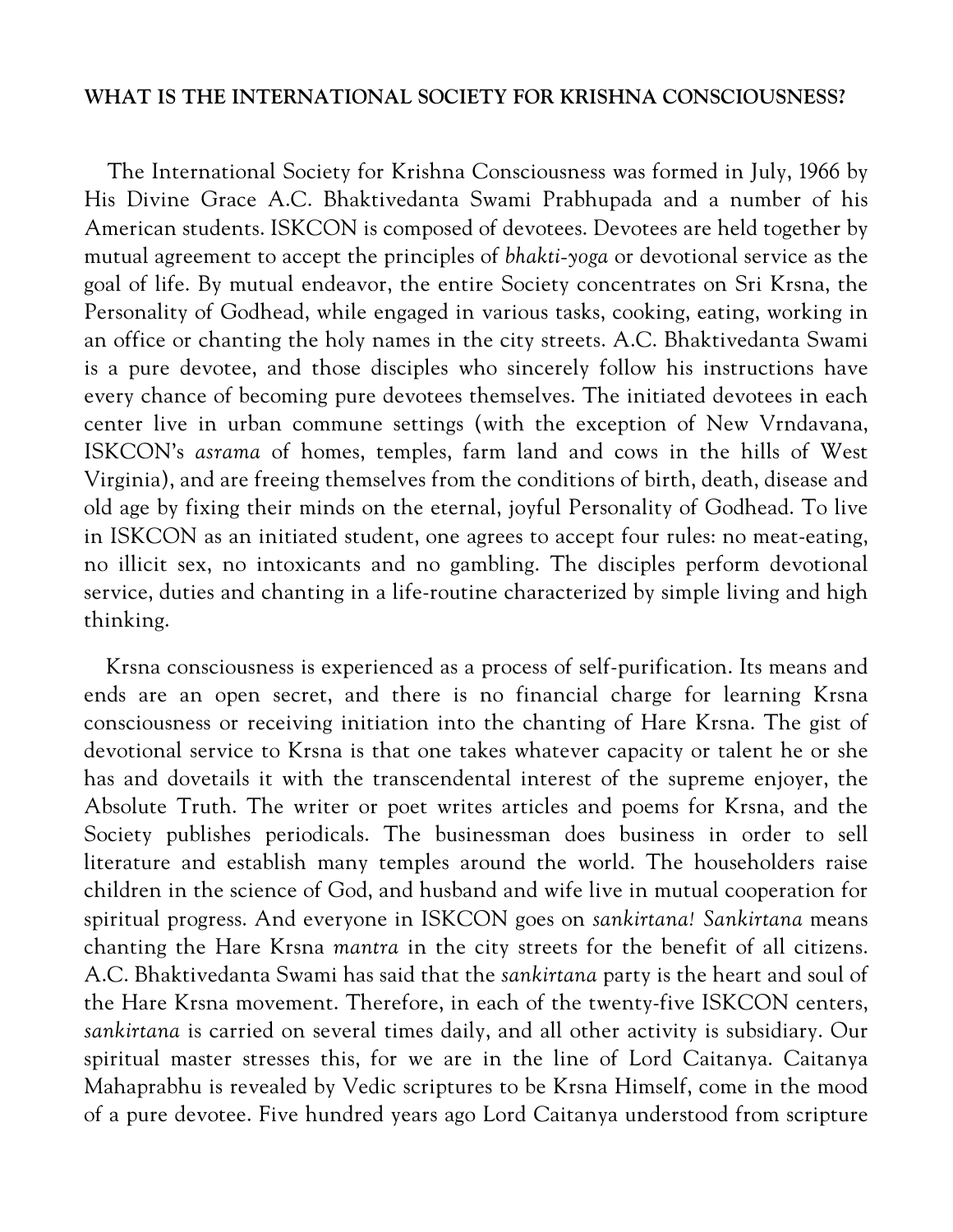that in this present age of Kali (quarrel and disturbance), when mental distraction is high and almost no one is serious about spiritual perfection, chanting alone is the most effective means of God realization. Following the *sankirtana* process chalked out by Lord Caitanya, the Hare Krsna movement of today takes parties of from five to thirty devotees, men wearing saffron robes and women wearing colorful saris. And they celebrate the holy name with dancing and melodious chanting.

 The *sankirtana* singing is accompanied with *mrdanga* drum and pairs of *kartals*  (hand cymbals). The devotees experience that this joyous singing of the names of God produces immediate feelings of ecstasy coming from the spiritual stratum. The effect is a clearing away of the dirt from the mind engrossed in the gloom of material existence. Under the instruction of the spiritual master, they gladly spread this chanting, and in reciprocation Sri Krsna allows all to taste the nectar for which everyone is always anxious. Because the Personality of Godhead is absolute, His name is nondifferent from Himself. Therefore the Supreme Person, Krsna, the reservoir of pleasure, dances on the tongue of the chanter of His name; to chant and hear fixes the mind, in meditation, in direct contact with God. The mantra is not to be mistaken for an ordinary song or anything tinged with the mundane; it is a pure transcendental sound vibration of the absolute and has been upheld as such since time immemorial by the great sages and Vedic scriptures. Lord Caitanya prays to the Supreme: "My dear Lord, You are so kind that You have invested all potency in Your holy name." This absolute presence of God in His name holds true not only for the members of the *sankirtana* party, but for any living entity who hears the chanting; anyone will benefit if he simply likes the sound of the chanting, or if he appreciates the presence of the *sankirtana* party in any way. That is the mercy of the Absolute. The holy name is compared to a fire; whether one is scientifically conversant with all the properties of fire or knows nothing about it, if one puts his hand in fire he will be burnt. Sincere chanting and hearing of the *mahamantra* will cleanse the mind and elevate one and all to the natural original position of spirit soul. Therefore there is no hesitancy on the devotees' part in going to the largest and most public gatherings of people and broadcasting, wherever possible, the sound of the transcendental names: Hare Krsna, Hare Krsna, Krsna Krsna, Hare Hare/ Hare Rama, Hare Rama, Rama Rama, Hare Hare.

 Chanting takes place regularly in the main streets of cities like New York, Los Angeles, Boston, San Francisco, Berkeley, Detroit, Philadelphia, Washington B.C., Honolulu, London, Hamburg, Tokyo, etc., with new ISKCON centers being regularly established. The expansion of Krsna consciousness is realization of the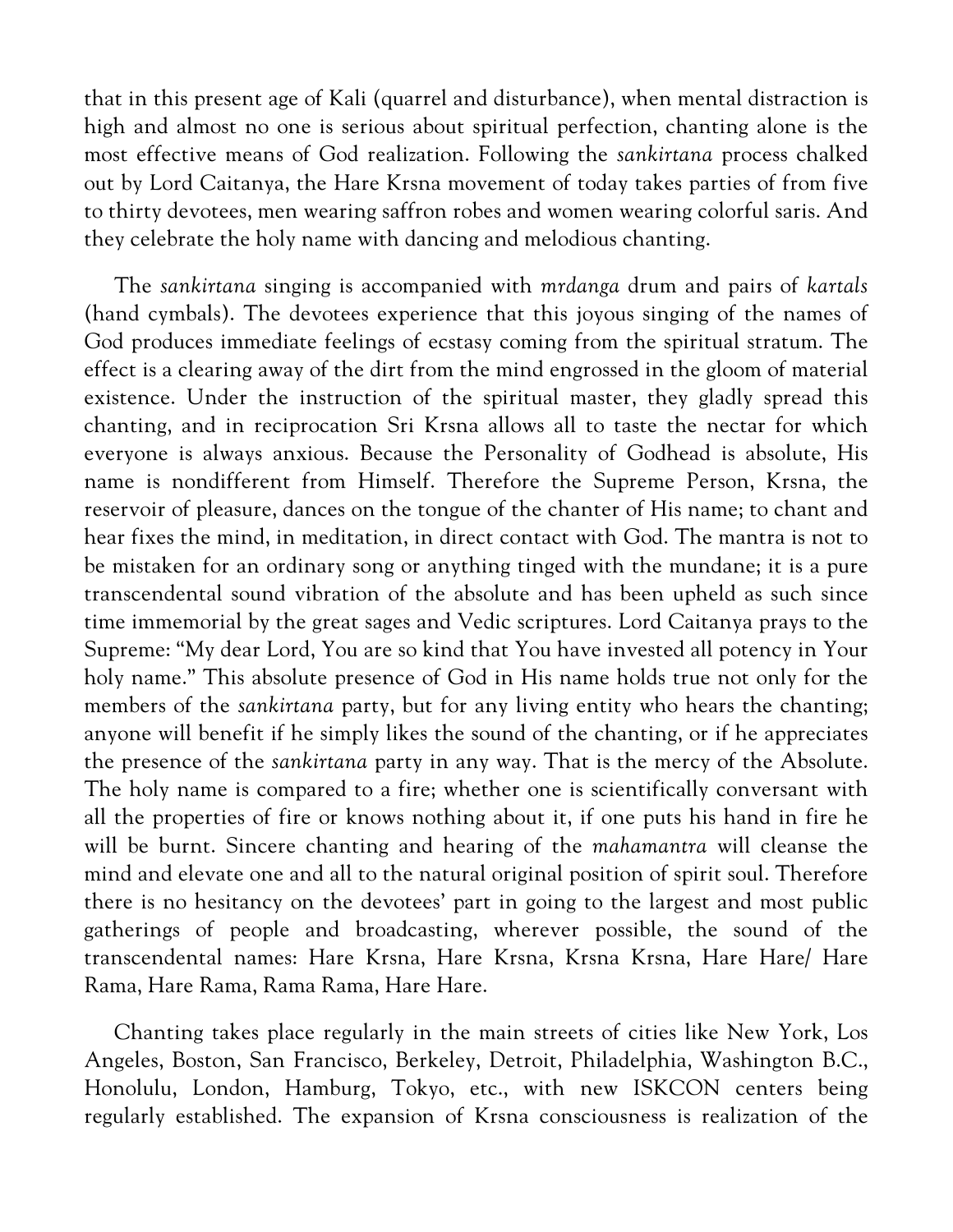prediction made by Lord Caitanya: "The chanting of Hare Krsna will be heard in every town and village of the world."

 The Society is as famous for its Sunday feasts and festivals as for its chanting in the streets. Every Sunday, in each of the ISKCON centers, a grand feast of from 10 to 15 courses of Indian vegetarian food is prepared and distributed for guests. The feasts are arranged around festival days celebrating the pastimes of Sri Krsna during His appearance on the earth 5,000 years ago. Plays, puppet shows and chanting are regular items which invite guests to participate in the transcendental glorification of the Personality of Godhead. Krsna consciousness is not a dry philosophy. Residents of San Francisco appreciate the yearly *Ratha-yatra* Festival in which the large cart bearing the Jagannath Deity is wheeled to the sea. During the Ratha-yatra celebration of 1969, more than 15,000 people followed the regal 8,000-pound cart, and thousands were fed full plates of *prasadam* at the seaside.

 The important aim of the festivals, chanting and philosophizing is to engage people in the service of the Personality of Godhead and in feeling His soothing contact. All miseries are caused by forgetfulness of God, and ISKCON, by reviving the lost memory of the Supreme Lord in the minds of the people, is—according to *Bhagavadgita*—performing the greatest service and highest welfare work for suffering humanity. Moreover, it is performed in this sublime and easy way, by feasting, dancing, singing and philosophizing.

 Sometimes in Lord Caitanya's time, the devotees were accused by the impersonalists of being mere sentimentalists because they were always singing and dancing. The actual fact is that Krsna consciousness is backed by a vast learned literature, the Vedic scriptures such as *Bhagavad-gita*, *Srimad-Bhagavatam*, *Vedantasutra*, the *Upanisads*, *Mahabharata*, *Ramayana*, etc., so that one could read 24 hours a day without exhausting the source. All of this Krsna consciousness information is understood by revelation. Simply by applying one's energy in a devotional service attitude, the knowledge becomes known to the devotee through the heart. Classes in the transcendental science of God consciousness, or *bhakti-yoga*, are held every morning and three nights a week at all ISKCON centers, and the public is freely invited to attend. The *Brahma Sampradaya* disciplic succession, in which A.C. Bhaktivedanta is coming, is particularly noted for being a learned line. There is plenty of philosophy and logic in stock. There are many different religious philosophies and transcendental teachings, but the Krsna conscious students and ministers are unique in that they are convinced of the Personality of Godhead. Not just that they have heard "God is great," but they have heard from the spiritual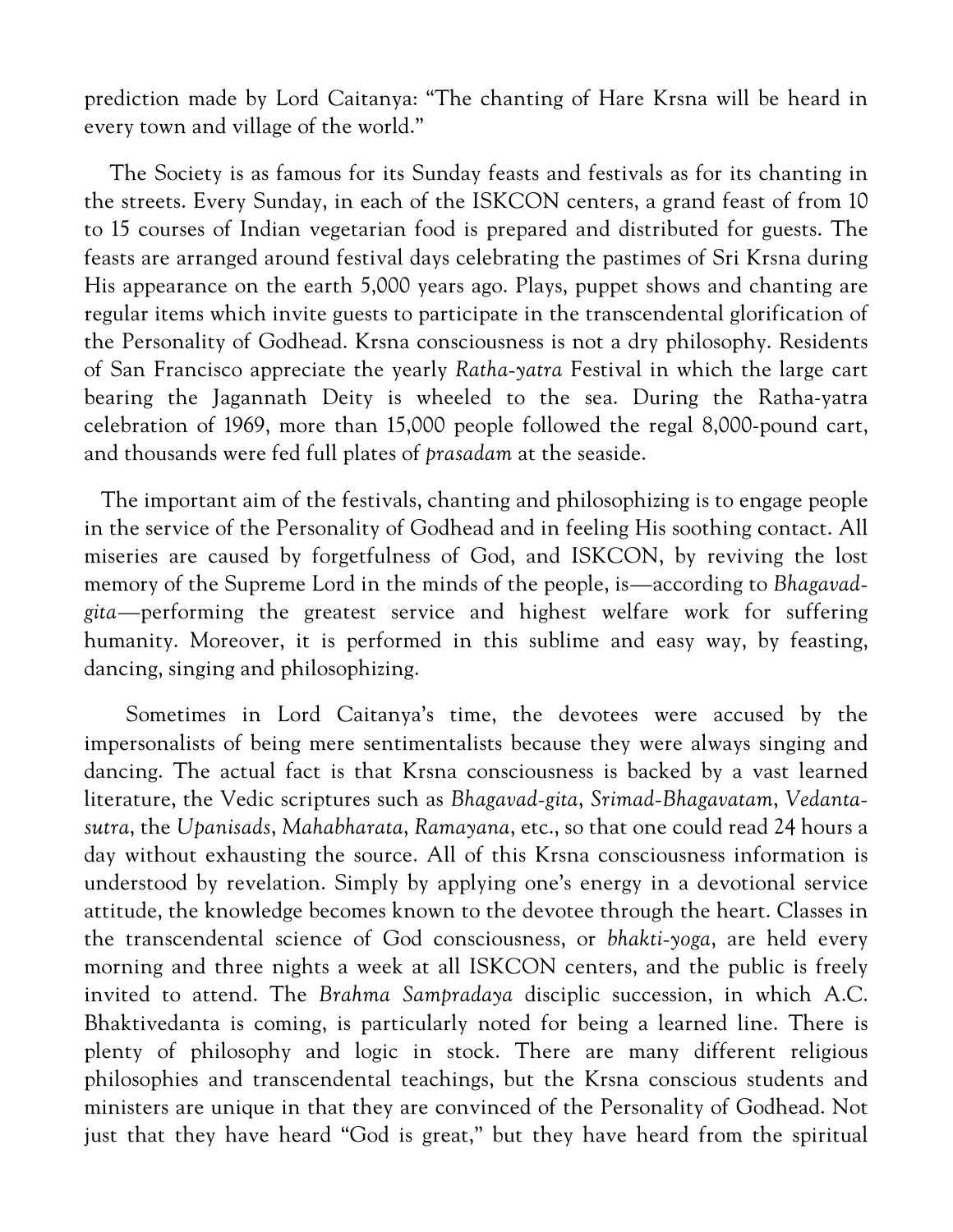master and are continuously hearing from the scriptures just how great He is, how His energies are working and exactly how He is enjoying. There is no literature of theism as voluminous, exacting, consistent and clear as this Vedic literature of Krsna consciousness. The conviction in service of the Supreme Personality of Godhead is due to direct reciprocation with Him. Simply by chanting or hearing the pastimes of the Personality of Godhead, one is contacting the Absolute—and he can feel it. By engaging the senses, the will, words and energy, the devotees are receiving constant information from the spiritual world. Krsna Himself describes such devotees as the topmost *yogins* and mystics, so it is no wonder that they are conversant with the nature of God and the way back to Godhead.



*Today the disciples of A.C. Bhaktivedanta Swami conduct sankirtana following in the footsteps of Caitanya Mahaprabhu.*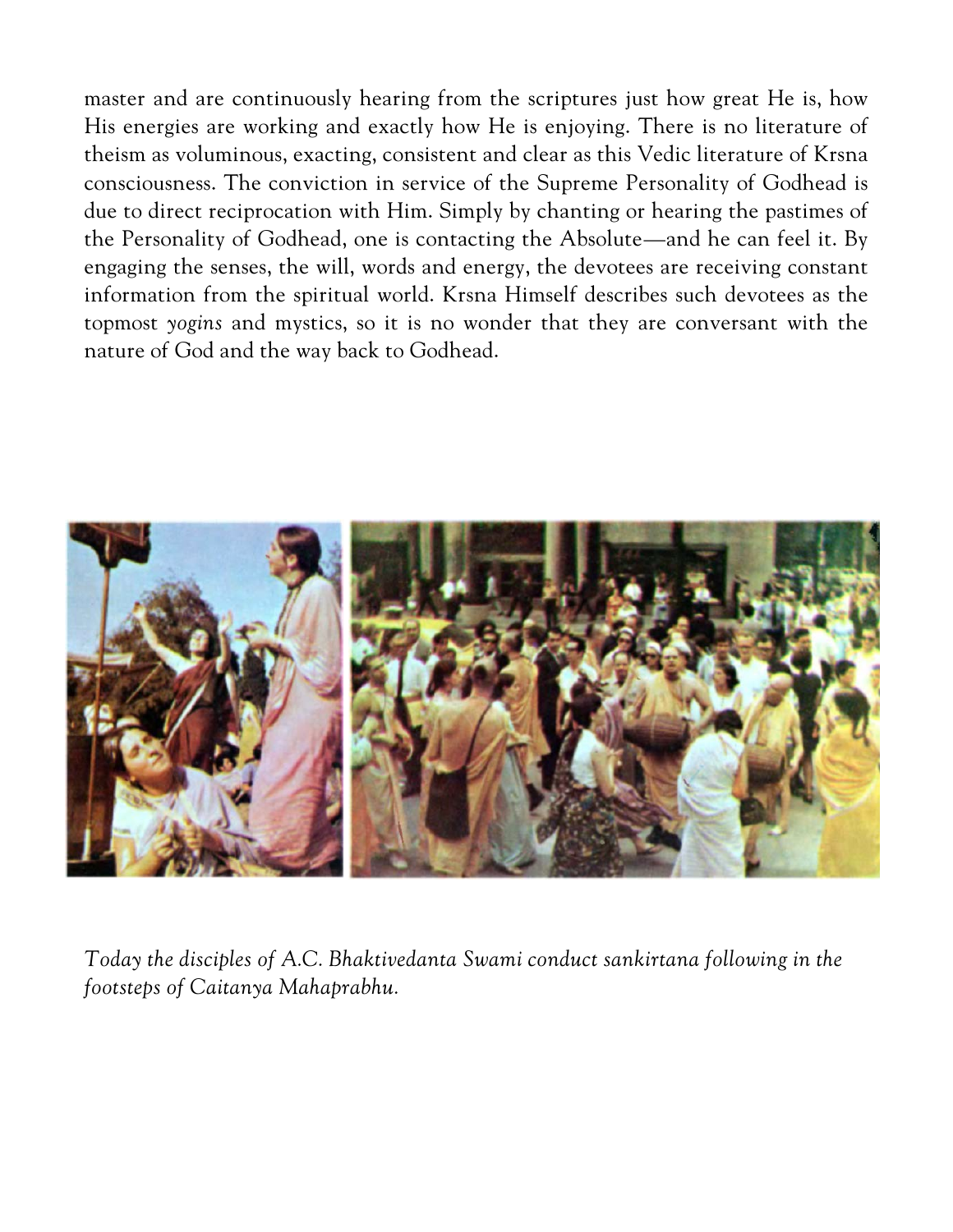ISKCON provides formal education in the highest science, or what *Bhagavad-gita*  calls the "King of knowledge." According to Vedic sources, education can only be valid when there is spiritual knowledge or self-realization, and a man is said to have; no qualifications if he does not know who he is in terms of self-realization or God realization. Learning the texts requires living in accordance with the scriptural injunctions without the slightest deviation. The need for Krsna conscious preachers is very great, and it is a full-time vocation. The curriculum advances basically from student to minister; after studying and working in a temple for one year, the student may be awarded the title of *bhakti-sastri*, or ordained minister, with further responsibilities and with advancement of service. He may finally take the renounced order, called *sannyasa*, and receive the title *svami*.

 As the philosophy of Krsna consciousness is nonsectarian, any man—Hindu or Christian—will advance in his faith by chanting the holy name of God and hearing the *Bhagavad-gita*. Without knowledge, realization and loving service to the one Supreme God, there can be no religion. Let the inhabitants of this planet rejoice in the *sankirtana* movement and live to see the fulfillment of the chanting of Hare Krsna carried to every town and village. Only in this way can real peace prevail in the world and mankind qualify to enter into the kingdom of God.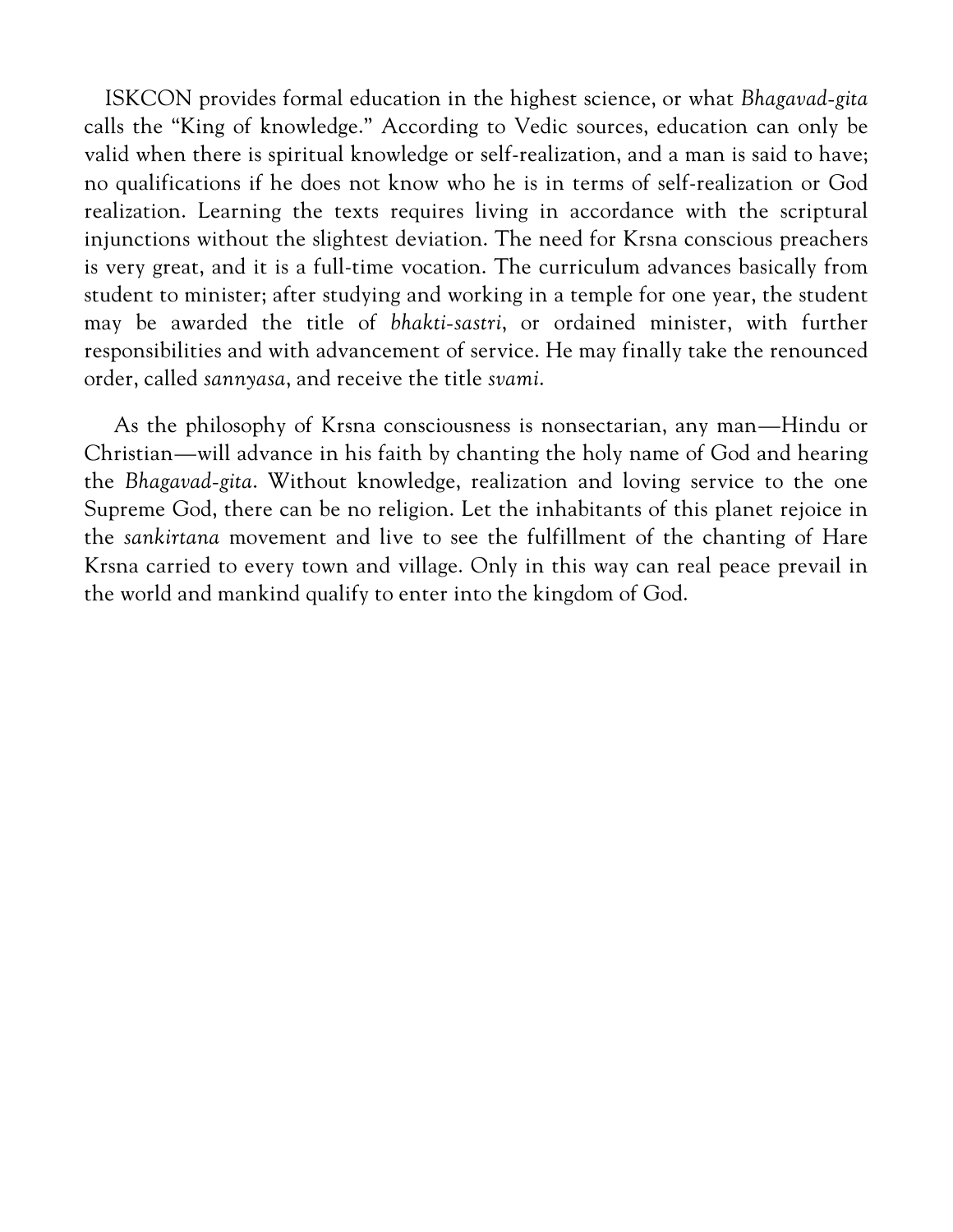

Five hundred years ago Lord Caitanya Mahaprabhu led ecstatic kirtanas of thousands in chanting the holy names of Krsna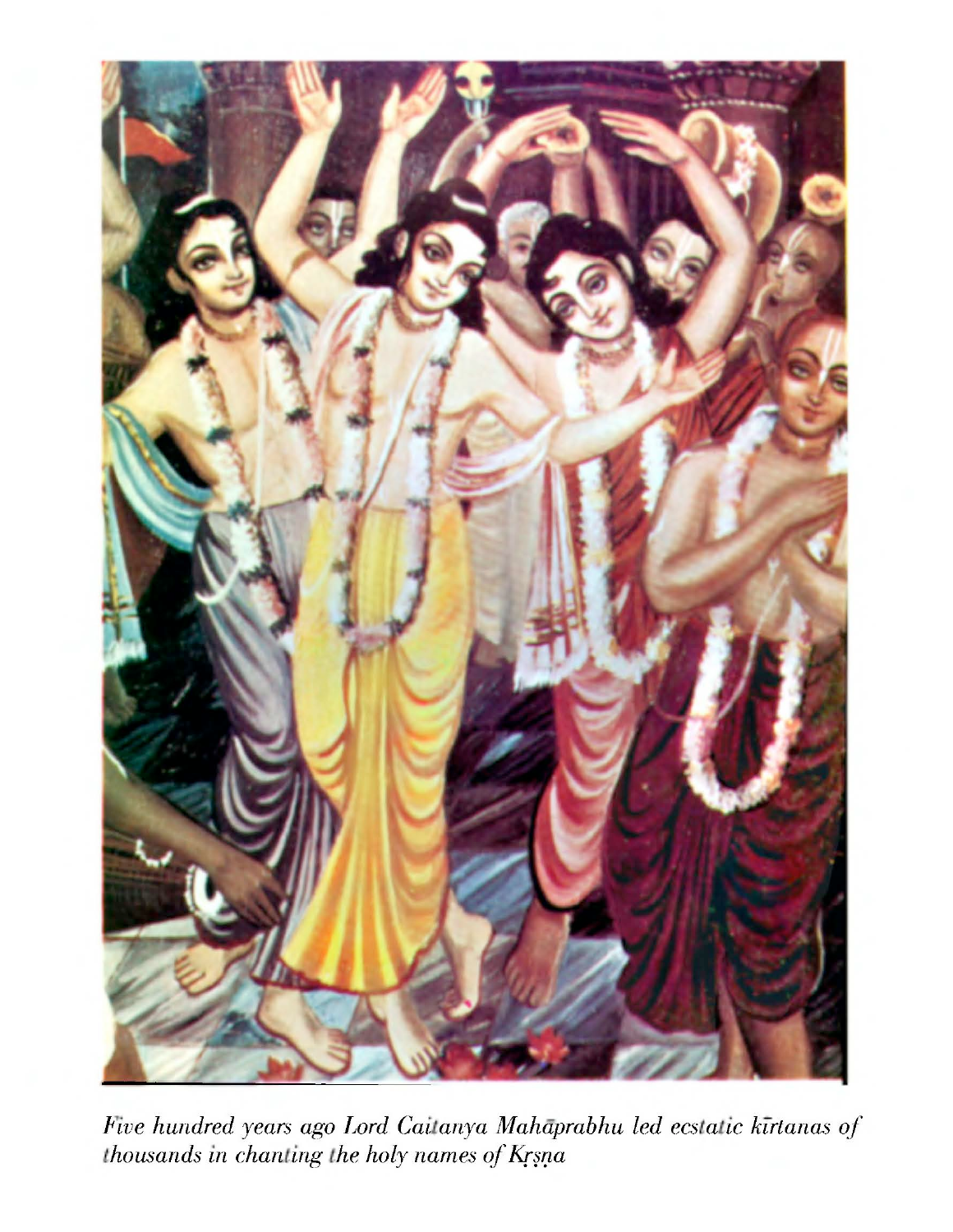# **. . . available now from ISKCON PRESS**

# **BOOKS BY HIS DIVINE GRACE A.C. BHAKTIVEDANTA SWAMI PRABHUPADA**

### 1. **THE BHAGAVAD-GITA AS IT IS** *(Collier-MacMillan, 1968) with appreciations by Allen Ginsberg, Denise Levertov and Thomas Merton*

Written by the only *mahatma* ("great soul") of India's only unbroken and bona fide disciplic succession in the West, this is the most authoritative edition of the Science of God realization ever published. 318 pp., \$2.95

# 2. **TEACHINGS OF LORD CAITANYA-A Treatise on Factual Spiritual Life** *(ISKCON PRESS, 1968)*

This book tells the remarkable life and teachings of Lord Caitanya whose *Sankirtana* Movement first swept India 500 years ago and now the West. The most advanced and authentic knowledge about God realization of all the world's scriptures is contained in this book.

290 pp., llpp. illustrations, hardbound, \$5.95

3. **SRIMAD BHAGAVATAM of KRSNA-DVAIPAYANA VYASA***-translated with elaboratecommentary.(League of Devotees, Delhi, India, 1961-63)*

A masterwork which presents the Absolute Truth, our relation to Him, and our duty in perfecting human society on the basis of this knowledge. 3 volumes, 1200 pages, Canto One, "16.95

# 4. **SRI ISOPANISAD—The knowledge that brings one nearer to the Supreme Personality of Godhead, Krsna.** *(ISKCON PRESS, 1970)*

From the most authoritative sources, the famed 108 *Upanisads* of India, Sri *Isopanisad* supplies revealed evidence that the Personality of Godhead is the creator, maintainer and destroyer of everything that exists. 138pp., \$1.00

# 5. **EASY JOURNEY TO OTHER PLANETS** *(ISKCON, 1970)*

Focusing on our natural desire and blissful life and on the recent quest to travel to other planets, this book gives an authentic presentation of the *bhakti-yoga* process by which one can actually fulfill these desires. 48 pp., \$.50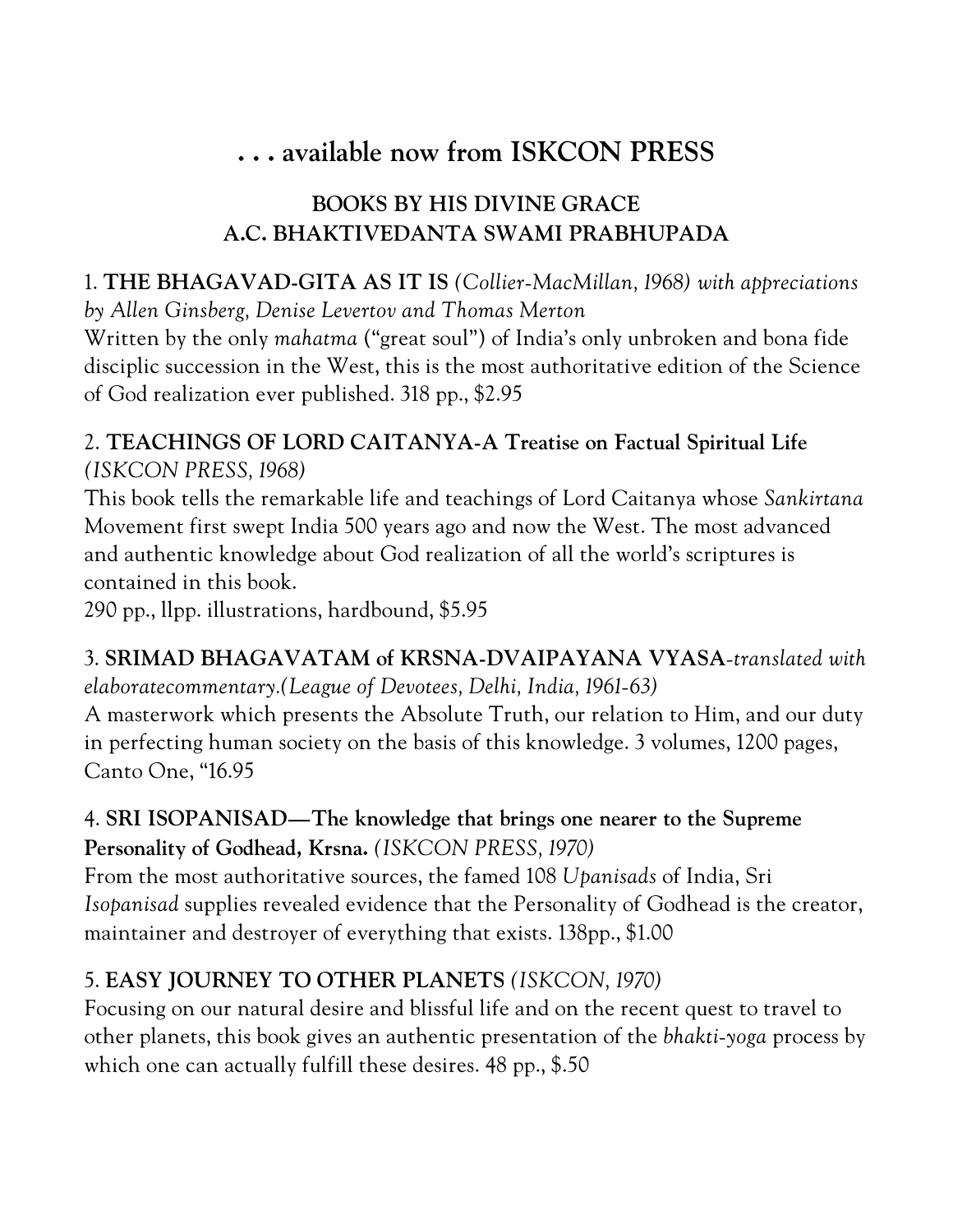6. **BACKTOGODHEAD**-*The Magazine of the Hare Krsna Movement* The only magazine in the West to present each month the authorized transcendental science of God realization and the progress of the Hare Krsna *Sankirtana* Movement as it spreads throughout the towns and cities of the world. (Available only by subscription.)

32 pp., monthly, \$5.00 per year (\$6.00 foreign)

# **RECORDS**

# 7. **GOVINDA ALBUM** (33-1/3 rpm)

Transcendental sound vibrations in raise of Lord Krsna first uttered millions of years ago by Lord Brahma, creator of the universe, now recorded by His Divine Grace, accompanied by sarod and tampura. stereo \$5.00

# **8. HARE KRSNA ALBUM** (33-1/3rpm)

An actual *kirtana* service recorded live in 1968 at San Francisco's Radha Krsna Temple. Also, *Vande Hum* and *Krsna Caitanya*. monaural \$3.00

### **9. HARE KRSNA MANTRA** (45 rpm)

Recorded by London's Radha Krsna Temple and produced by Beatle George Harrison on the Apple label (no. 1810) stereo \$1.25

# **10. HARE KRSNA**(45 rpm)

Recorded by the Los Angeles *Sankirtana* Party in a new transcendental arrangement, stereo \$1.00

# **11. JAPA-IVIALA PRAYER BEADS**

Sacred *tulasi* wood beads strung by devotees in Vrndavana, India, for *mantra* meditation. \$3.00 each Cloth protective bags for beads, large size, double-ply. \$2.00 each *Tulasi* wood counter-beads for marking rounds. \$.50 each Complete set of above three *japa-mala* items. \$5.00